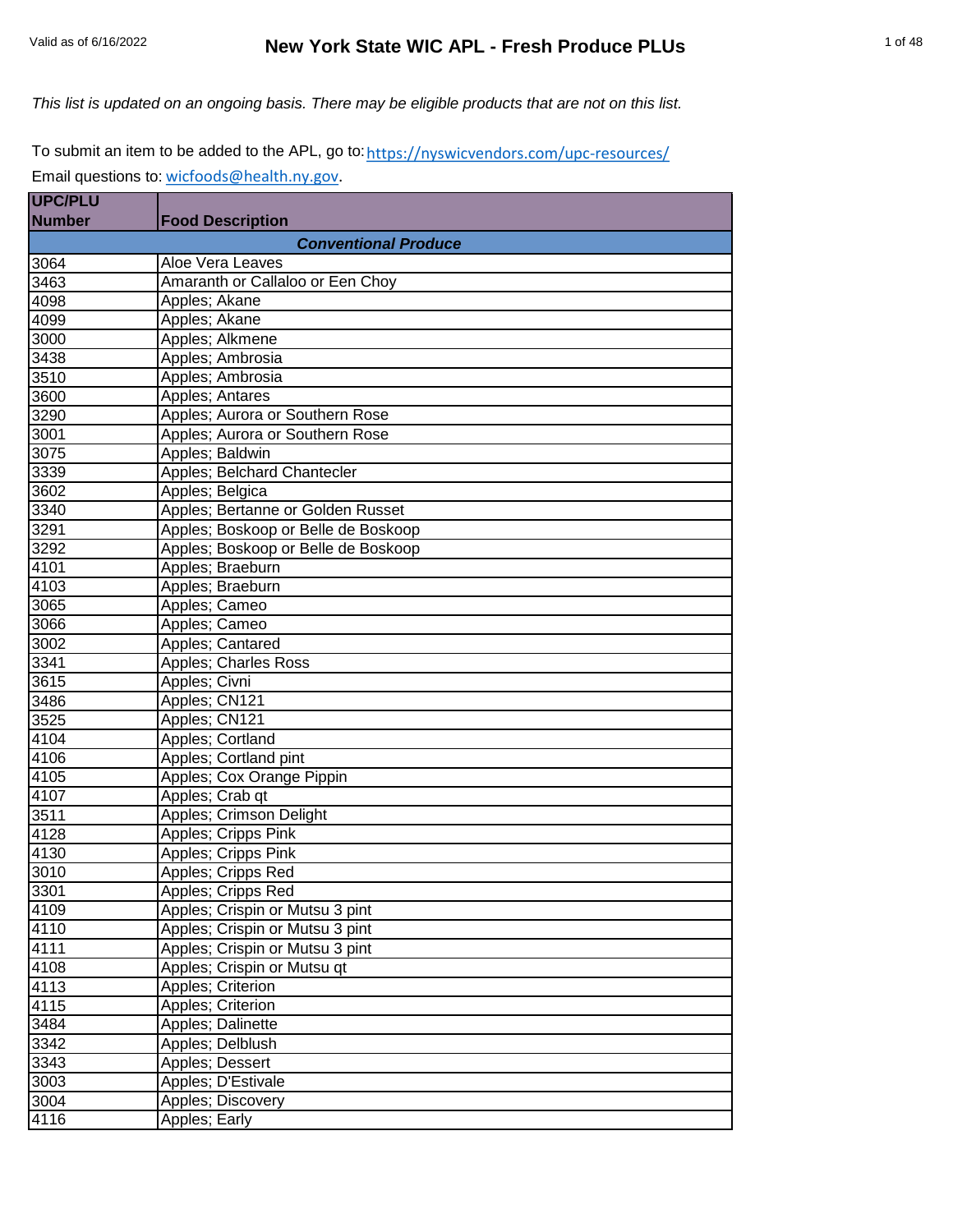| UPC/PLU           |                                |
|-------------------|--------------------------------|
| <b>Number</b>     | <b>Food Description</b>        |
| 4117              | Apples; Early                  |
| 4118              | Apples; Early                  |
| 4119              | Apples; Early                  |
| 4121              | Apples; Elster                 |
| 4123              | Apples; Elster                 |
| 3604              | Apples; Emmons                 |
| 4124              | Apples; Empire                 |
| 4125              | Apples; Empire                 |
| 4126              | Apples; Empire                 |
| 4127              | Apples; Empire                 |
| 3104              | Apples; Evelina                |
| 3514              | Apples; Fengapi                |
| 4120              | Apples; Fiesta                 |
| 4100              | Apples; Fireside               |
| 4102              | Apples; Fireside               |
| 4129              | Apples; Fuji                   |
| 4131              | Apples; Fuji                   |
| 3613              | Apples; Fuji Brak              |
| 4132              | Apples; Gala                   |
| 4133              | Apples; Gala                   |
| 4134              | Apples; Gala                   |
| 4135              | Apples; Gala                   |
| 4096              | Apples; Ginger Gold            |
| 4097              | Apples; Ginger Gold            |
| 3344              | Apples; Gloster                |
| 3345              | Apples; Gloster                |
| 3285              | Apples; Golden Delicious       |
| 4020              | Apples; Golden Delicious       |
| 4021              | Apples; Golden Delicious       |
| 4136              | Apples; Golden Delicious       |
| 4137              | Apples; Golden Delicious       |
| 3005              | Apples: Golden Delicious Blush |
| 3071              | Apples; Granny Smith           |
| $40\overline{17}$ | Apples; Granny Smith           |
| 4018              | Apples; Granny Smith           |
| 4138              | Apples; Granny Smith           |
| 4139              | Apples; Granny Smith           |
| 3069              | Apples; Gravenstein            |
| 3070              | Apples; Gravenstein            |
| 4156              | Apples; Gravenstein            |
| 4158              | Apples; Gravenstein            |
| 3444              | Apples; Green Dragon           |
| 3074              | Apples; Greening               |
| 4057              | Apples; Haralson               |
| 4058              | Apples; Haralson               |
| 3346              | Apples; Holstein               |
| 3283              | Apples; Honeycrisp             |
| 3468              | Apples; Honeycrisp             |
| 3526              | Apples; Howell TC2             |
| $\overline{3}527$ | Apples; Howell TC3             |
| 3601              | Apples; Huaguan                |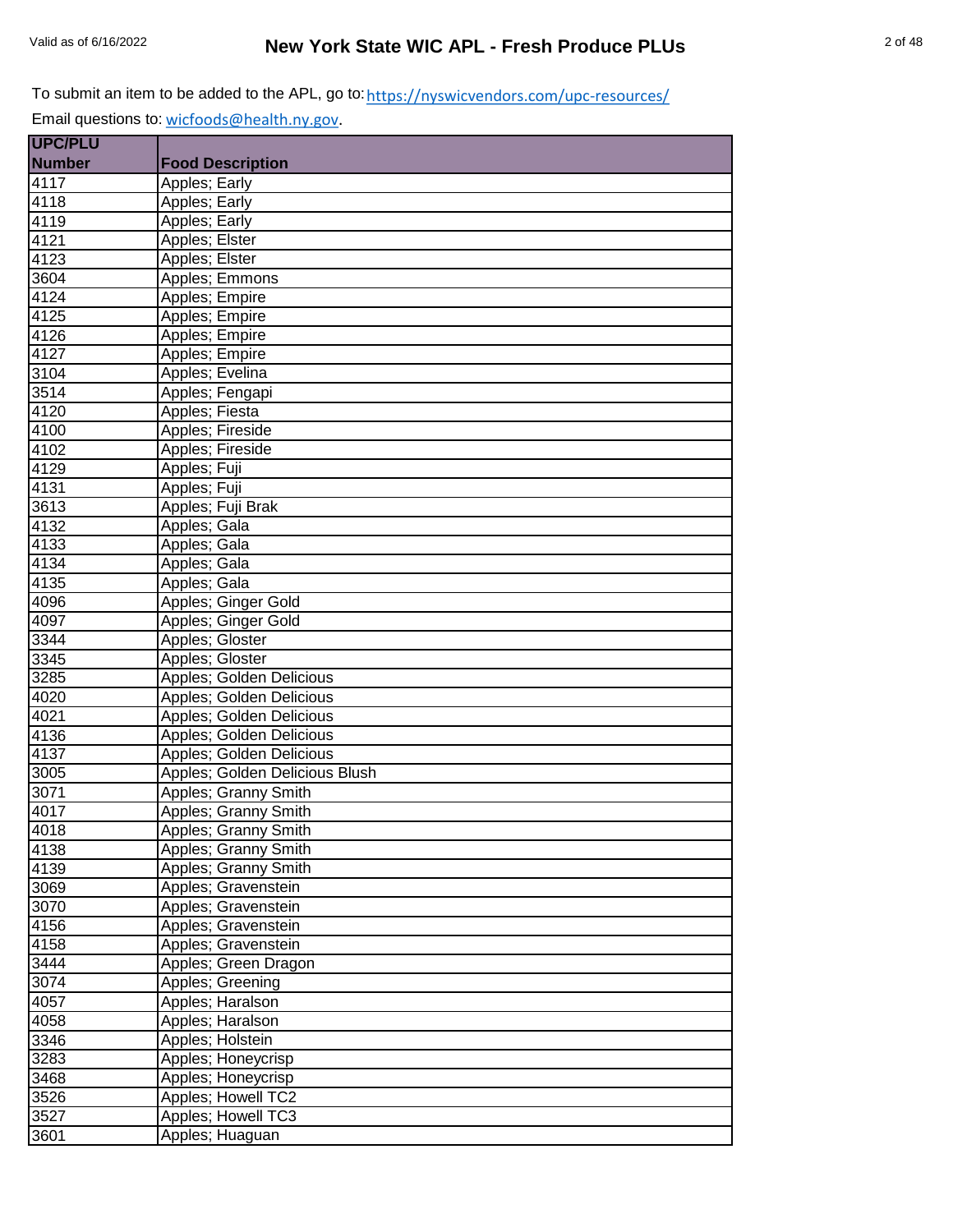**UPC/PLU**  Email questions to: [wicfoods@health.ny.gov.](mailto:wicfoods@health.ny.gov)

| <b>Number</b><br><b>Food Description</b><br>4140<br>Apples; Idared |  |
|--------------------------------------------------------------------|--|
|                                                                    |  |
|                                                                    |  |
| Apples; Idared<br>4142                                             |  |
| 3006<br>Apples; Ingrid Marie                                       |  |
| 4144<br>Apples; Jonagold                                           |  |
| 4145<br>Apples; Jonagold                                           |  |
| 4146<br>Apples; Jonagold                                           |  |
| 4147<br>Apples; Jonagold                                           |  |
| 4141<br>Apples; Jonamac                                            |  |
| 4143<br>Apples; Jonamac                                            |  |
| 4148<br>Apples; Jonathan                                           |  |
| Apples; Jonathan<br>4149                                           |  |
| Apples; Jonathan<br>4150                                           |  |
| Apples; Jonathan<br>4151                                           |  |
| Apples; Juici Delite<br>3467                                       |  |
| Apples; Juliet<br>3630                                             |  |
| 3072<br>Apples; Lady                                               |  |
| 3461<br>Apples; Lady Williams                                      |  |
| 3347<br>Apples; Laxtons Fortune                                    |  |
| 3078<br>Apples; Liberty                                            |  |
| 3007<br>Apples; Lochbuie                                           |  |
| 3348<br>Apples; Lord Lambourne                                     |  |
| 3073<br>Apples; Macoun                                             |  |
| Apples; Maia 1<br>3490                                             |  |
| Apples; Mariri Red<br>3607                                         |  |
| 4019<br>Apples; McIntosh                                           |  |
| 4152<br>Apples; McIntosh                                           |  |
| 4153<br>Apples; McIntosh                                           |  |
| Apples; McIntosh<br>4154                                           |  |
| 3076<br>Apples; Melrose                                            |  |
| Apples; Michaelmas Red<br>3349                                     |  |
| 3619<br>Apples; Milwa                                              |  |
| Apples; Minneiska<br>3603                                          |  |
| $\overline{3625}$<br>Apples; Minnewashta                           |  |
| Apples; MN 55<br>3487                                              |  |
| 3629<br>Apples; Modi                                               |  |
| Apples; New York 1<br>3442                                         |  |
| Apples; Nicogreen<br>3612                                          |  |
| 3605<br>Apples; Nicoter                                            |  |
| 3077<br>Apples; Northern Spy                                       |  |
| Apples; Opal<br>3618                                               |  |
| 4155<br>Apples; Paulared                                           |  |
| 4157<br>Apples; Paulared                                           |  |
| 3445<br>Apples; Pazzaz                                             |  |
| Apples; Pinova<br>3435                                             |  |
| Apples; Pippin<br>4160                                             |  |
| Apples; Pippin<br>4162                                             |  |
| Apples; Plumac<br>3620                                             |  |
| 3529<br>Apples; PremA 129                                          |  |
| 3515<br>Apples; PremA 153                                          |  |
| 3516<br>Apples; PremA 153                                          |  |
| 3519<br>Apples; R10 45                                             |  |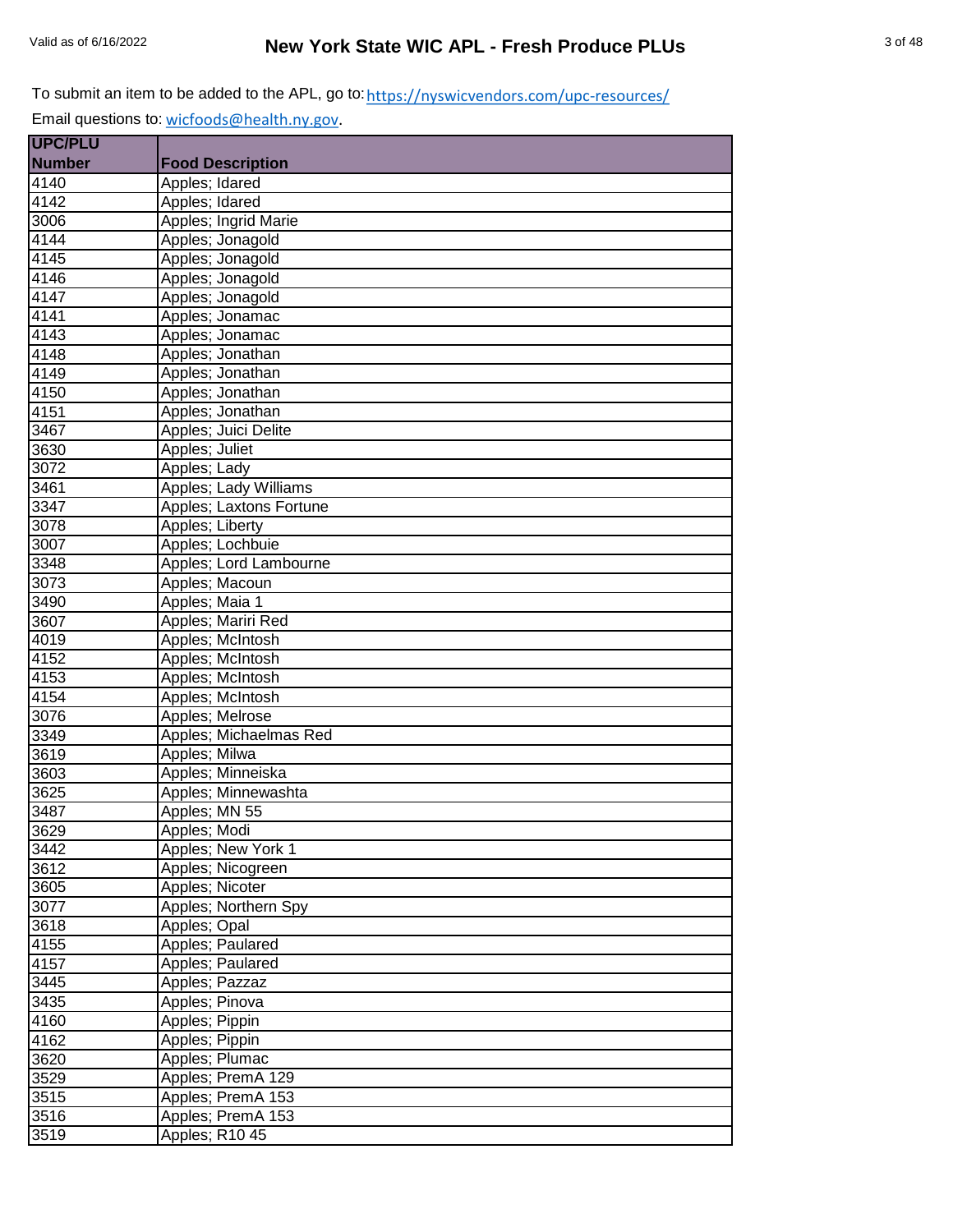| <b>UPC/PLU</b> |                                                    |
|----------------|----------------------------------------------------|
| <b>Number</b>  | <b>Food Description</b>                            |
| 3284           | <b>Apples: Red Delicious</b>                       |
| 4015           | Apples; Red Delicious                              |
| 4016           | Apples; Red Delicious                              |
| 4167           | Apples; Red Delicious                              |
| 4168           | Apples; Red Delicious                              |
| 3460           | Apples; Red Jonaprince                             |
| 3298           | Apples; Redfield                                   |
| 3528           | Apples; Regal D17 121                              |
| 3521           | Apples; Regal D5 100                               |
| 4112           | Apples; Regent                                     |
| 4114           | Apples; Regent                                     |
| 3350           | Apples; Reine des Reinettes or King of the Pippins |
| 3351           | Apples; Reine des Reinettes or King of the Pippins |
| 3352           | Apples; Reinettes and Heritage                     |
| 4193           | Apples; Retailer Assigned                          |
| 4194           | Apples; Retailer Assigned                          |
| 4195           | Apples; Retailer Assigned                          |
| 4196           | Apples; Retailer Assigned                          |
| 4197           | Apples; Retailer Assigned                          |
| 4198           | Apples; Retailer Assigned                          |
| 4199           | Apples; Retailer Assigned                          |
| 4200           | Apples; Retailer Assigned                          |
| 4201           | Apples; Retailer Assigned                          |
| 4202           | Apples; Retailer Assigned                          |
| 4203           | Apples; Retailer Assigned                          |
| 4204           | Apples; Retailer Assigned                          |
| 4205           | Apples; Retailer Assigned                          |
| 4206           | Apples; Retailer Assigned                          |
| 4207           | Apples; Retailer Assigned                          |
| 4208           | Apples; Retailer Assigned                          |
| 4209           | Apples; Retailer Assigned                          |
| 4210           | Apples; Retailer Assigned                          |
| 4211           | Apples; Retailer Assigned                          |
| 4212           | Apples; Retailer Assigned                          |
| 4213           | Apples; Retailer Assigned                          |
| 4214           | Apples; Retailer Assigned                          |
| 4215           | Apples; Retailer Assigned                          |
| 4216           | Apples; Retailer Assigned                          |
| 4217           | Apples; Retailer Assigned                          |
| 3447           | Apples; Riverbelle                                 |
| 4169           | Apples; Rome                                       |
| 4170           | Apples; Rome                                       |
| 4171           | Apples; Rome                                       |
| 4172           | Apples; Rome                                       |
| 4173           | Apples; Royal Gala                                 |
| 4174           | Apples; Royal Gala                                 |
| 3008           | Apples; Rubinette                                  |
| 3443           | Apples; Ruby Frost                                 |
| 3009           | Apples; Russet                                     |
| 3295           | Apples; Sciearly                                   |
| 3296           | <b>Apples; Sciearly</b>                            |
|                |                                                    |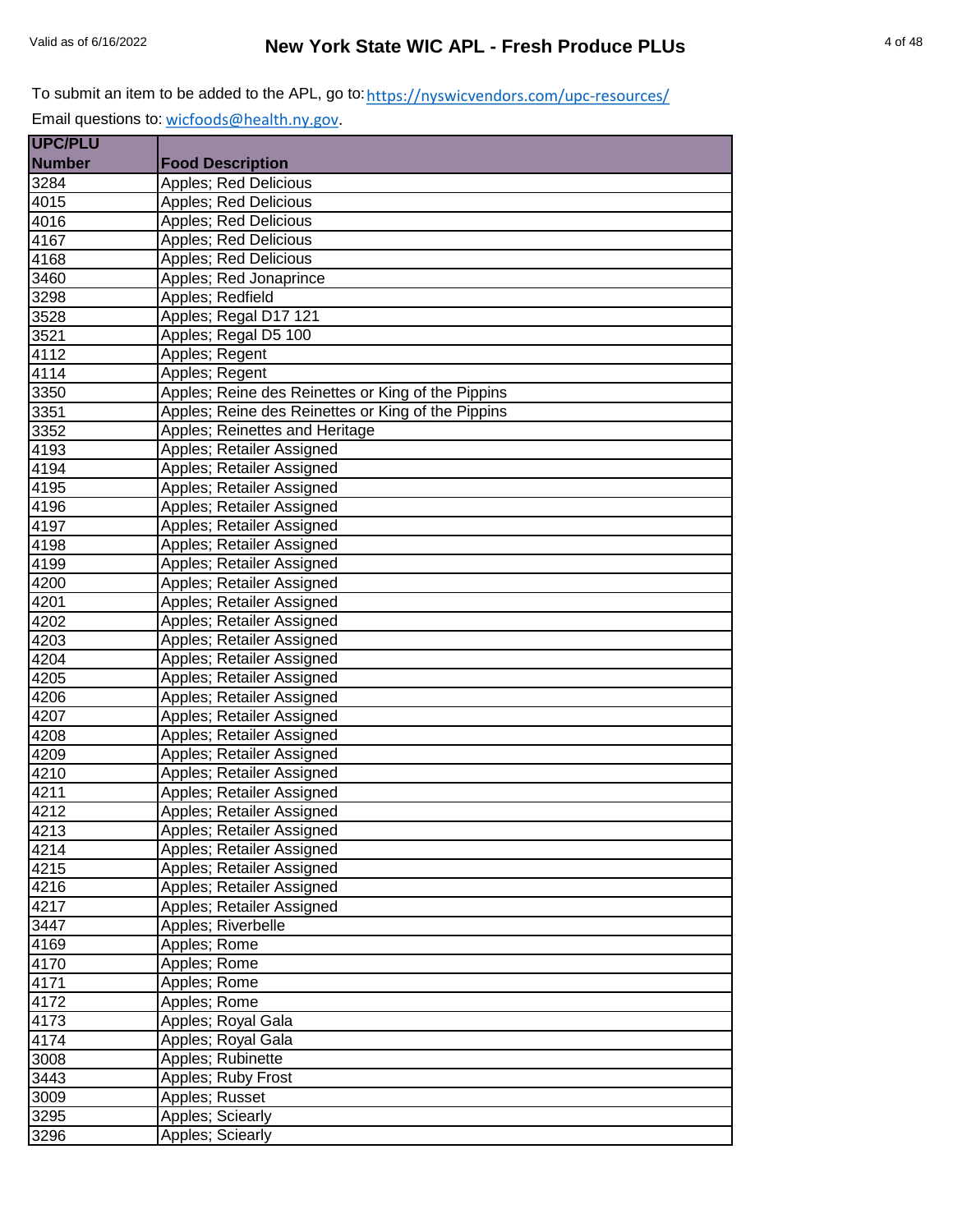| <b>UPC/PLU</b> |                               |
|----------------|-------------------------------|
| <b>Number</b>  | <b>Food Description</b>       |
| 3293           | Apples; Scifresh              |
| 3294           | Apples; Scifresh              |
| 3315           | Apples; Scilate               |
| 3616           | Apples; Scilate               |
| 3297           | Apples; Scired                |
| 3608           | Apples; Sciros                |
| 4122           | Apples; Sciros                |
| 3513           | Apples; Shinano Gold          |
| 3627           | Apples; Smitten               |
| 3272           | Apples; Sommerfeld            |
| 3299           | Apples; Sonya                 |
| 3300           | Apples; Sonya                 |
| 4176           | Apples; Southern Snap         |
| 4177           | Apples; Spartan               |
| 4178           | Apples; Spartan               |
| 4179           | Apples; Spartan               |
| 4180           | Apples; Spartan               |
| 3523           | Apples; SQ 159                |
| 3353           | Apples; St Edmunds Pippin     |
| 4181           | Apples; Stayman               |
| 4183           | Apples; Stayman               |
| 4182           | Apples; Sturmer Pippin        |
| 3628           | Apples; Sweetie               |
| 3067           | Apples; Swiss Gourmet         |
| 3068           | Apples; Swiss Gourmet         |
| 3271           | Apples; Virginia Gold         |
| 3507           | Apples; WA 38                 |
| 4189           | Apples; Winesap               |
| 4190           | Apples; Winesap               |
| 4191           | Apples; Winesap               |
| 4192           | Apples; Winesap               |
| 3011           | Apples; Worcester             |
| 4185           | Apples; York                  |
| 4187           | Apples; York                  |
| 3044           | Apricots; Black               |
| 3422           | Apricots; InterSpecific       |
| 3614           | Apricots; Red                 |
| 3302           | Apricots; Regular             |
| 4218           | Apricots; Regular             |
| 4219           | Apricots; Retailer Assigned   |
| 3390           | Arracacha                     |
| 4084           | Artichokes                    |
| 4516           | Artichokes                    |
| 4762           | Artichokes                    |
| 4519           | Artichokes; Baby or Cocktail  |
| 4517           | Artichokes; Purple            |
| 4518           | Artichokes; Purple            |
| 4520           | Artichokes; Retailer Assigned |
| 3391           | Artichokes; Rouge Salambo     |
| 4884           | Arugula or Rocket             |
| 4080           | Asparagus; Green              |
|                |                               |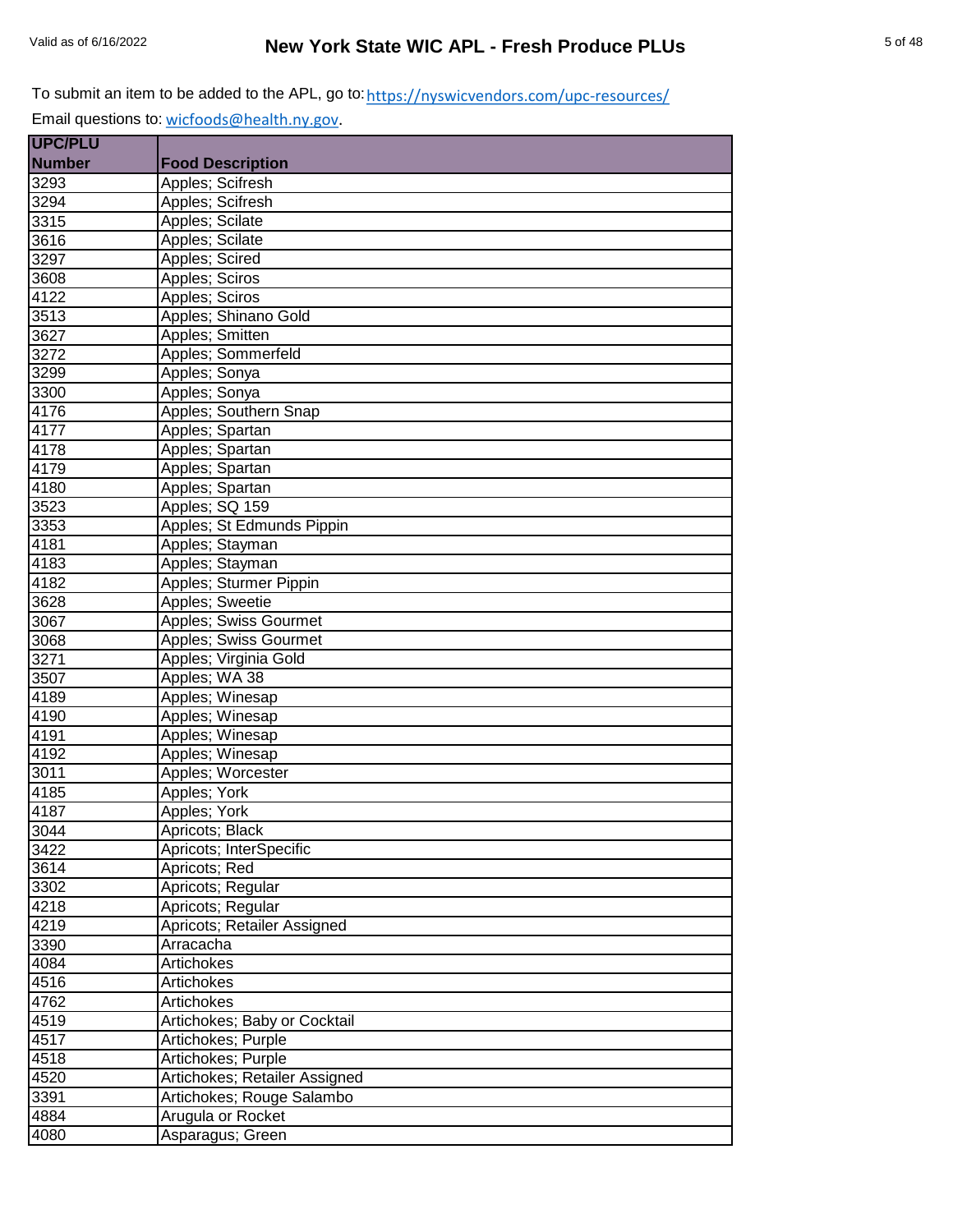| <b>UPC/PLU</b> |                                |
|----------------|--------------------------------|
| <b>Number</b>  | <b>Food Description</b>        |
| 4521           | Asparagus; Green               |
| 3392           | Asparagus; Green Bunch         |
| 3079           | Asparagus; Purple              |
| 3394           | Asparagus; Purple Bunch        |
| 4525           | Asparagus; Retailer Assigned   |
| 4526           | Asparagus; Retailer Assigned   |
| 4524           | Asparagus; Tips                |
| 4522           | Asparagus; White               |
| 4523           | Asparagus; White               |
| 3393           | Asparagus; White Bunch         |
| 4220           | Atemoyas                       |
| 4226           | Avocados; Cocktail or Seedless |
| 3509           | Avocados; Gem                  |
| 4221           | Avocados; Green                |
| 4222           | Avocados; Green                |
| 4223           | Avocados; Green                |
| 4224           | Avocados: Green                |
| 4771           | Avocados; Green                |
| 4046           | Avocados; Hass                 |
| 4225           | Avocados: Hass                 |
| 4770           | Avocados; Hass                 |
| 3080           | Avocados; Pinkerton            |
| 4227           | Avocados; Retailer Assigned    |
| 4228           | Avocados; Retailer Assigned    |
| 3354           | Avocados; Ripe or Ready To Eat |
| 3303           | Babaco                         |
| 4233           | Bananas; Apple or Manzano      |
| 4234           | Bananas; Baby or Nino          |
| 4229           | Bananas; Burro                 |
| 4230           | Bananas; Dominique             |
| 4231           | Bananas; Green                 |
| 3287           | Bananas; Hawaiian Plantain     |
| 4235           | Bananas; Plantain or Macho     |
| 4236           | Bananas; Red                   |
| 4237           | Bananas; Retailer Assigned     |
| 4238           | Bananas; Retailer Assigned     |
| 4011           | Bananas; Yellow                |
| 4186           | Bananas; Yellow                |
| 4527           | Beans; Chinese Long or Snake   |
| 4528           | Beans; Fava or Broad           |
| 3049           | Beans; Fine                    |
| 3048           | Beans; Flat or Helda           |
| 4066           | Beans; French Green            |
| 4529           | Beans; Lima                    |
| 4530           | Beans; Pole or Runner or Stick |
| 4531           | Beans; Purple Hull             |
| 4535           | Beans; Retailer Assigned       |
| 4532           | Beans; Shell                   |
| 4533           | Beans; Wax or Yellow           |
| 4534           | Beans; Winged                  |
| 4537           | Beets; Baby Golden             |
|                |                                |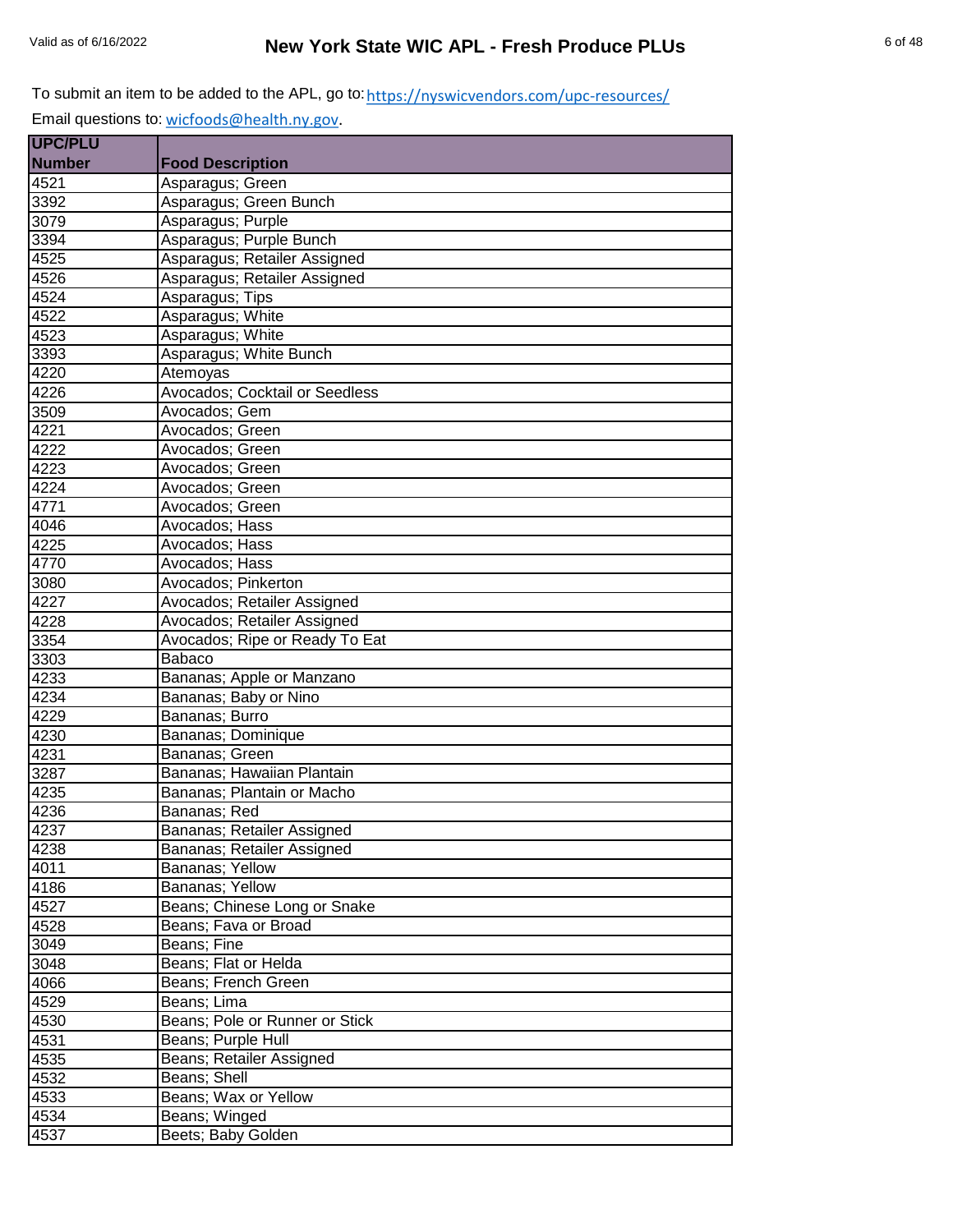| <b>UPC/PLU</b> |                                              |
|----------------|----------------------------------------------|
| <b>Number</b>  | <b>Food Description</b>                      |
| 4538           | Beets; Baby Red                              |
| 4539           | Beets; Bunch                                 |
| 3273           | Beets; Golden                                |
| 4540           | Beets; Loose                                 |
| 4541           | Beets; Retailer Assigned                     |
| 4252           | Berries; Retailer Assigned                   |
| 4253           | Berries; Retailer Assigned                   |
| 3081           | Berries; Saskatoon                           |
| 3357           | Black Cherries; Regular or Red               |
| 3358           | Black Cherries; Regular or Red               |
| 4239           | <b>Blackberries</b>                          |
| 4240           | <b>Blueberries</b>                           |
| 3323           | Bok Choy; Baby Choy Sum                      |
| 3161           | Bok Choy; Chinese Or Indian Mustard Baby Gai |
| 3322           | Bok Choy; Choy Sum                           |
| 4545           | Bok Choy; Pak Choi                           |
| 3163           | Bok Choy; Pak Choi Shanghai                  |
| 4544           | Bok Choy; Small or Baby or Pak Choi          |
| 3162           | Bok Choy; Water Spinach or Ong Choy          |
| 3164           | Bok Choy; Yu Choy                            |
| 4546           | <b>Boniato</b>                               |
| 4241           | Boysenberries                                |
| 4254           | <b>Breadfruit</b>                            |
| 4060           | <b>Broccoli</b>                              |
| 4547           | Broccoli Rabe; Rapini or Gai Lan             |
| 3277           | Broccoli; Baby                               |
| 3160           | Broccoli; Chinese or Gai Lan                 |
| 3082           | Broccoli; Crowns                             |
| 4548           | <b>Broccoli</b> ; Florets                    |
| 4549           | Broccoli; Retailer Assigned                  |
| 4550           | <b>Brussels Sprouts</b>                      |
| 4551           | <b>Brussels Sprouts; Retailer Assigned</b>   |
| 3083           | <b>Brussels Sprouts; Stalk</b>               |
| 4552           | Cabbage; Chinese or Napa or Wong Bok         |
| 3050           | Cabbage; Dutch or Winter White               |
| 4069           | Cabbage; Green                               |
| 4555           | Cabbage; Green Savoy                         |
| 4554           | Cabbage; Red                                 |
| 3396           | Cabbage; Red Savoy                           |
| 4556           | Cabbage; Retailer Assigned                   |
| 4557           | Cabbage; Retailer Assigned                   |
| 3051           | Cabbage; Spring or Green                     |
| 3397           | Cabbage; Summer or Pointed Type              |
| 3166           | Cabbage; Tuscan                              |
| 3471           | Cactus Leaves; Baby                          |
| 4558           | Cactus Leaves; Nopales or Cactus Pads        |
| 4559           | Cardoon or Cardoni                           |
| 4560           | Carrots; Baby                                |
| 3424           | Carrots; Beta Sweet Purple or Red            |
| 4094           | Carrots; Bunch                               |
| 4561           | Carrots; French                              |
|                |                                              |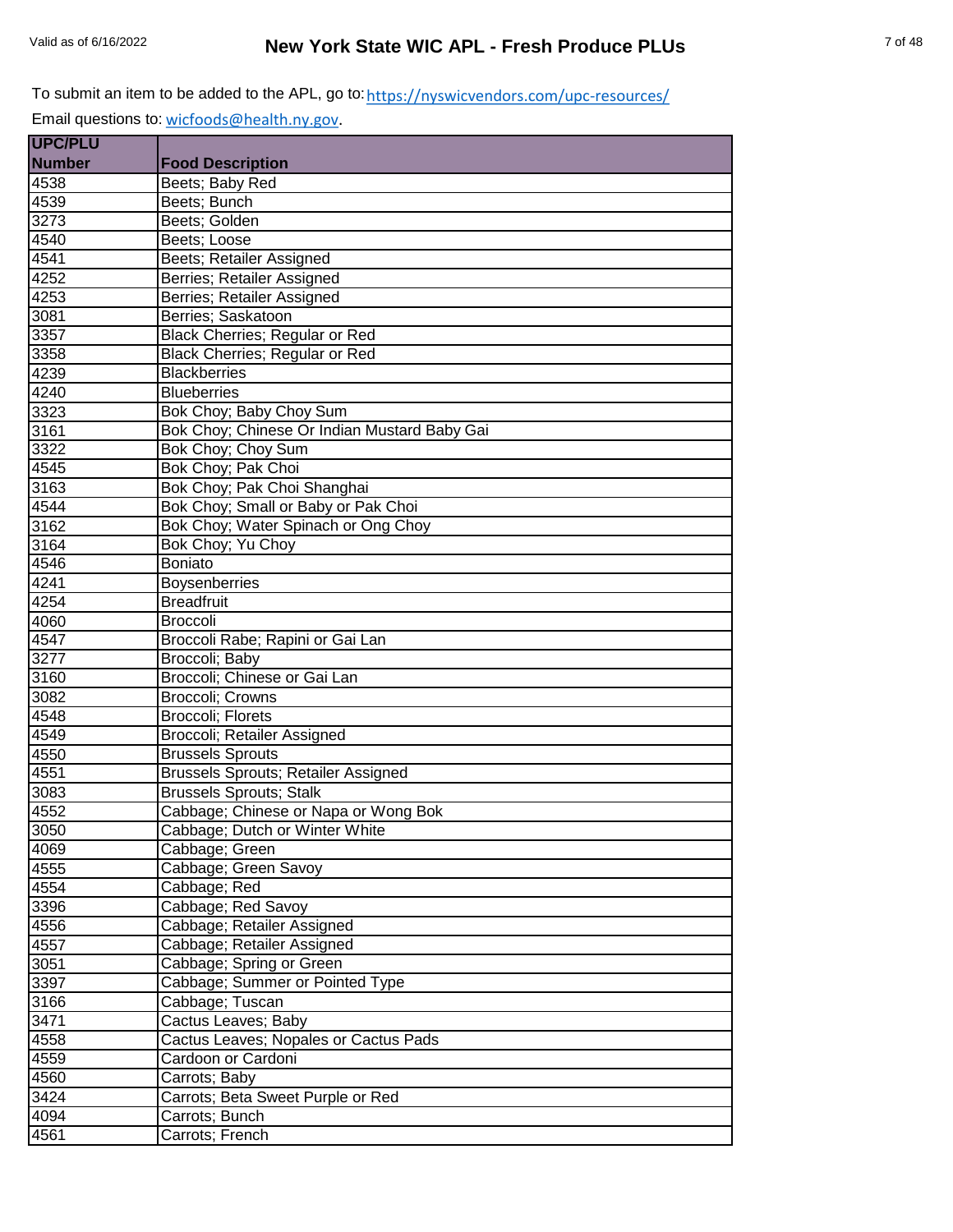| <b>UPC/PLU</b> |                                               |
|----------------|-----------------------------------------------|
| <b>Number</b>  | <b>Food Description</b>                       |
| 4562           | Carrots; Loose                                |
| 4564           | Carrots; Retailer Assigned                    |
| 4565           | Carrots; Retailer Assigned                    |
| 4563           | Carrots; Sticks                               |
| 4079           | Cauliflower                                   |
| 4572           | Cauliflower                                   |
| 4573           | Cauliflower; Baby                             |
| 4566           | Cauliflower; Florets                          |
| 4567           | Cauliflower; Green                            |
| 3436           | Cauliflower; Orange                           |
| 4568           | Cauliflower; Purple                           |
| 4569           | Cauliflower; Retailer Assigned                |
| 4570           | Cauliflower; Retailer Assigned                |
| 4571           | Cauliflower; Retailer Assigned                |
| 4585           | Celery Root or Celeriac                       |
| 3321           | Celery Root; Celeriac with Leaves Attached    |
| 4070           | Celery; Bunch                                 |
| 4071           | Celery; Bunch                                 |
| 4582           | Celery; Bunch                                 |
| 4583           | Celery; Bunch                                 |
| 4575           | Celery; Hearts                                |
| 4577           | Celery; Retailer Assigned                     |
| 4578           | Celery; Retailer Assigned                     |
| 4579           | Celery; Retailer Assigned                     |
| 4580           | Celery; Retailer Assigned                     |
| 4581           | Celery; Retailer Assigned                     |
| 4576           | Celery; Sticks                                |
| 4588           | Chard or Silverbeet; Retailer Assigned        |
| 4257           | Cherimoya                                     |
| 4258           | Cherries; Golden or Rainier or White          |
| 4045           | Cherries; Regular or Red or Black             |
| 4259           | Cherries; Retailer Assigned                   |
| 3448           | Cherries; Tip Top                             |
| 3398           | <b>Chickpeas or Garbanzos</b>                 |
| 3479           | <b>Chipilin Leaves</b>                        |
| 3383           | <b>Clementines or Tangerines or Mandarins</b> |
| 3384           | <b>Clementines or Tangerines or Mandarins</b> |
| 3385           | <b>Clementines or Tangerines or Mandarins</b> |
| 3386           | <b>Clementines or Tangerines or Mandarins</b> |
| 3387           | <b>Clementines or Tangerines or Mandarins</b> |
| 4450           | <b>Clementines or Tangerines or Mandarins</b> |
| 4261           | Coconuts; Husked                              |
| 4260           | Coconuts; In Husk or Waternut                 |
| 4262           | Coconuts; Retailer Assigned                   |
| 4591           | Corn; Retailer Assigned                       |
| 4589           | Corn; Sweet Baby                              |
| 4590           | Corn; Sweet Bi Color                          |
| 4077           | Corn; White Sweet                             |
| 4078           | Corn; Yellow Sweet                            |
| 4242           | <b>Cranberries</b>                            |
| 4592           | Cucumber; Armenian                            |
|                |                                               |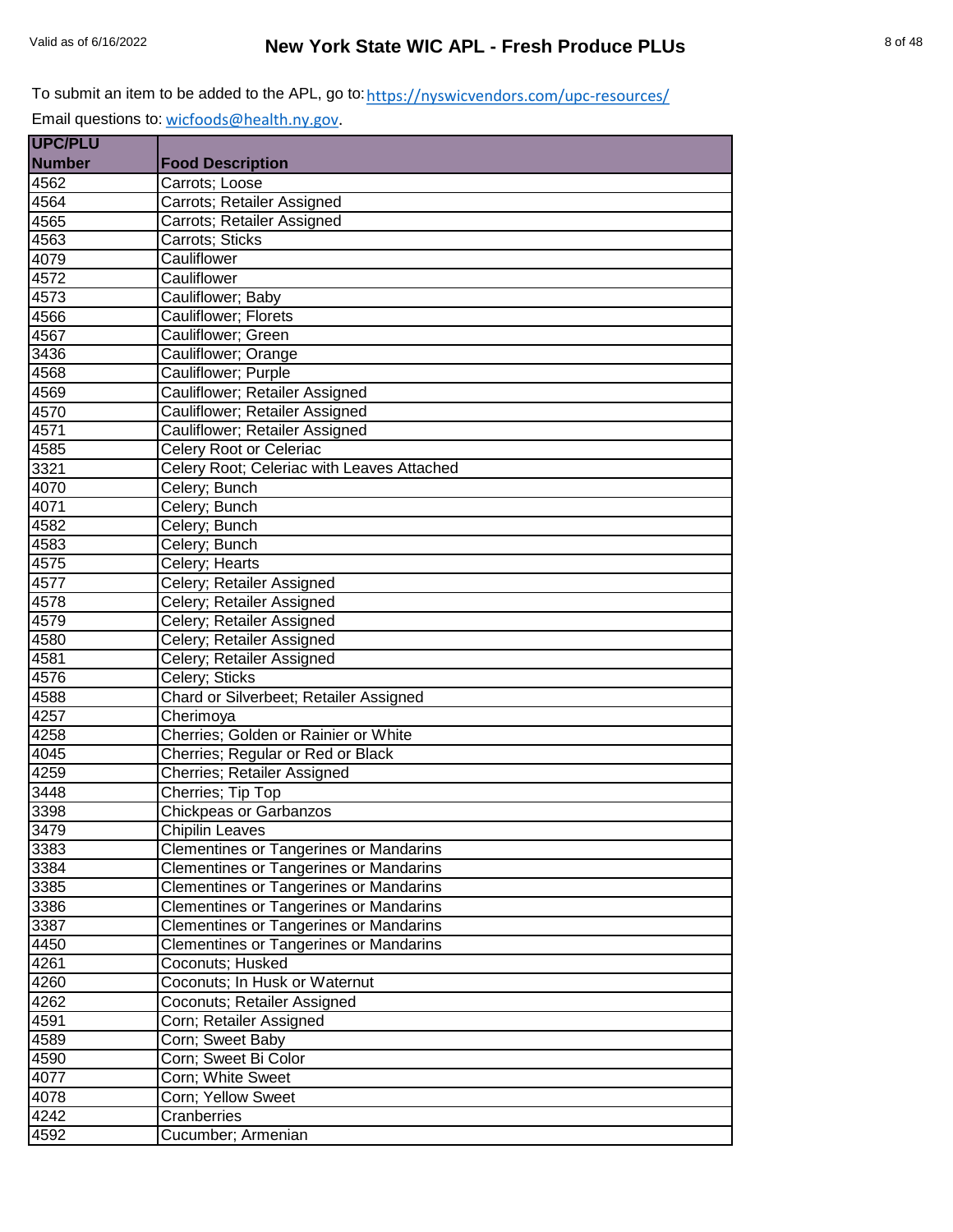| <b>UPC/PLU</b> |                                                  |
|----------------|--------------------------------------------------|
| <b>Number</b>  | <b>Food Description</b>                          |
| 4593           | Cucumber; English or Continental                 |
| 4062           | Cucumber; Green or Ridge or Short                |
| 4594           | Cucumber; Japanese or White                      |
| 4595           | Cucumber; Lemon                                  |
| 4596           | Cucumber; Pickling or Gherkin                    |
| 4597           | Cucumber; Retailer Assigned                      |
| 3305           | <b>Currants</b> ; Black                          |
| 3088           | Currants; Red                                    |
| 3045           | Dates: Fresh                                     |
| 3046           | Dates; Fresh                                     |
| 4263           | Dates; Fresh                                     |
| 3047           | Dates; Medjool                                   |
| 4264           | Dates; Retailer Assigned                         |
| 3040           | Dragon Fruit or Red Pitahaya                     |
| 3089           | Eggplant or Aubergine; Chinese                   |
| 4081           | Eggplant or Aubergine; Regular                   |
| 4603           | Eggplant or Aubergine; Retailer Assigned         |
| 3090           | Eggplant or Aubergine; Thai                      |
| 4599           | Eggplant; Baby Aubergine                         |
| 4601           | Eggplant; Japanese Aubergine                     |
| 4602           | Eggplant; White Aubergine                        |
| 4600           | Eggplant; White Baby Aubergine                   |
| 4543           | Endive; Belgian or Witloof Chicory               |
| 4604           | Endive; Chicory                                  |
| 3395           | Endive; Red Belgian                              |
| 4605           | Escarole; Green or Batavian Chicory              |
| 3324           | Escarole; Red or Batavian Chicory                |
| 4265           | Feijoa                                           |
| 4515           | Fennel; Florence or Sweet Fennel                 |
| 4606           | Ferns; Fiddlehead                                |
| 4266           | Figs; Black                                      |
| 4267           | Figs; Brown                                      |
| 4269           | Figs; Retailer Assigned                          |
| 4268           | Figs; White or Green                             |
| 3167           | Frisee                                           |
| 3453           | Galangal Root                                    |
| 4609           | Garlic; Elephant                                 |
| 3399           | Garlic; Fresh or Semi Dried With Leaves Attached |
| 3401           | Garlic; One Clove Types                          |
| 4608           | Garlic; Regular                                  |
| 4610           | Garlic; Retailer Assigned                        |
| 4611           | Garlic; Retailer Assigned                        |
| 3052           | Garlic; String                                   |
| 4612           | Ginger Root; Regular                             |
| 4613           | Ginger Root; Retailer Assigned                   |
| 3091           | Gobo Root or Burdock                             |
| 4243           | Gooseberries                                     |
| 3129           | Grapefruit or Pummelo                            |
| 4279           | <b>Grapefruit or Pummelo</b>                     |
| 4284           | Grapefruit; Deep Red                             |
| 4285           | Grapefruit; Deep Red                             |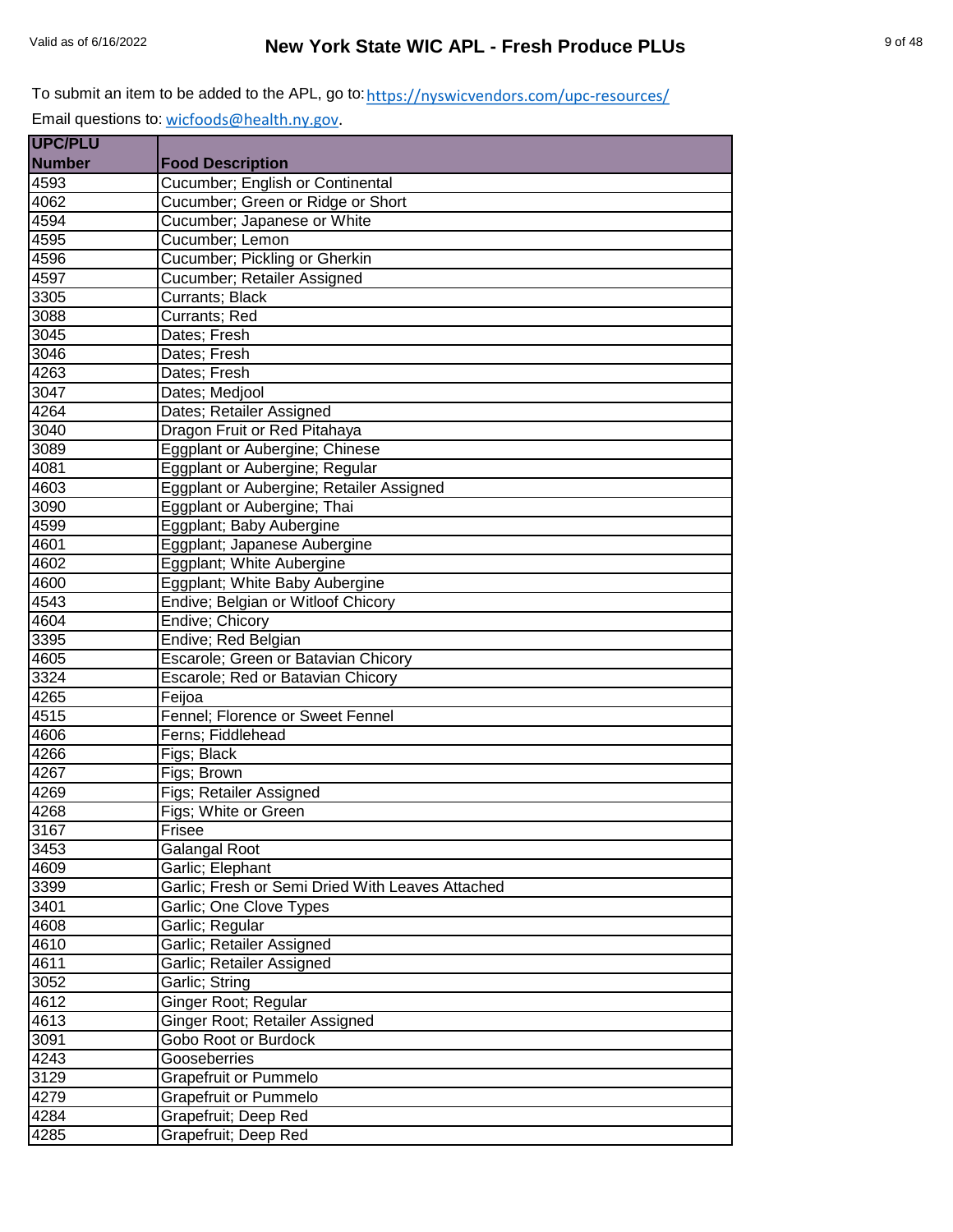| <b>UPC/PLU</b> |                                            |
|----------------|--------------------------------------------|
| <b>Number</b>  | <b>Food Description</b>                    |
| 4286           | Grapefruit; Deep Red                       |
| 4287           | Grapefruit; Deep Red                       |
| 4288           | Grapefruit; Deep Red                       |
| 4289           | Grapefruit; Deep Red                       |
| 4494           | Grapefruit; Deep Red                       |
| 4495           | Grapefruit; Deep Red                       |
| 4496           | Grapefruit; Deep Red                       |
| 3152           | Grapefruit; Melogold                       |
| 3092           | Grapefruit; OroBlanco or Sweetie           |
| 4296           | Grapefruit; Retailer Assigned              |
| 4297           | Grapefruit; Retailer Assigned              |
| 4298           | Grapefruit; Retailer Assigned              |
| 4047           | Grapefruit; Ruby or Red or Pink            |
| 4027           | Grapefruit; Ruby Red or Pink               |
| 4280           | Grapefruit; Ruby Red or Pink               |
| 4281           | Grapefruit; Ruby Red or Pink               |
| 4282           | Grapefruit; Ruby Red or Pink               |
| 4283           | Grapefruit; Ruby Red or Pink               |
| 4491           | Grapefruit; Ruby Red or Pink               |
| 4492           | Grapefruit; Ruby Red or Pink               |
| 4493           | Grapefruit; Ruby Red or Pink               |
| 3157           | Grapefruit; White                          |
| 3158           | Grapefruit; White                          |
| 3159           | Grapefruit; White                          |
| 4290           | Grapefruit; White                          |
| 4291           | Grapefruit; White                          |
| 4292           | Grapefruit; White                          |
| 4293           | Grapefruit; White                          |
| 4294           | Grapefruit; White                          |
| 4295           | Grapefruit; White                          |
| 3361           | Grapefruit; Without Post Harvest Treatment |
| 3491           | Grapes; Arra Fifteen                       |
| 3504           | <b>Grapes</b> ; Arra Thirty                |
| 3505           | Grapes; Arra Thirtytwo                     |
| 3503           | Grapes; Arra Twentyeight                   |
| 3492           | Grapes; Arra Twentynine                    |
| 3502           | Grapes; Arra Twentyseven                   |
| 4270           | Grapes; Blue or Black Seeded               |
| 4957           | Grapes; Blue or Black Seeded               |
| 4056           | Grapes; Blue or Black Seedless             |
| 4271           | Grapes; Champagne                          |
| 3359           | Grapes; Chasselas                          |
| 4272           | Grapes; Concord                            |
| 4499           | Grapes; Crimson or Majestic                |
| 4638           | Grapes; Fantasy or Marroo                  |
| 3497           | <b>Grapes; IFG Core Black Seedless</b>     |
| 3498           | Grapes; IFG Core Green Seedless            |
| 3496           | <b>Grapes; IFG Core Red Seedless</b>       |
| 3500           | <b>Grapes; IFG Novelty Black Seedless</b>  |
| 3501           | <b>Grapes; IFG Novelty Green Seedless</b>  |
| 3499           | <b>Grapes; IFG Novelty Red Seedless</b>    |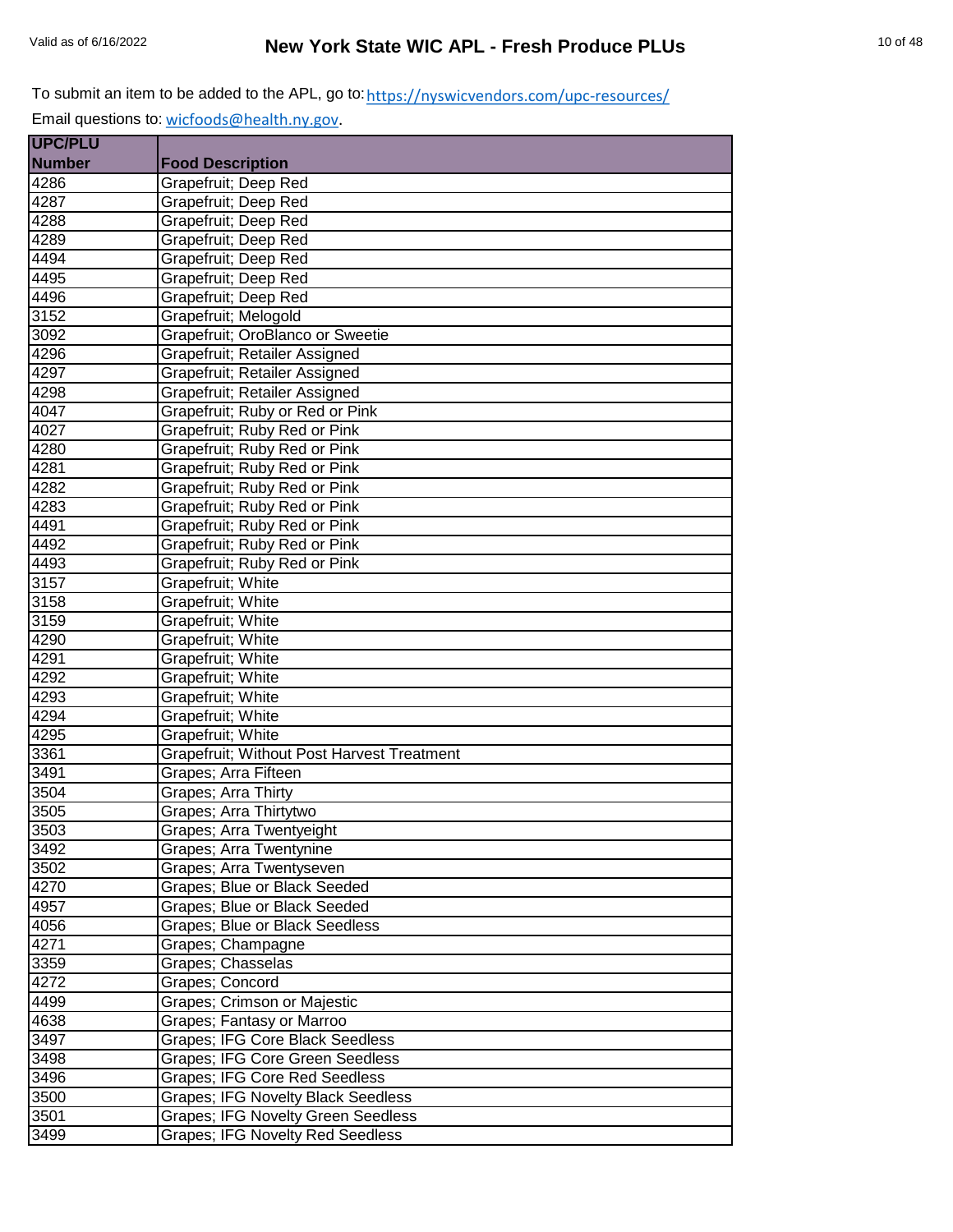| <b>UPC/PLU</b> |                                              |
|----------------|----------------------------------------------|
| <b>Number</b>  | <b>Food Description</b>                      |
| 3043           | Grapes; Italia Seeded                        |
| 3530           | Grapes; Jupiter                              |
| 3360           | Grapes; Muscat de Hambourg                   |
| 4636           | Grapes; Red Globe                            |
| 4273           | Grapes; Red Seeded                           |
| 4637           | Grapes; Red Seeded                           |
| 4023           | <b>Grapes; Red Seedless</b>                  |
| 4635           | <b>Grapes: Red Seedless</b>                  |
| 3093           | Grapes; Retailer Assigned                    |
| 3094           | Grapes; Retailer Assigned                    |
| 4275           | Grapes; Retailer Assigned                    |
| 4276           | Grapes; Retailer Assigned                    |
| 4277           | Grapes; Retailer Assigned                    |
| 4278           | Grapes; Retailer Assigned                    |
| 3531           | Grapes; Sugra Family Black Seedless          |
| 3532           | Grapes; Sugra Family Green Seedless          |
| 3533           | <b>Grapes; Sugra Family Novelty Seedless</b> |
| 3534           | Grapes; Sugra Family Red Seedless            |
| 3450           | Grapes; Sugranineteen                        |
| 4497           | Grapes; Sugraone or Autumn Seedless          |
| 3469           | Grapes; Sugrasixteen                         |
| 3449           | Grapes; Sugrathirteen                        |
| 3452           | Grapes; Sugrathirtyfive                      |
| 3451           | Grapes; Sugrathirtyfour                      |
| 3506           | <b>Grapes; Sweet Scarlet</b>                 |
| 3508           | Grapes; Thomcord                             |
| 4274           | Grapes; White or Green Seeded                |
| 4022           | Grapes; White or Green Seedless              |
| 4498           | Grapes; White or Green Seedless              |
| 4542           | Greens; Beet                                 |
| 4607           | Greens; Chinese or Indian Mustard Gai Choy   |
| 4614           | Greens; Collard                              |
| 4615           | Greens; Dandelion                            |
| 4586           | Greens; Green Swiss Chard or Silverbeet      |
| 4616           | Greens; Mustard or Gai Choy or Gui Choy      |
| 4617           | Greens; Polk                                 |
| 4587           | Greens; Red Swiss Chard or Silverbeet        |
| 4620           | Greens; Retailer Assigned                    |
| 4621           | <b>Greens</b> ; Retailer Assigned            |
| 4622           | Greens; Retailer Assigned                    |
| 4623           | Greens; Retailer Assigned                    |
| 4624           | Greens; Retailer Assigned                    |
| 4618           | Greens; Texas Mustard                        |
| 4619           | Greens; Turnip                               |
| 4299           | Guava                                        |
| 4300           | Homli                                        |
| 4625           | Horseradish Root                             |
| 3454           | Jackfruit; Green                             |
| 3455           | Jackfruit; Yellow                            |
| 4626           | Jicama or Yam Bean                           |
| 4627           | Kale                                         |
|                |                                              |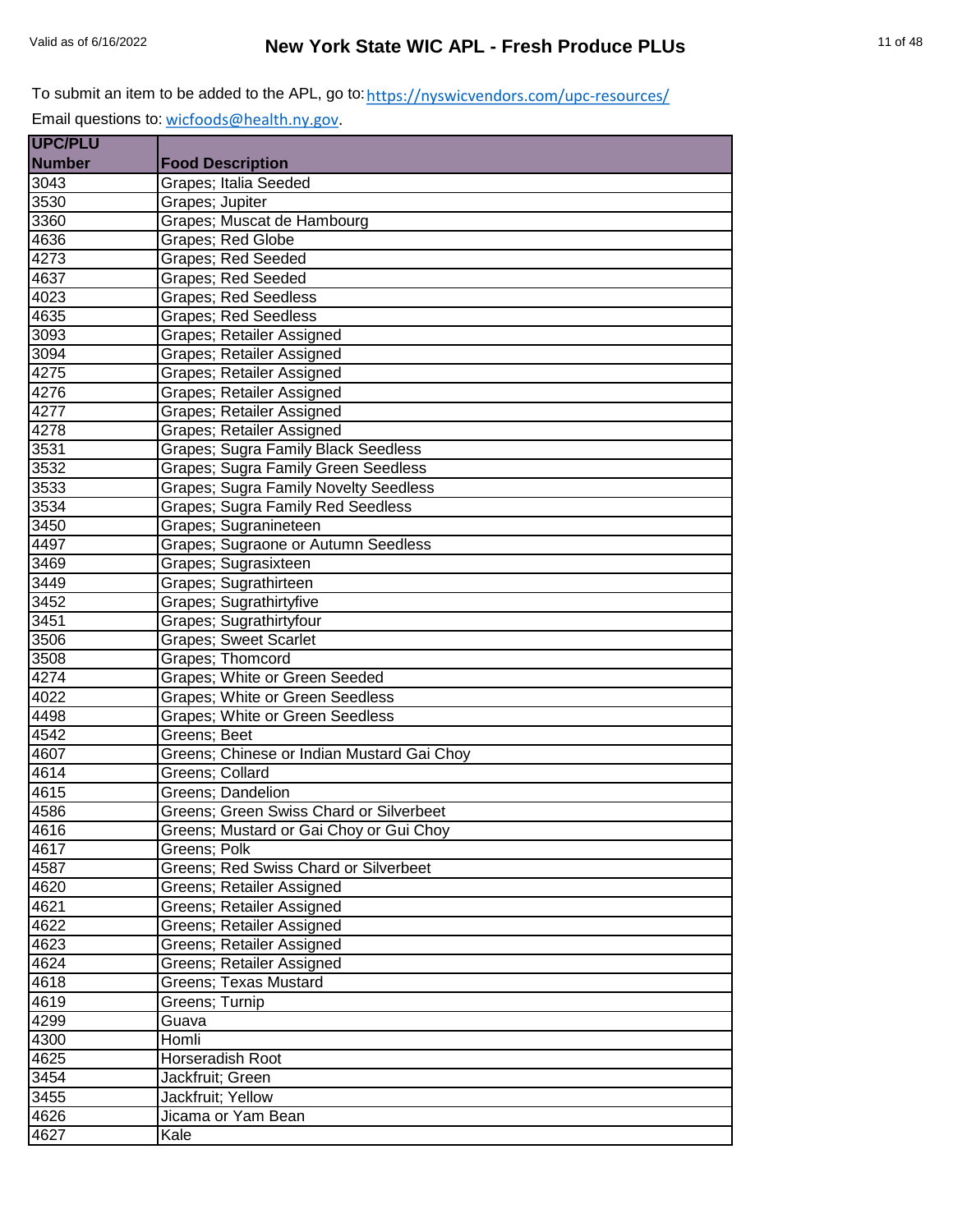| UPC/PLU           |                                             |
|-------------------|---------------------------------------------|
| <b>Number</b>     | <b>Food Description</b>                     |
| 3095              | Kale; Multicolor                            |
| 4305              | <b>Key Limes</b>                            |
| 3279              | Kiwifruit; Golden                           |
| 3280              | Kiwifruit; Regular                          |
| 4030              | Kiwifruit; Regular                          |
| 4301              | Kiwifruit; Retailer Assigned                |
| 3517              | Kiwifruit; Retailer Assigned                |
| 4628              | Kohlrabi                                    |
| 3096              | Kohlrabi; Purple or Red or All Other Colors |
| $43\overline{03}$ | Kumquat                                     |
| 4630              | Leeks; Baby                                 |
| 3403              | Leeks; Baby Bunch                           |
| 4629              | Leeks; Regular                              |
| 3402              | Leeks; Regular Bunch                        |
| 4033              | Lemons                                      |
| 4053              | Lemons                                      |
| 4958              | Lemons                                      |
| 3626              | Lemons; Meyer                               |
| 4304              | Lemons; Retailer Assigned                   |
| 3617              | Lemons; Seedless                            |
| 3362              | Lemons; Untreated                           |
| 4631              | Lettuce; Bibb or Flat or Round              |
| 4632              | Lettuce; Boston or Butter                   |
| 3169              | Lettuce; Catalogna                          |
| 4076              | Lettuce; Green Leaf                         |
| 3325              | Lettuce; Green Lollo Bionda or Coral        |
| 3329              | Lettuce; Green Oak Leaf                     |
| 4633              | Lettuce; Hydroponic                         |
| 4061              | Lettuce; Iceberg                            |
| 4634              | Lettuce; Iceberg                            |
| 4639              | Lettuce; Mache                              |
| 3327              | Lettuce; Mignonette                         |
| 3328              | Lettuce; Mixed Small Leaf                   |
| 3098              | Lettuce; Red Boston                         |
| 4075              | Lettuce; Red Leaf                           |
| 3326              | Lettuce; Red Lollo Rossa or Coral           |
| 3330              | Lettuce; Red Oak Leaf                       |
| 3097              | Lettuce; Red Romaine                        |
| 4641              | Lettuce; Retailer Assigned                  |
| 4642              | Lettuce; Retailer Assigned                  |
| 4643              | Lettuce; Retailer Assigned                  |
| 4640              | Lettuce; Romaine or Cos                     |
| 4328              | Limequats                                   |
| 4048              | Limes; Regular                              |
| 4306              | Limes; Retailer Assigned                    |
| 3304              | Loganberries                                |
| 4307              | Longan                                      |
| 4308              | Loquats                                     |
| 3099              | Lotus Root                                  |
| 4309              | Lychees                                     |
| 3366              | Madrona                                     |
|                   |                                             |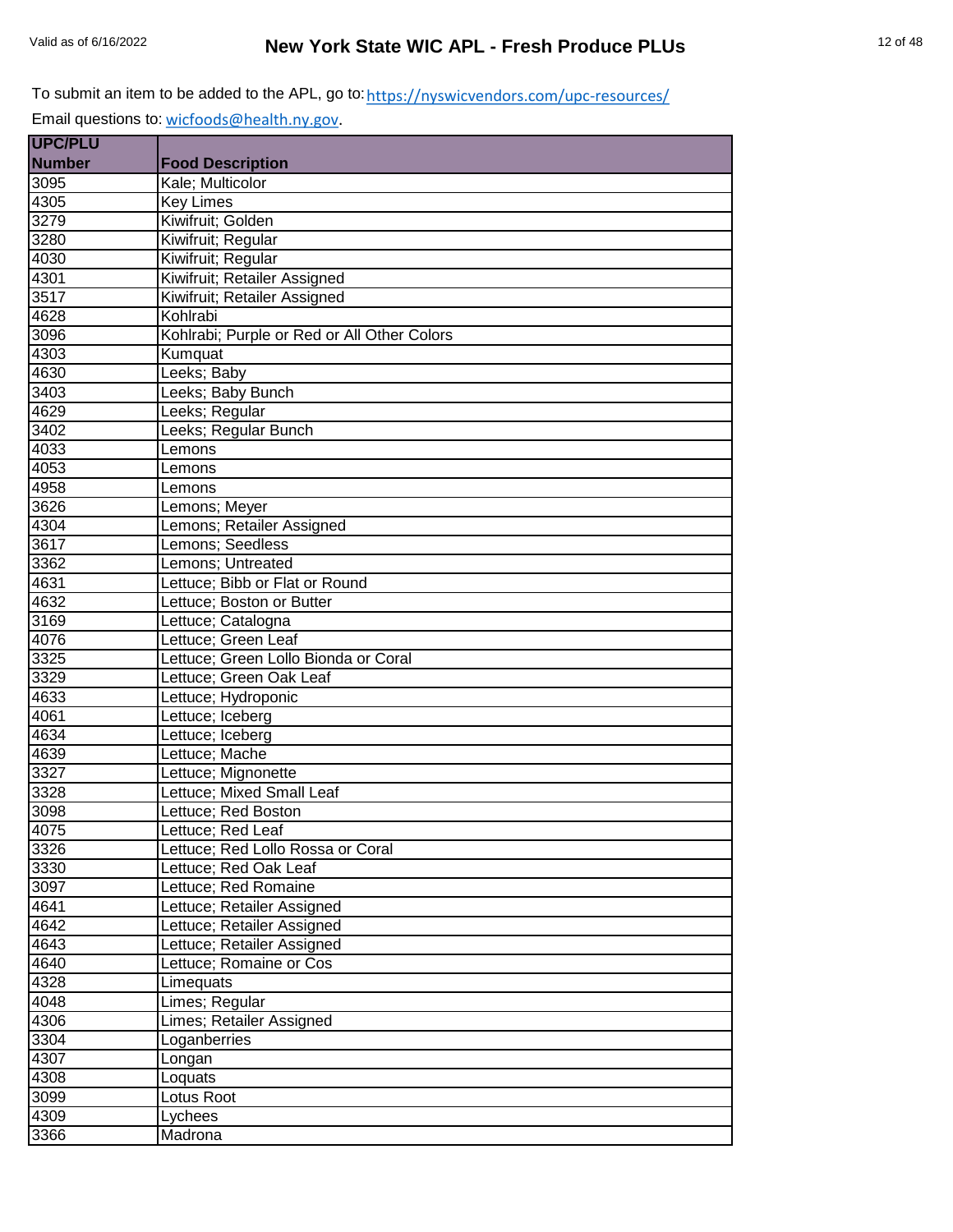| <b>UPC/PLU</b> |                                             |
|----------------|---------------------------------------------|
| <b>Number</b>  | <b>Food Description</b>                     |
| 4644           | Malanga                                     |
| 4310           | Mamey                                       |
| 3363           | Mango; Bowen and Kensington Pride           |
| 3464           | Mango; Calypso                              |
| 3621           | Mango; Francis                              |
| 3114           | Mango; Green                                |
| 4311           | Mango; Green                                |
| 4584           | Mango; Green                                |
| 3364           | Mango; R2E2 or ArtwoEetwo                   |
| 4051           | Mango; Red                                  |
| 4959           | Mango; Red                                  |
| 3488           | Mango; Red                                  |
| 4313           | Mango; Retailer Assigned                    |
| 4314           | Mango; Retailer Assigned                    |
| 4315           | Mango; Retailer Assigned                    |
| 4316           | Mango; Retailer Assigned                    |
| 3365           | Mango; Ripe or Ready to Eat                 |
| 4312           | Mango; Yellow                               |
| 4961           | Mango; Yellow                               |
| 3042           | Mangosteen                                  |
| 4317           | Melon; Canary or Yellow Honeydew            |
| 4318           | Melon; Cantaloupe or Muskmelon              |
| 4319           | Melon; Cantaloupe or Muskmelon              |
| 4049           | Melon; Cantaloupe or Rockmelon              |
| 4050           | Melon; Cantaloupe or Rockmelon              |
| 4320           | Melon; Casaba                               |
| 3033           | Melon; Charentais                           |
| 3034           | Melon; Charentais                           |
| 3306           | Melon; Charentais                           |
| 3307           | Melon; Charentais                           |
| 4321           | Melon; Cinnabar                             |
| 4322           | Melon; Crenshaw                             |
| 4783           | Melon; Foo Qua Bitter Melon or Bitter Gourd |
| 4324           | Melon; French Afternoon                     |
| 4325           | Melon; French Breakfast                     |
| 4326           | Melon; Galia                                |
| 3367           | Melon; Glasshouse or Netted Varieties       |
| 3100           | Melon; Gold Honeydew                        |
| 3623           | Melon; Hami                                 |
| 3622           | Melon; Honey Green                          |
| 4034           | Melon; Honeydew or White Honeydew           |
| 4329           | Melon; Honeydew or White Honeydew Melon     |
| 4302           | Melon; Kiwano or Horned                     |
| 3624           | Melon; Korean                               |
| 4330           | Melon; Mayan                                |
| 4332           | Melon; Muskmelon                            |
| 3368           | Melon; Ogen                                 |
| 4327           | Melon; Orange Flesh or Cantaline            |
| 4333           | Melon; Pepino                               |
| 4334           | Melon; Persian                              |
| 3101           | Melon; Piel de Sapo                         |
|                |                                             |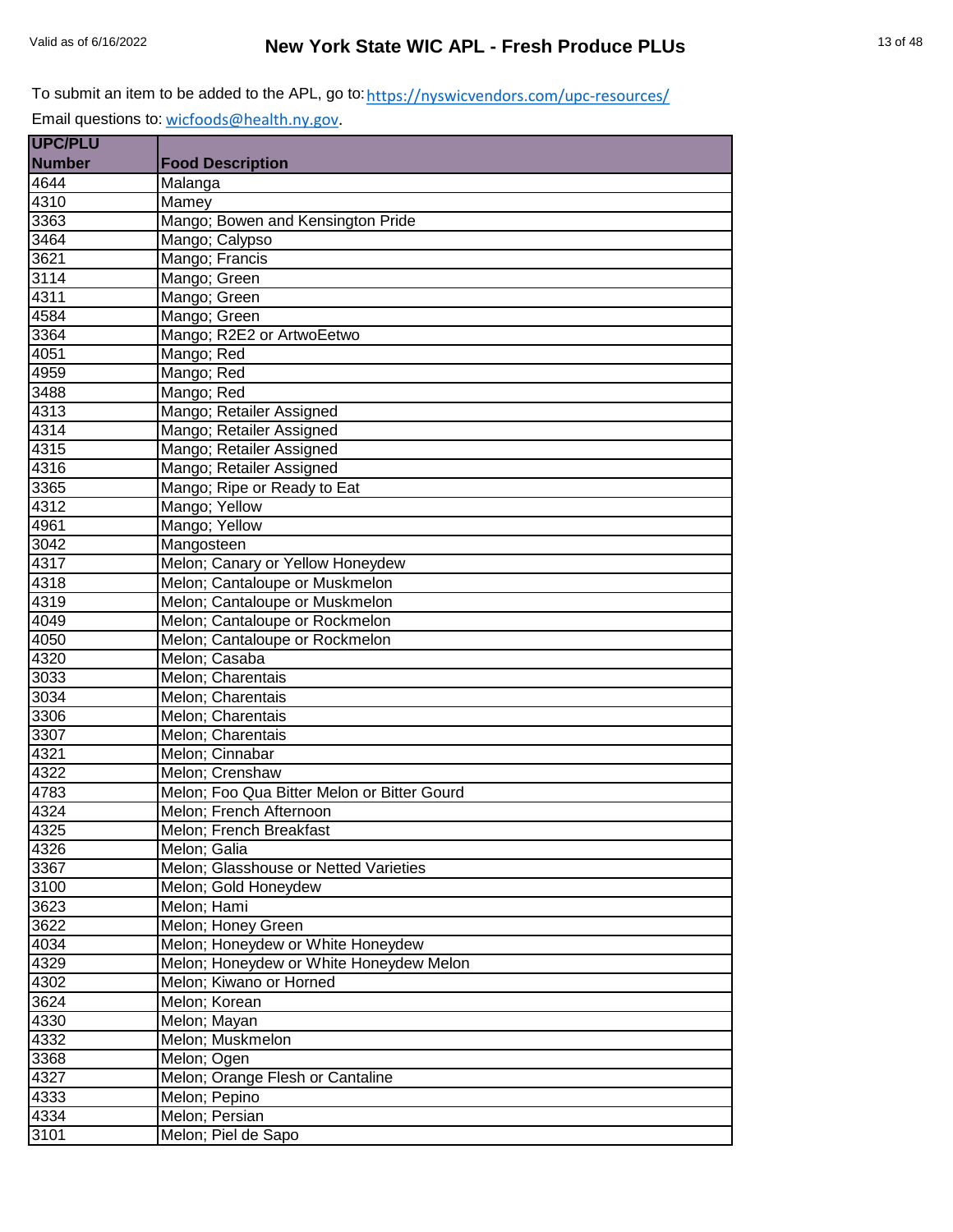| <b>UPC/PLU</b>    |                                            |
|-------------------|--------------------------------------------|
| <b>Number</b>     | <b>Food Description</b>                    |
| 4335              | Melon; Prince                              |
| 4342              | Melon; Retailer Assigned Whole or Pre Cut  |
| 4343              | Melon; Retailer Assigned Whole or Pre Cut  |
| 4344              | Melon; Retailer Assigned Whole or Pre Cut  |
| 4345              | Melon; Retailer Assigned Whole or Pre Cut  |
| 4346              | Melon; Retailer Assigned Whole or Pre Cut  |
| 4347              | Melon; Retailer Assigned Whole or Pre Cut  |
| 4348              | Melon; Retailer Assigned Whole or Pre Cut  |
| 4349              | Melon; Retailer Assigned Whole or Pre Cut  |
| 4350              | Melon; Retailer Assigned Whole or Pre Cut  |
| 4351              | Melon; Retailer Assigned Whole or Pre Cut  |
| $435\overline{2}$ | Melon; Retailer Assigned Whole or Pre Cut  |
| 4353              | Melon; Retailer Assigned Whole or Pre Cut  |
| 4354              | Melon; Retailer Assigned Whole or Pre Cut  |
| 4355              | Melon; Retailer Assigned Whole or Pre Cut  |
| 4356              | Melon; Retailer Assigned Whole or Pre Cut  |
| 4357              | Melon; Retailer Assigned Whole or Pre Cut  |
| 4358              | Melon; Retailer Assigned Whole or Pre Cut  |
| 4359              | Melon; Retailer Assigned Whole or Pre Cut  |
| 4360              | Melon; Retailer Assigned Whole or Pre Cut  |
| 4361              | Melon; Retailer Assigned Whole or Pre Cut  |
| 4362              | Melon; Retailer Assigned Whole or Pre Cut  |
| 4363              | Melon; Retailer Assigned Whole or Pre Cut  |
| 4364              | Melon; Retailer Assigned Whole or Pre Cut  |
| 4365              | Melon; Retailer Assigned Whole or Pre Cut  |
| 4366              | Melon; Retailer Assigned Whole or Pre Cut  |
| 4367              | Melon; Retailer Assigned Whole or Pre Cut  |
| 4368              | Melon; Retailer Assigned Whole or Pre Cut  |
| 4369              | Melon; Retailer Assigned Whole or Pre Cut  |
| 4370              | Melon; Retailer Assigned Whole or Pre Cut  |
| 4371              | Melon; Retailer Assigned Whole or Pre Cut  |
| 4372              | Melon; Retailer Assigned Whole or Pre Cut  |
| 4373              | Melon; Retailer Assigned Whole or Pre Cut  |
| 4374              | Melon; Retailer Assigned Whole or Pre Cut  |
| 4375              | Melon; Retailer Assigned Whole or Pre Cut  |
| 4376              | Melon; Retailer Assigned Whole or Pre Cut  |
| 4336              | Melon; Santa Claus                         |
| 4337              | Melon; Saticoy                             |
| 4338              | Melon; Sharlin                             |
| 4339              | Melon; Spanish or Tendral                  |
| 3289              | Melon; Sprite                              |
| 3470              | Melon; Watermelon                          |
| 3456              | Melon; Winter                              |
| 3494              | Melon; Yellow Mini Seedless Watermelon     |
| 4646              | Mushrooms; Black Forest                    |
| 3404              | Mushrooms; Cep                             |
| 4647              | Mushrooms; Chanterelle                     |
| 4648              | Mushrooms; Cremini or Brown or Swiss Brown |
| 3103              | Mushrooms; Enoki                           |
| 3405              | Mushrooms; Fairy Ring Champignon           |
| 3407              | Mushrooms; Grisette                        |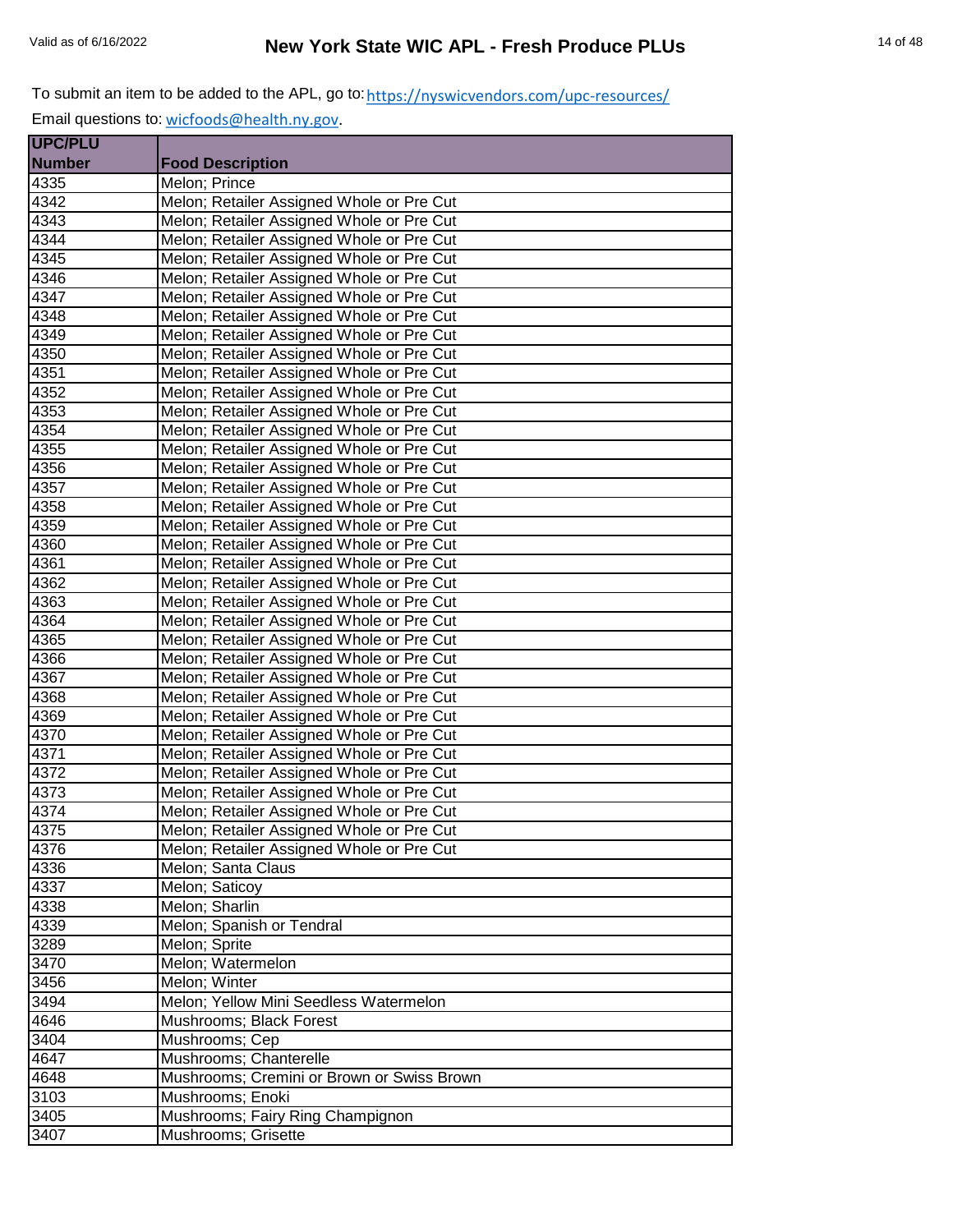| <b>UPC/PLU</b>    |                                                 |
|-------------------|-------------------------------------------------|
| <b>Number</b>     | <b>Food Description</b>                         |
| 3408              | Mushrooms; Horn Of Plenty or Black Trumpet      |
| 3102              | Mushrooms; Morel                                |
| 4649              | Mushrooms; Oyster                               |
| $\overline{3409}$ | Mushrooms; Pioppino                             |
| 4650              | Mushrooms; Portabella or Cremini or Swiss Brown |
| 4085              | Mushrooms; Regular                              |
| 4645              | Mushrooms; Regular Button                       |
| 4653              | Mushrooms; Retailer Assigned                    |
| 4654              | Mushrooms; Retailer Assigned                    |
| 3410              | Mushrooms; Saffron Milk or Cap                  |
| 3411              | Mushrooms; Sheep Polypore                       |
| 4651              | Mushrooms; Shiitake                             |
| 3406              | Mushrooms; Tricholoma Grey                      |
| 4652              | Mushrooms; Wood Ear                             |
| 4818              | Name; Retailer Assigned                         |
| 3369              | Nectarine or Nectavigne                         |
| 3439              | Nectarine; Flat White Flesh                     |
| 3437              | Nectarine; Flat Yellow Flesh                    |
| 4379              | Nectarine; Retailer Assigned                    |
| 4380              | Nectarine; Retailer Assigned                    |
| $\frac{1}{3035}$  | Nectarine; White Flesh or Ready To Eat          |
| 4188              | Nectarine; White Flesh or Ready To Eat          |
| 4035              | Nectarine; Yellow Flesh                         |
| 4036              | Nectarine; Yellow Flesh                         |
| 4377              | Nectarine; Yellow Flesh or Ready To Eat         |
| 4378              | Nectarine; Yellow Flesh or Ready To Eat         |
| 4656              | Okra; Chinese                                   |
| 4657              | Okra; Red                                       |
| 4655              | Okra; Regular or Green                          |
| 4658              | Onions; Boiling                                 |
| 4659              | Onions; Bulb                                    |
| 4165              | <b>Onions</b> ; California Sweet                |
| 3331              | Onions; Fresh Red Bunch                         |
| 3412              | Onions; Fresh Yellow Bunch or Fresh Brown       |
| 4068              | Onions; Green Scallions or Spring               |
| 4164              | Onions; Maui                                    |
| 4166              | Onions; Other or Sweet                          |
| 4660              | <b>Onions</b> ; Pearl                           |
| 4082              | Onions; Red                                     |
| 4666              | Onions; Retailer Assigned                       |
| 4667              | Onions; Retailer Assigned                       |
| 4668              | Onions; Retailer Assigned                       |
| 4669              | <b>Onions; Retailer Assigned</b>                |
| 4670              | Onions; Retailer Assigned                       |
| 4662              | <b>Onions: Shallots</b>                         |
| 3520              | Onions; SK 20                                   |
| 3286              | Onions; Sweet Red Italian                       |
| 3493              | <b>Onions; Tearless Sweet</b>                   |
| 4161              | <b>Onions; Texas Sweet</b>                      |
| 4159              |                                                 |
|                   | Onions; Vidalia                                 |
| 4163              | Onions; Walla Walla                             |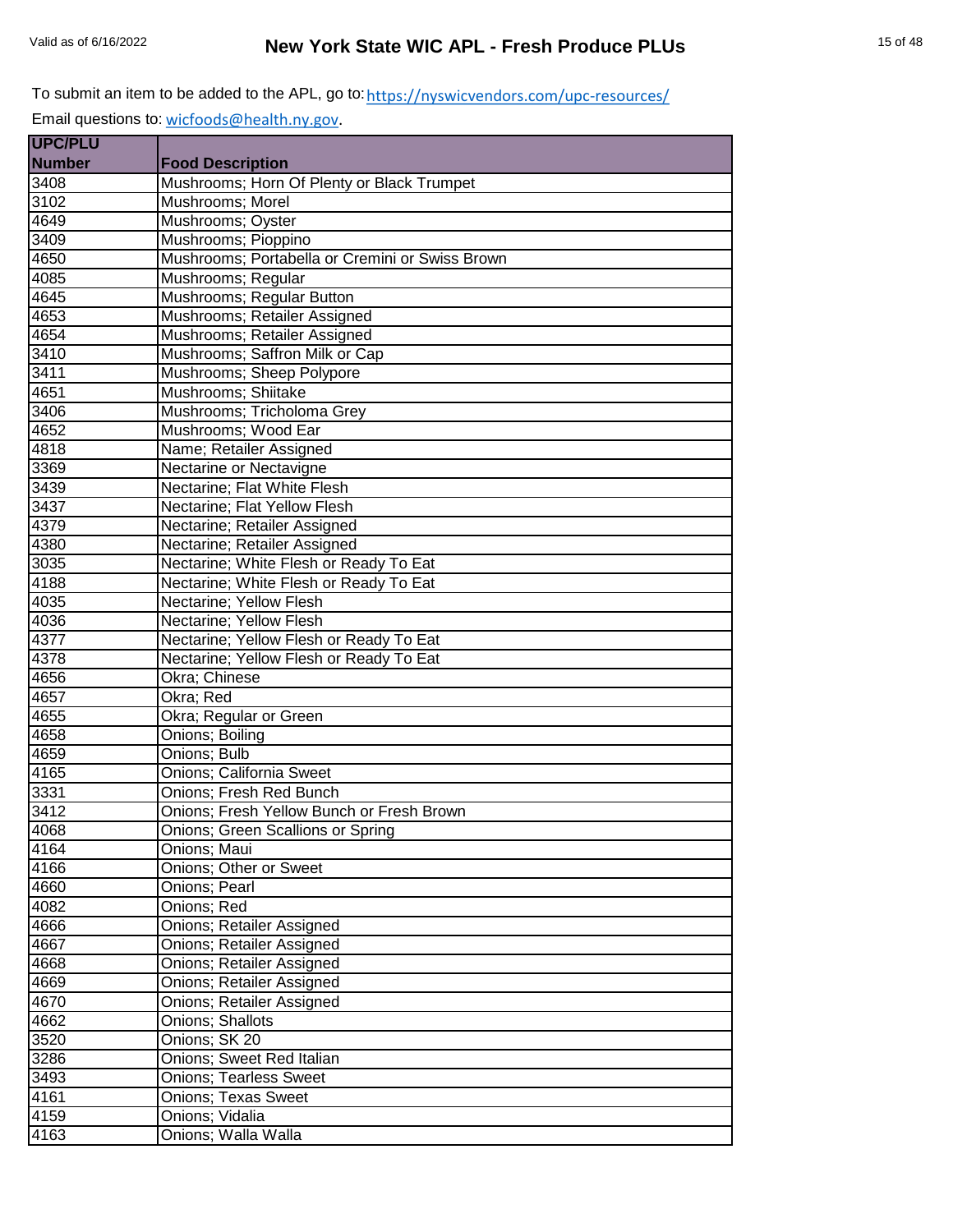Email questions to: [wicfoods@health.ny.gov.](mailto:wicfoods@health.ny.gov)

| <b>UPC/PLU</b> |                                            |
|----------------|--------------------------------------------|
| <b>Number</b>  | <b>Food Description</b>                    |
| 4663           | Onions; White                              |
| 4661           | Onions; White Pickling                     |
| 4093           | Onions; Yellow or Brown                    |
| 4665           | Onions; Yellow or Brown                    |
| 4381           | Oranges; Blood Orange Variety              |
| 3028           | Oranges; Delta Seedless                    |
| 3153           | Oranges; Delta Seedless                    |
| 3154           | Oranges; Delta Seedless                    |
| 4382           | Oranges; Juice Variety                     |
| 3309           | Oranges; Lima                              |
| 3370           | Oranges; Maltaise                          |
| 3036           | Oranges; Midknight                         |
| 3155           | Oranges; Midknight                         |
| 3156           | Oranges; Midknight                         |
| 3107           | Oranges; Navel                             |
| 3110           | Oranges; Navel                             |
| 4012           | Oranges; Navel                             |
| 4013           | Oranges; Navel                             |
| 4384           | Oranges; Navel                             |
| 4385           | Oranges; Navel                             |
| 3372           | Oranges; Navelate                          |
| 3373           | Oranges; Navelina                          |
| 3310           | Oranges; Pera                              |
| 4389           | Oranges; Retailer Assigned                 |
| 4390           | Oranges; Retailer Assigned                 |
| 4391           | Oranges; Retailer Assigned                 |
| 4392           | Oranges; Retailer Assigned                 |
| 4393           | <b>Oranges; Retailer Assigned</b>          |
| 3371           | Oranges; Salustiana                        |
| 3109           | Oranges; Seville                           |
| 3027           | Oranges; Shamouti                          |
| 4386           | Oranges; Temple                            |
| 4387           | Oranges; Temple                            |
| 3374           | Oranges; Untreated                         |
| 3108           | Oranges; Valencia                          |
| 4014           | Oranges; Valencia                          |
| 4388           | Oranges; Valencia                          |
| 4898           | <b>Oyster Plant or Salsify</b>             |
| 4396           | Papaya or Pawpaw; Retailer Assigned        |
| 4395           | Papaya; Cooking or Mexican Pawpaw          |
| 3112           | Papaya; Meridol Pawpaw                     |
| 3111           | Papaya; Red Fleshed or Solo Sunrise Pawpaw |
| 4052           | Papaya; Regular Pawpaw                     |
| 4394           | Papaya; Regular Pawpaw                     |
| 4671           | Parsley Root or Hamburg Parsley            |
| 4672           | Parsnip                                    |
| 3053           | Parsnips; Baby                             |
| 3311           | Passion Fruit; Curuba or Banana            |
| 3038           | Passion Fruit; Granadilla                  |
| 3312           | Passion Fruit; Granadilla                  |
| 4397           | Passion Fruit; Purple                      |
|                |                                            |

÷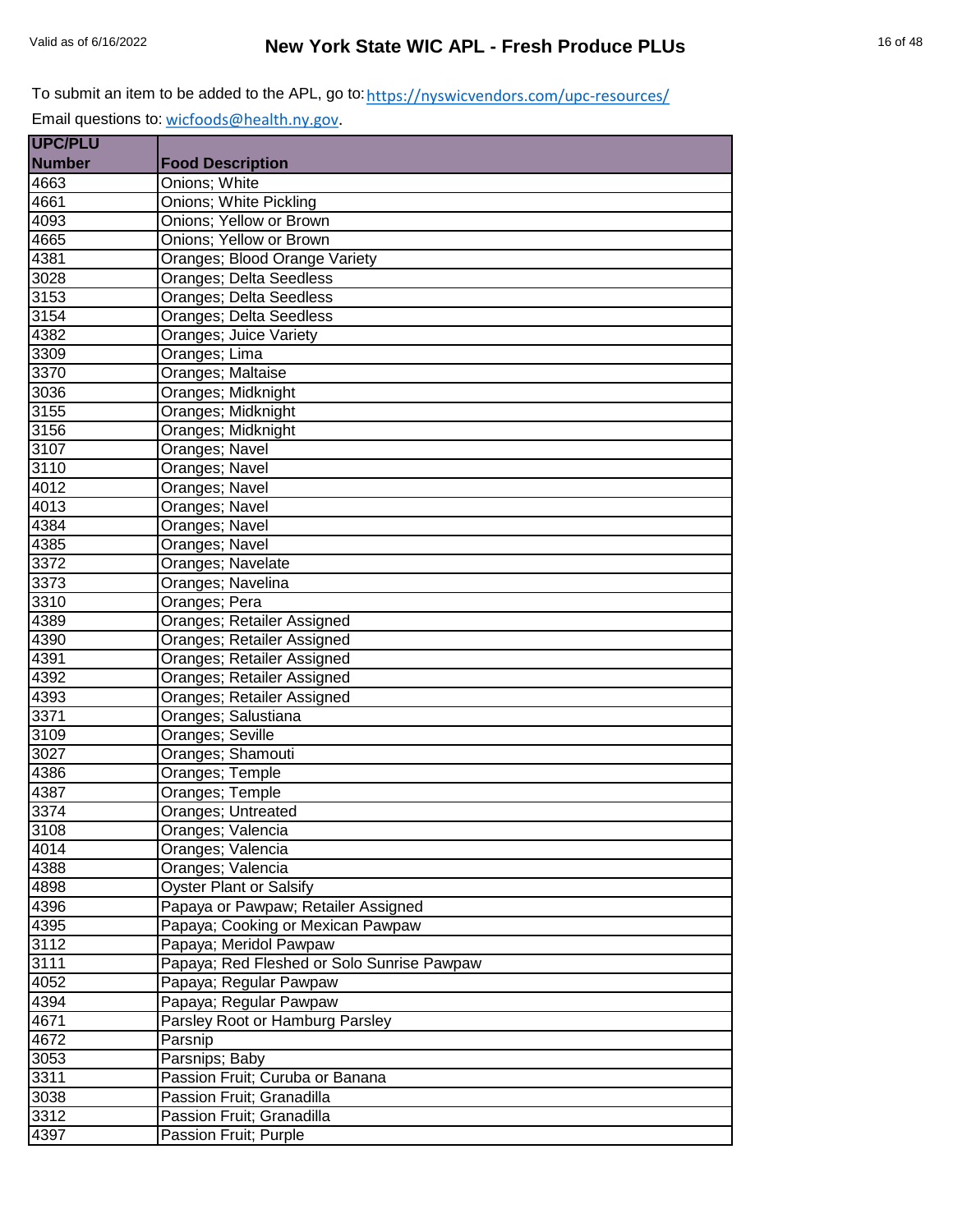| <b>UPC/PLU</b> |                                    |
|----------------|------------------------------------|
| <b>Number</b>  | <b>Food Description</b>            |
| 4398           | Passion Fruit; Retailer Assigned   |
| 3375           | Peaches; de Vigne and Sanguine     |
| 3113           | Peaches; Flat White Flesh          |
| 3115           | Peaches; Flat Yellow Flesh         |
| 4399           | Peaches; Indian                    |
| 4404           | Peaches; Retailer Assigned         |
| 4405           | Peaches; Retailer Assigned         |
| 3313           | Peaches; White Flesh               |
| 3314           | Peaches; White Flesh               |
| 4400           | Peaches; White Flesh               |
| 4401           | Peaches; White Flesh               |
| 3116           | Peaches; Yellow Flesh              |
| 3117           | Peaches; Yellow Flesh              |
| 4037           | Peaches; Yellow Flesh              |
| 4038           | Peaches; Yellow Flesh              |
| 4043           | Peaches; Yellow Flesh              |
| 4044           | Peaches; Yellow Flesh              |
| 4402           | Peaches; Yellow Flesh              |
| 4403           | Peaches; Yellow Flesh              |
| 3012           | Pears; Abate or Fetel              |
| 3376           | Pears; Alexander Lucas             |
| 3317           | Pears; Angelys                     |
| 4025           | Pears; Anjou                       |
| 4416           | Pears; Anjou                       |
| 4417           | Pears; Anjou                       |
| 4406           | Pears; Asian or Nashi              |
| 4407           | Pears; Asian or Nashi              |
| 4408           | Pears; Asian or Nashi              |
| 4410           | Pears; Bartlett                    |
| 4024           | Pears; Bartlett or Williams or WBC |
| 4409           | Pears; Bartlett or Williams or WBC |
| 3420           | Pears; Belle du Jumet              |
| 3013           | Pears; Beurre Hardy                |
| 3014           | Pears; Bon Rouge                   |
| 4026           | Pears; Bosc or Beurre Bosc         |
| 4411           | Pears; Bosc or Beurre Bosc         |
| 4412           | Pears: Bosc or Beurre Bosc         |
| 4413           | Pears; Bosc or Beurre Bosc         |
| 4255           | Pears; Cactus or Prickly Pear      |
| 3466           | Pears; Cape Rose                   |
| 3316           | Pears; Carmen                      |
| 3495           | Pears; Celina                      |
| 3489           | Pears; Cepuna                      |
| 4890           | Pears; Chinese Yali                |
| 3015           | Pears; Clara Friis                 |
| 4414           | Pears; Comice or Doyenne du Comice |
| 3016           | Pears; Concorde                    |
| 3017           | Pears; Conference                  |
| 3018           | Pears; Durondeau                   |
| 3019           | Pears; Flamingo                    |
| 4418           | Pears; Forelle or Corella          |
|                |                                    |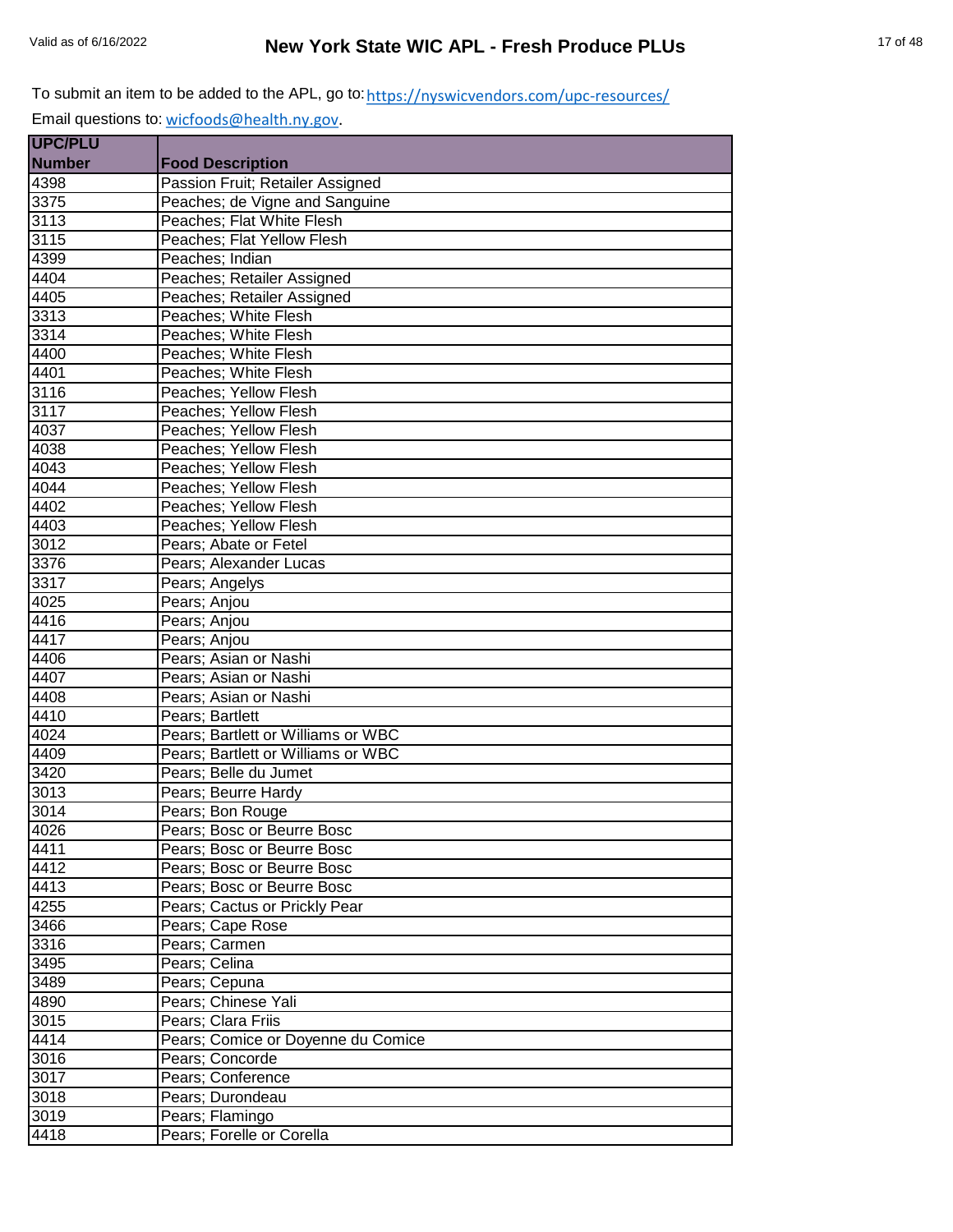| <b>UPC/PLU</b>    |                                                   |
|-------------------|---------------------------------------------------|
| <b>Number</b>     | <b>Food Description</b>                           |
| 4960              | Pears; Fragrant                                   |
| 4419              | Pears; French                                     |
| 3020              | Pears; General Leclerc                            |
| 3021              | Pears; Guyot                                      |
| 3485              | Pears; Harovin Sundown Pear                       |
| 3522              | Pears; HW624                                      |
| 3022              | Pears; Josephine                                  |
| 4420              | Pears; King Royal                                 |
| 3377              | Pears; Louise Bonne                               |
| 3518              | Pears; Oksana                                     |
| 4421              | Pears; Packham or Packhams Triumph                |
| 3023              | Pears; Passe Crassane                             |
| 3318              | Pears; Passe Crassane                             |
| 4415              | Pears; Red                                        |
| 4425              | Pears; Retailer Assigned                          |
| 4426              | Pears; Retailer Assigned                          |
| 3024              | Pears; Rocha                                      |
| 3025              | Pears: Rosemarie                                  |
| $\overline{3378}$ | Pears; Santa Maria                                |
| 4422              | Pears; Seckel                                     |
| 3118              | Pears; Starkrimson                                |
| 3606              | Pears; Sweet Sensation                            |
| 4553              | Pears; Taylors Gold                               |
| 3434              | Pears; Tosca                                      |
| 4423              | Pears; Tree Ripened                               |
| 3026              | Pears; Triumph de Vienne                          |
| 4424              | Pears; Winter Nelis or Honey                      |
| 4673              | Peas; Blackeyed                                   |
| 4092              | Peas; Chinese Snow Pea or Pea Pod or Mange Tout   |
| 4674              | Peas; Green                                       |
| 4676              | Peas; Retailer Assigned                           |
| 4675              | Peas; Sugar Snap                                  |
| 3465              | Pepper; Stripy Bell                               |
| 4677              | Peppers; Anaheim                                  |
| 4678              | Peppers; Banana or Yellow Long                    |
| 4679              | Peppers; Brown Bell or Field Grown                |
| 3123              | Peppers; Brown Bell or Greenhouse                 |
| 3055              | Peppers; Clovis Green or Lamuyo Green Elongated   |
| 3057              | Peppers; Clovis Orange or Lamuyo Orange Elongated |
| 3054              | Peppers; Clovis Red or Lamuyo Red Elongated       |
| 3058              | Peppers; Clovis White or Lamuyo White Elongated   |
| 3056              | Peppers; Clovis Yellow or Lamuyo Yellow Elongated |
| 4687              | Peppers; Cubanelle                                |
| 4680              | Peppers; Golden or Yellow Bell or Field Grown     |
| 4065              | Peppers; Green Bell or Field Grown                |
| 4681              | Peppers; Green Bell or Field Grown                |
| 3119              | Peppers; Green Bell or Greenhouse                 |
| 3120              | Peppers; Green Bell or Greenhouse                 |
| 4686              | Peppers; Green Chili                              |
| 4696              | Peppers; Green Long Hot                           |
| 4693              | Peppers; Green or Mexican Green Jalapeno          |
|                   |                                                   |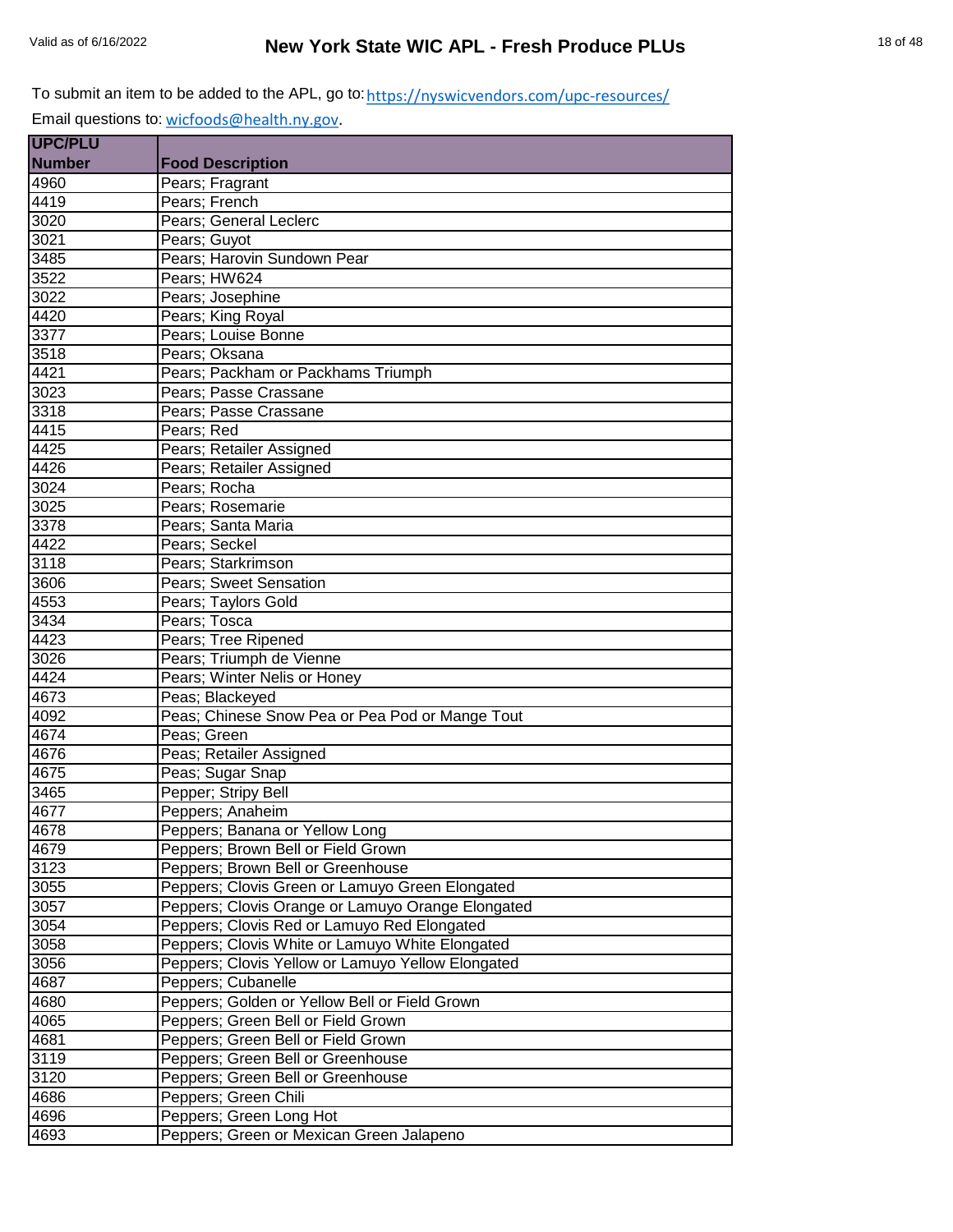| <b>UPC/PLU</b> |                                              |
|----------------|----------------------------------------------|
| <b>Number</b>  | <b>Food Description</b>                      |
| 4701           | Peppers; Green Pasilla                       |
| 3125           | Peppers; Habanero                            |
| 4691           | Peppers; Hot Mixed                           |
| 4690           | Peppers; Hot or Hungarian                    |
| 4692           | Peppers; Hungarian Wax                       |
| 4698           | Peppers; Morita Chili                        |
| 4699           | Peppers; Negro                               |
| 4700           | Peppers; New Mexico                          |
| 4682           | Peppers; Orange Bell or Field Grown          |
| 3121           | Peppers; Orange Bell or Greenhouse           |
| 4703           | Peppers; Pasilla Pod                         |
| 4704           | Peppers; Pinole                              |
| 4705           | Peppers; Poblano                             |
| 4683           | Peppers; Purple Bell or Field Grown          |
| 3124           | Peppers; Purple Bell or Greenhouse           |
| 4088           | Peppers; Red Bell or Field Grown             |
| 4688           | Peppers; Red Bell or Greenhouse              |
| 4706           | Peppers; Red Cheese                          |
| 4707           | Peppers; Red Finger                          |
| 4695           | Peppers; Red Japanese                        |
| 4697           | Peppers; Red Long Hot                        |
| 4694           | Peppers; Red or Mexican Red Jalapeno         |
| 4702           | Peppers; Red Pasilla                         |
| 4708           | Peppers; Red Pimiento or Red Sweet Long      |
| 4710           | Peppers; Retailer Assigned                   |
| 4711           | Peppers; Retailer Assigned                   |
| 4712           | Peppers; Retailer Assigned                   |
| 4713           | Peppers; Retailer Assigned                   |
| 4714           | Peppers; Retailer Assigned                   |
| 4715           | Peppers; Retailer Assigned                   |
| 4716           | Peppers; Retailer Assigned                   |
| 4717           | Peppers; Retailer Assigned                   |
| 4718           | Peppers; Retailer Assigned                   |
| 4719           | Peppers; Retailer Assigned                   |
| 4720           | Peppers; Retailer Assigned                   |
| 4721           | Peppers; Retailer Assigned                   |
| 4722           | Peppers; Retailer Assigned                   |
| 4709           | Peppers; Serrano                             |
| 3413           | Peppers; Tabasco Variety                     |
| 4684           | Peppers; White Bell or Field Grown           |
| 3122           | Peppers; White Bell or Greenhouse            |
| 4689           | Peppers; Yellow Bell or Greenhouse           |
| 4772           | Peppers; Yellow Chili                        |
| 4428           | Persimmon; Japanese or Sharonfruit           |
| 4427           | Persimmon; Regular or American               |
| 4429           | Persimmon; Retailer Assigned                 |
| 3459           | Persimmon; Shiny Red                         |
| 3039           | Physalis or Cape Gooseberry or Ground Cherry |
| 4029           | Pineapple                                    |
| 4430           | Pineapple                                    |
| 4431           | Pineapple; Jet Fresh                         |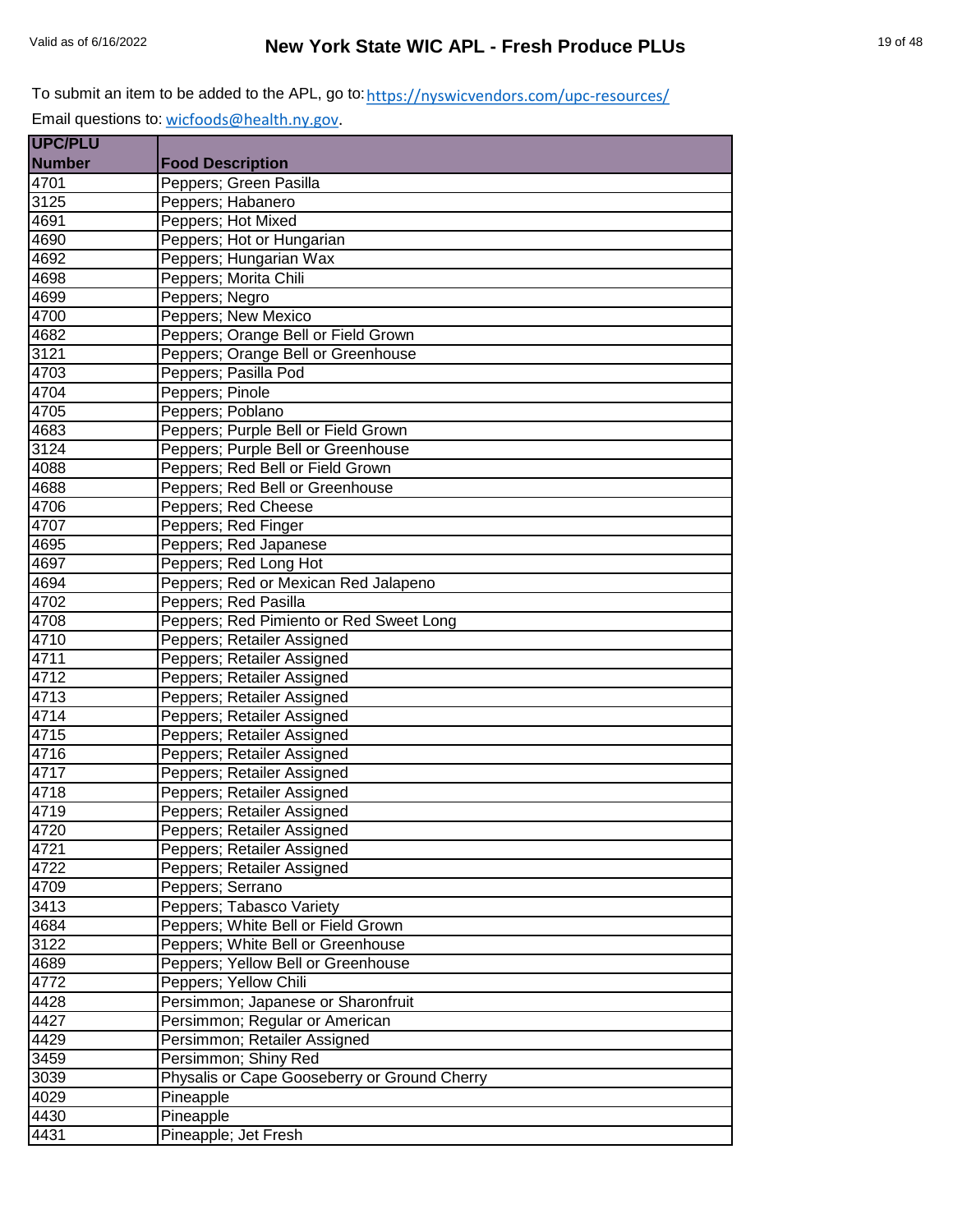| <b>UPC/PLU</b> |                                                  |
|----------------|--------------------------------------------------|
| <b>Number</b>  | <b>Food Description</b>                          |
| 4432           | Pineapple; Jet Fresh                             |
| 3379           | Pineapple; Mini                                  |
| 3380           | Pineapple; Perola                                |
| 3037           | Pineapple; Queen                                 |
| 4433           | Pineapple; Retailer Assigned                     |
| 3319           | Pitahaya; Yellow                                 |
| 3278           | Plumcot                                          |
| 3611           | Plumcot; Black                                   |
| 3610           | Plumcot; Green                                   |
| 3609           | Plumcot; Red                                     |
| 3126           | Plumcot; Retailer Assigned                       |
| 4039           | Plums; Black                                     |
| 4040           | Plums; Black                                     |
| 4434           | Plums; Green                                     |
| 4435           | Plums; Green                                     |
| 4436           | Plums; Italian Prune or Sugar                    |
| 3457           | Plums; President                                 |
| 4437           | Plums; Purple                                    |
| 4438           | Plums; Purple                                    |
| 4041           | Plums; Red                                       |
| 4042           | Plums; Red                                       |
| 4443           | Plums; Retailer Assigned                         |
| 4444           | Plums; Retailer Assigned                         |
| 4439           | Plums; Tree Ripened                              |
| 4440           | Plums; Tree Ripened                              |
| 4441           | Plums; Yellow                                    |
| 4442           | Plums; Yellow                                    |
| 3127           | Pomegranate                                      |
| 3440           | Pomegranate                                      |
| 4445           | Pomegranate                                      |
| 4446           | Pomegranate; Retailer Assigned                   |
| 4816           | Potato; Golden Sweet or Yam or Kumara            |
| 3128           | Potato; Purple                                   |
| 4073           | Potato; Red                                      |
| 3415           | Potato; Red and Red Eye Baking Varieties         |
| 4723           | Potato; Red Creamer                              |
| 4817           | Potato; Red or Sweet or Yam or Kumara            |
| 4728           | Potato; Retailer Assigned                        |
| 4729           | Potato; Retailer Assigned                        |
| 4730           | Potato; Retailer Assigned                        |
| 4731           | Potato; Retailer Assigned                        |
| 4732           | Potato; Retailer Assigned                        |
| 4733           | Potato; Retailer Assigned                        |
| 4072           | Potato; Russet                                   |
| 4725           | Potato; Russet                                   |
| 4074           | Potato; Sweet Red or Orangy Red or Yam or Kumara |
| 4083           | Potato; White                                    |
| 3414           | Potato; White Baking                             |
| 4724           | Potato; White Creamer                            |
| 4726           | Potato; White Long                               |
| 4091           | Potato; White Sweet or Yam or Kumara             |
|                |                                                  |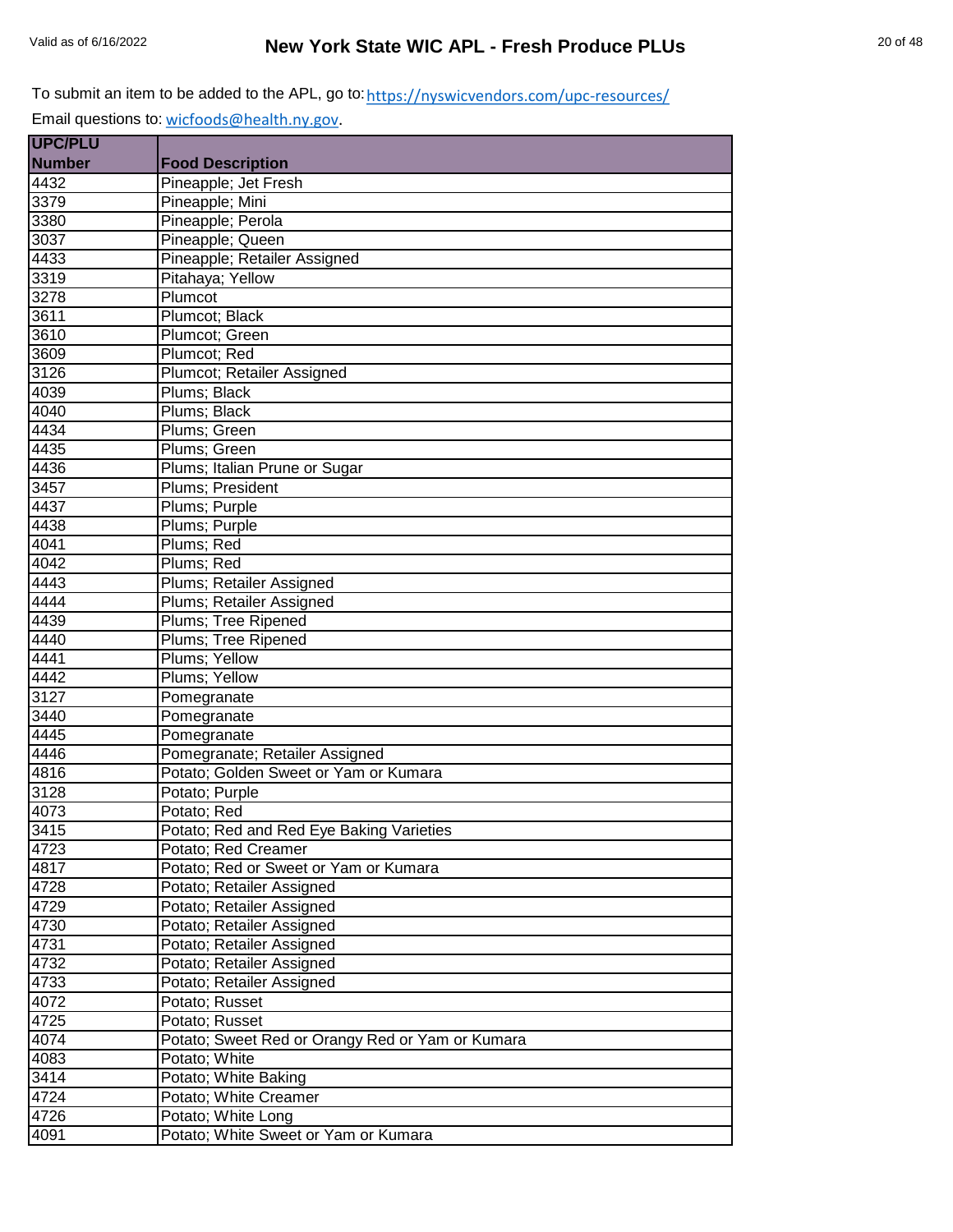| <b>Number</b><br><b>Food Description</b> |                                          |
|------------------------------------------|------------------------------------------|
|                                          |                                          |
| 4727<br>Potato; Yellow                   |                                          |
| 3274<br>Prunes; Fresh                    |                                          |
| 3130<br>Pumpkin; Jumbo                   |                                          |
| 4734<br>Pumpkin; Mini                    |                                          |
| 3133<br>Pumpkin; Mini White              |                                          |
| 3134<br>Pumpkin; Pie Variety             |                                          |
| Pumpkin; Pink<br>3631                    |                                          |
| 4735<br>Pumpkin; Regular                 |                                          |
| 4736                                     | Pumpkin; Retailer Assigned               |
| 4737                                     | Pumpkin; Retailer Assigned               |
| 3132<br>Pumpkin; White                   |                                          |
| 3478<br>Quelites                         |                                          |
| 4447<br>Quince                           |                                          |
| 4738<br>Radicchio                        |                                          |
| 3168<br>Radicchio; Castlefranco          |                                          |
| 3165<br>Radicchio; Treviso               |                                          |
| 4739<br>Radish; Black                    |                                          |
| 4598<br>Radish; Daikon                   |                                          |
| 4741<br>Radish; Italian Red              |                                          |
| 4742<br>Radish; Red                      |                                          |
| 4089<br>Radish; Red Bunch                |                                          |
| 4744<br>Radish; Retailer Assigned        |                                          |
| Radish; White Bunch<br>4740              |                                          |
| 4743<br>Radish; White or Icicle          |                                          |
| 3041<br>Rambutan                         |                                          |
| 4054<br>Raspberries                      |                                          |
| 4244<br>Raspberries                      |                                          |
| 4245<br>Raspberries                      |                                          |
| 3416<br>Rhubarb; Bunch                   |                                          |
| 4745<br>Rhubarb; Regular                 |                                          |
| 4746                                     | Rhubarb; Retailer Assigned               |
| 3320                                     | Romanesco or Broccoflower or Caulibroc   |
| 4748                                     | Rutabagas or Swede; Retailer Assigned    |
| 4747                                     | Rutabagas; Regular Swede                 |
| 3136<br>Sapodillo or Nispero             |                                          |
| 3138<br>Sapote; Black                    |                                          |
| 3137<br>Sapote; White                    |                                          |
| 3381<br>Soursop                          |                                          |
| Spinach; Baby<br>3332                    |                                          |
| 3417<br>Spinach; New Zealand             |                                          |
| 4090<br>Spinach; Regular Bunch           |                                          |
| 4749                                     | Spinach; Retailer Assigned               |
| 4514<br>Sprouts; Alfalfa                 |                                          |
| 3446<br>Sprouts; Kale                    |                                          |
| 4536<br>Sprouts; Mung Bean               |                                          |
| 4750                                     | Squash; Acorn or Table Queen             |
| 4753<br>Squash; Australian Blue          |                                          |
| 3143<br>Squash; Baby Acorn               |                                          |
| 4756                                     | Squash; Baby Green Zucchini or Courgette |
| 4754<br>Squash; Baby Scallopini          |                                          |
| 4755                                     | Squash; Baby Summer or Green             |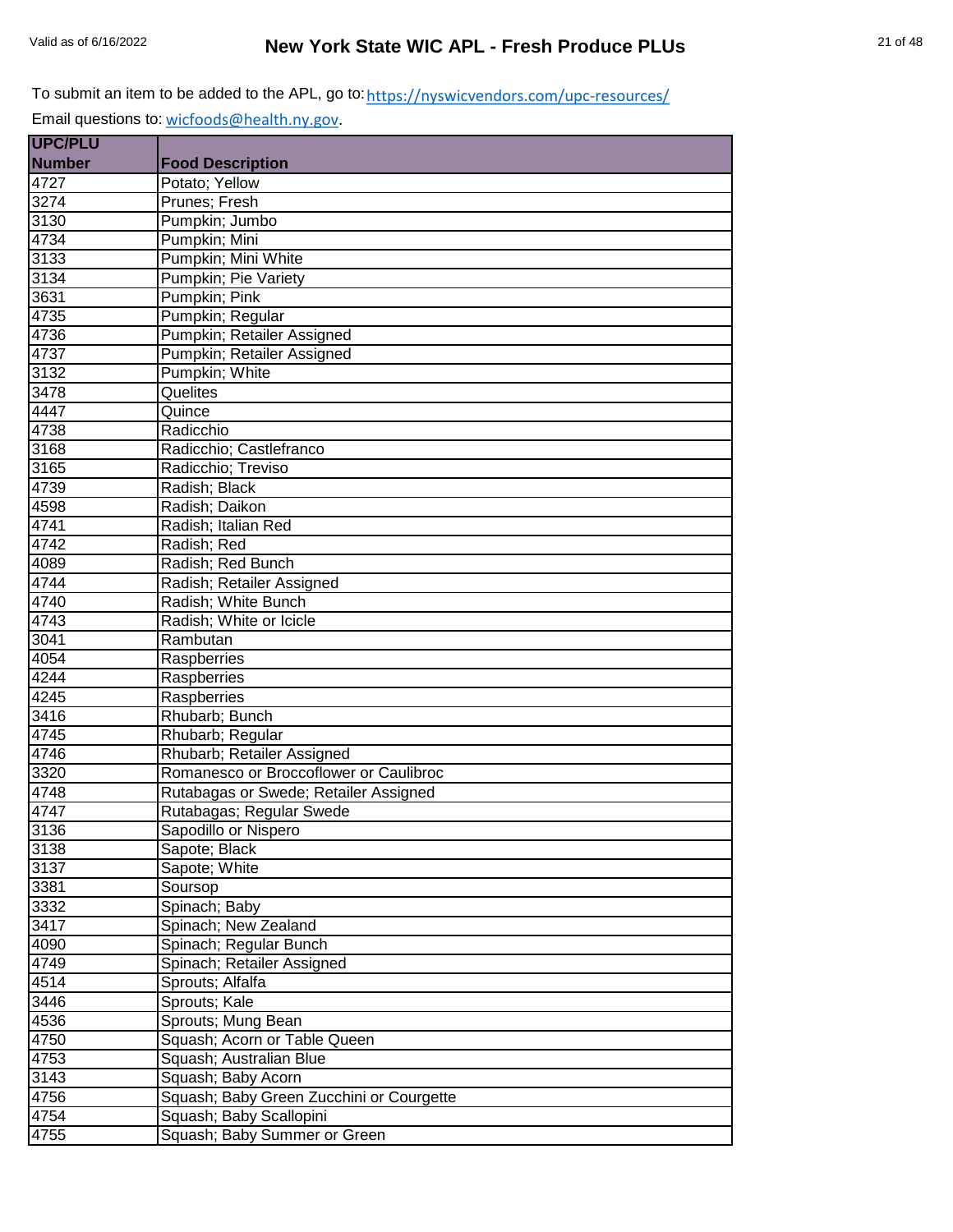| <b>UPC/PLU</b> |                                                  |
|----------------|--------------------------------------------------|
| <b>Number</b>  | <b>Food Description</b>                          |
| 4757           | Squash; Banana                                   |
| 4758           | Squash; Buttercup                                |
| 3441           | Squash; Butterkin                                |
| 4759           | Squash; Butternut                                |
| 4760           | Squash; Calabaza                                 |
| 3142           | Squash; Carnival                                 |
| 4761           | Squash; Chayote or Choko                         |
| 3059           | Squash; Crown Prince                             |
| 3140           | Squash; Cucuzza                                  |
| 4763           | Squash; Delicata or Sweet Potato                 |
| 4765           | Squash; Gem                                      |
| 4751           | Squash; Golden Acorn                             |
| 4766           | Squash; Golden Delicious                         |
| 4767           | Squash; Golden Nugget                            |
| 4768           | Squash; Hubbard                                  |
| 4769           | Squash; Kabocha                                  |
| 3141           | Squash; Opo                                      |
| 4773           | Squash; Patty Pan or Summer                      |
| 4774           | Squash; Red Kuri                                 |
| 4785           | Squash; Retailer Assigned                        |
| 4786           | Squash; Retailer Assigned                        |
| 4787           | Squash; Retailer Assigned                        |
| 4788           | Squash; Retailer Assigned                        |
| 4789           | Squash; Retailer Assigned                        |
| 4775           | Squash; Scallopini                               |
| 4776           | Squash; Spaghetti                                |
| 4782           | Squash; Straightneck Yellow                      |
| 4777           | Squash; Sunburst or Yellow                       |
| 4752           | Squash; Swan White or Table Queen or Acorn       |
| 4764           | Squash; Sweet Dumpling                           |
| 4779           | Squash; Sweet Mama                               |
| 4780           | Squash; Turban                                   |
| 3060           | Squash; Vegetable Marrow                         |
| 4781           | Squash; White                                    |
| 4784           | Squash; Yellow Crookneck                         |
| 4086           | Squash; Yellow Zucchini or Gold Bar or Courgette |
| 3418           | Squash; Zucchini or Courgette                    |
| 4067           | Squash; Zucchini or Courgette                    |
| 4256           | Starfruit or Carambola                           |
| 3355           | <b>Strawberries</b>                              |
| 3356           | <b>Strawberries</b>                              |
| 4028           | <b>Strawberries</b>                              |
| 4246           | <b>Strawberries</b>                              |
| 4247           | <b>Strawberries</b>                              |
| 4248           | <b>Strawberries</b>                              |
| 4249           | <b>Strawberries</b>                              |
| 4250           | <b>Strawberries</b>                              |
| 4323           | <b>Strawberries</b>                              |
| 4251           | Strawberries; Long Stemmed                       |
| 3382           | Sugar Apple                                      |
| 4791           | Sunchokes or Jerusalem Artichokes                |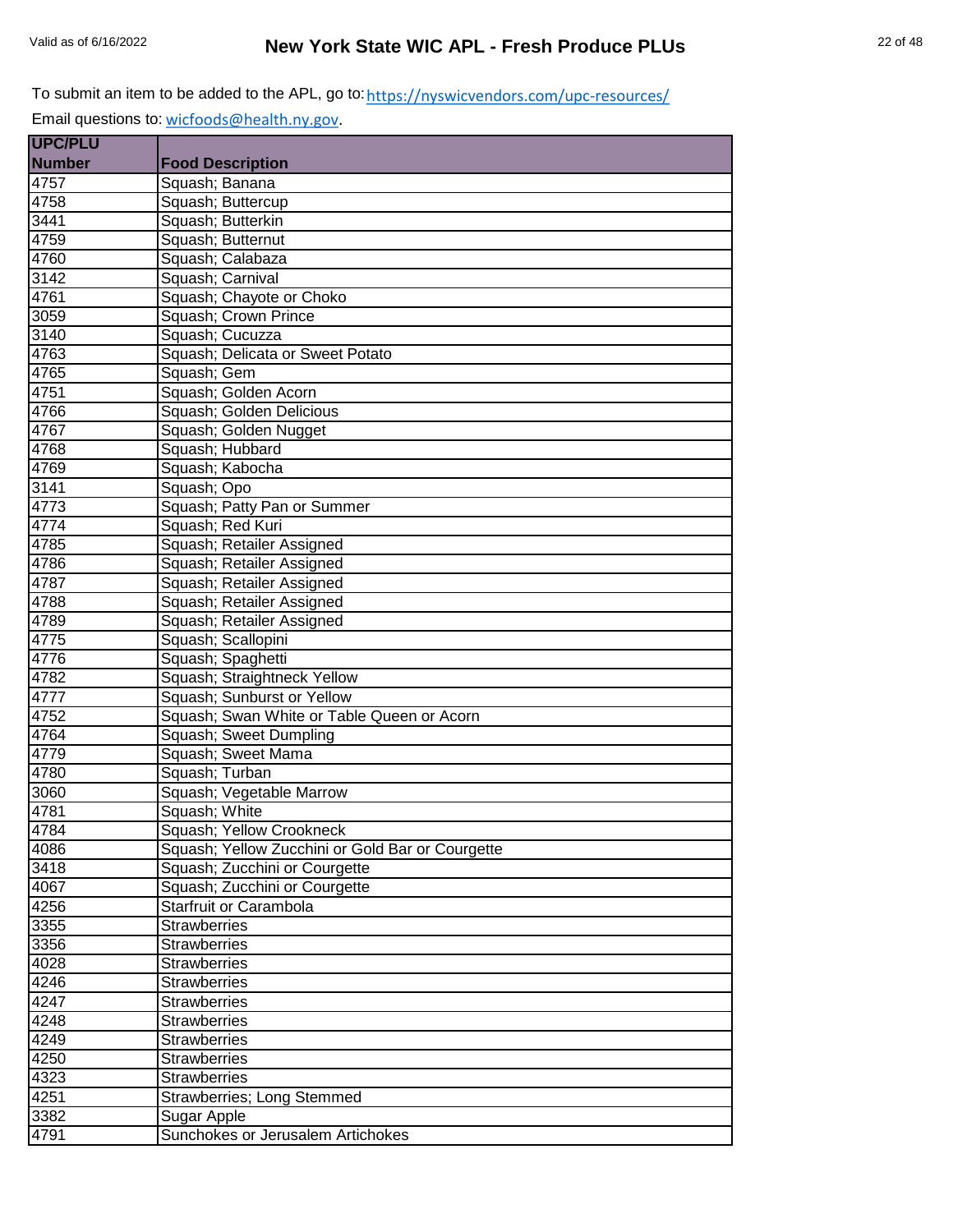| <b>UPC/PLU</b>    |                                                   |
|-------------------|---------------------------------------------------|
| <b>Number</b>     | <b>Food Description</b>                           |
| 3474              | Sweet Potato; Saffron                             |
| 3288              | Sweet Potato; Yam or Kumara                       |
| 3333              | Sweet Potato; Yam or Kumara                       |
| 3334              | Sweet Potato; Yam or Kumara                       |
| 4792              | Tamarillo; Golden                                 |
| 4793              | Tamarillo; Red                                    |
| 4448              | Tamarindo                                         |
| 4456              | Tangelo                                           |
| 4383              | Tangelo or Minneola                               |
| 4459              | Tangelo; Jamaican                                 |
| 4055              | <b>Tangerines or Mandarins</b>                    |
| 3524              | Tangerines or Mandarins; C37                      |
| 4451              | Tangerines or Mandarins; Dancy                    |
| 3632              | Tangerines or Mandarins; Dekopon                  |
| 3032              | <b>Tangerines or Mandarins; Ellendale</b>         |
| 3425              | Tangerines or Mandarins; Ellendale                |
| 3426              | Tangerines or Mandarins; Ellendale                |
| $\overline{3427}$ | Tangerines or Mandarins; Ellendale                |
| 4452              | Tangerines or Mandarins; Fairchild                |
| 3144              | Tangerines or Mandarins; Fall Glo                 |
| 3428              | Tangerines or Mandarins; Honey or Murcott         |
| 3429              | Tangerines or Mandarins; Honey or Murcott         |
| 3430              | Tangerines or Mandarins; Honey or Murcott         |
| 4453              | Tangerines or Mandarins; Honey or Murcott         |
| 3431              | Tangerines or Mandarins; Imperial                 |
| 3432              | Tangerines or Mandarins; Imperial                 |
| 3433              | Tangerines or Mandarins; Imperial                 |
| 3031              | Tangerines or Mandarins; Jamaican Tangor          |
| 4454              | Tangerines or Mandarins; Kinnow                   |
| 4455              | Tangerines or Mandarins; Mandarin or Royal        |
| 3030              | Tangerines or Mandarins; Nova                     |
| 4457              | Tangerines or Mandarins; Retailer Assigned        |
| 4458              | Tangerines or Mandarins; Retailer Assigned        |
| 3029              | Tangerines or Mandarins; Satsuma                  |
| 3388              | Tangerines or Mandarins; Satsuma                  |
| 3389              | Tangerines or Mandarins; Satsuma                  |
| 4449              | Tangerines or Mandarins; Sunburst                 |
| 4794              | Taro Root; Dasheen or Eddo                        |
| 4795              | Taro Root; Dasheen or Eddo                        |
| 3336              | <b>Tomatoes</b>                                   |
| 3061              | Tomatoes; Beef or Beefsteak                       |
| 3423              | Tomatoes; Heirloom                                |
| 4800              | Tomatoes: Native or Home Grown                    |
| $\overline{3458}$ | Tomatoes; Orange Cherry                           |
| 3149              | Tomatoes; Orange On The Vine                      |
| $\overline{3}282$ | Tomatoes; Red                                     |
| $\frac{1}{3335}$  | Tomatoes; Red                                     |
| 4796              | Tomatoes; Red Cherry                              |
| 3146              | Tomatoes; Red Cherry On The Vine                  |
| 3150              | Tomatoes; Red Cocktail or Intermediate            |
| 4798              | Tomatoes; Red Greenhouse or Hydroponic or Regular |
|                   |                                                   |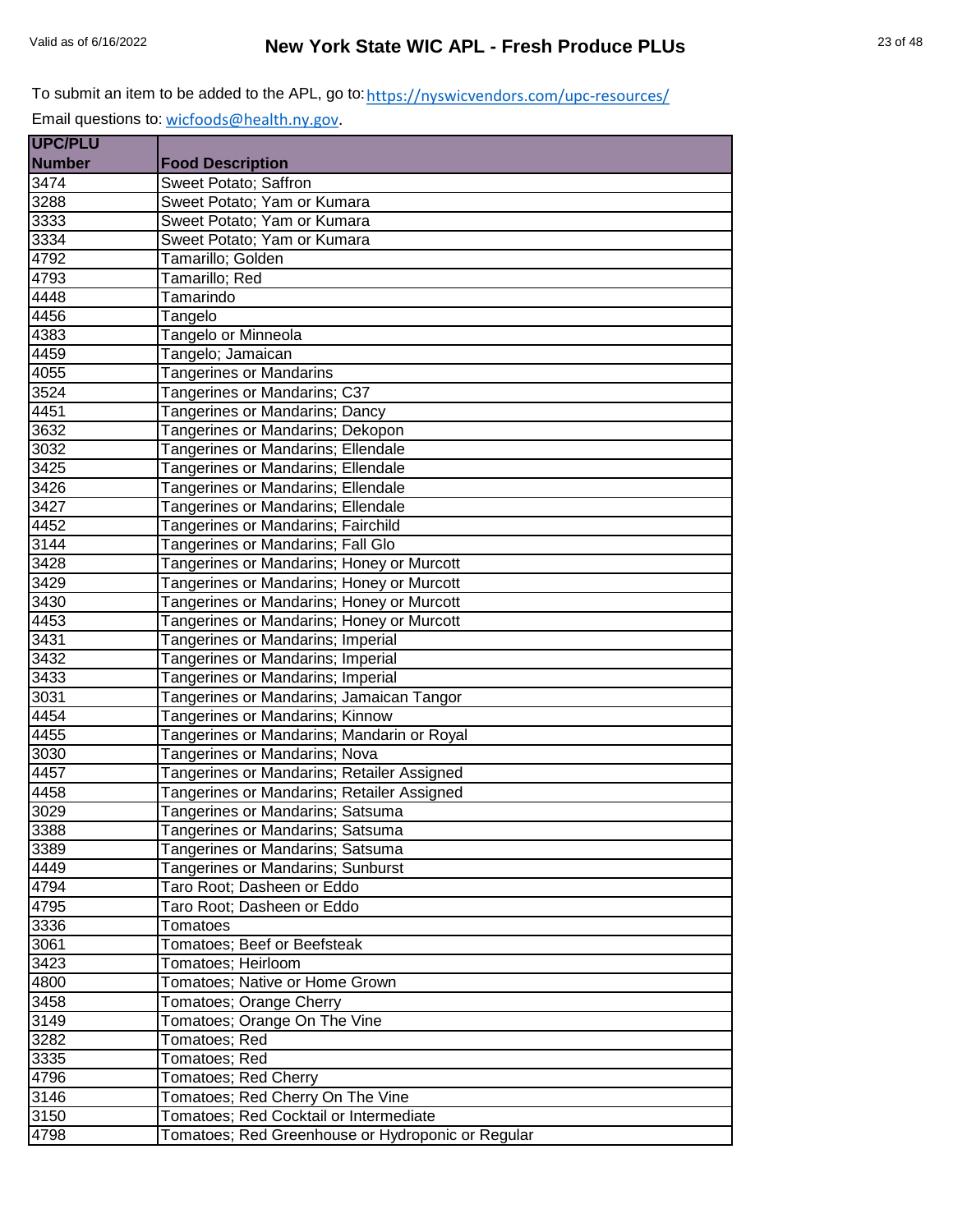| <b>UPC/PLU</b> |                                                    |
|----------------|----------------------------------------------------|
| <b>Number</b>  | <b>Food Description</b>                            |
| 4799           | Tomatoes; Red Greenhouse or Hydroponic or Regular  |
| 4087           | Tomatoes; Red Plum or Italian or Saladette or Roma |
| 4803           | Tomatoes; Red Teardrop or Pear                     |
| 3151           | Tomatoes; Red Vine Ripe                            |
| 4805           | Tomatoes; Red Vine Ripe                            |
| 4063           | Tomatoes; Regular Red                              |
| 4064           | Tomatoes; Regular Red                              |
| 4664           | Tomatoes; Regular Red or On The Vine               |
| 4778           | Tomatoes; Regular Yellow                           |
| 4806           | Tomatoes; Retailer Assigned                        |
| 4807           | Tomatoes; Retailer Assigned                        |
| 4808           | Tomatoes; Retailer Assigned                        |
| 3512           | <b>Tomatoes; Tasti Lee</b>                         |
| 4801           | <b>Tomatoes; Tomatillos or Husk</b>                |
| 3145           | Tomatoes; Yellow                                   |
| 4797           | Tomatoes; Yellow Cherry                            |
| 3147           | Tomatoes; Yellow Cherry On The Vine                |
| 3148           | Tomatoes; Yellow On The Vine                       |
| 4804           | Tomatoes; Yellow Teardrop or Pear                  |
| 4809           | Turnip; Baby                                       |
| 4810           | Turnip; Banded Bunch                               |
| 4811           | Turnip; Purple Top                                 |
| 4813           | Turnip; Retailer Assigned                          |
| 4812           | Turnip; White                                      |
| 4095           | Turnip; Yellow                                     |
| 4814           | <b>Water Chestnuts</b>                             |
| 4815           | Watercress                                         |
| 3281           | Watermelon                                         |
| 3308           | Watermelon                                         |
| 3421           | Watermelon                                         |
| 4031           | Watermelon                                         |
| 4032           | Watermelon                                         |
| 4340           | Watermelon                                         |
| 4341           | Watermelon                                         |
| 4331           | Watermelon; Mickey Lee or Sugarbaby                |
| 3276           | White Name *nyAH may*; Root Vegetable              |
| 3481           | Xpelon                                             |
| 3275           | Yellow Name *nyAH may*; Root Vegetable             |
| 4819           | Yuca Root; Cassava or Manioc                       |
|                | <b>Organic Produce</b>                             |
| 93064          | Organic Aloe Vera Leaves                           |
| 93463          | Organic Amaranth or Callaloo or Een Choy           |
| 94098          | Organic Apples; Akane                              |
| 94099          | Organic Apples; Akane                              |
| 93000          | Organic Apples; Alkmene                            |
| 93510          | Organic Apples; Ambrosia                           |
| 93438          | Organic Apples; Ambrosia                           |
| 93600          | Organic Apples; Antares                            |
| 93290          | Organic Apples; Aurora or Southern Rose            |
| 93001          | Organic Apples; Aurora or Southern Rose            |
| 93075          | Organic Apples; Baldwin                            |
|                |                                                    |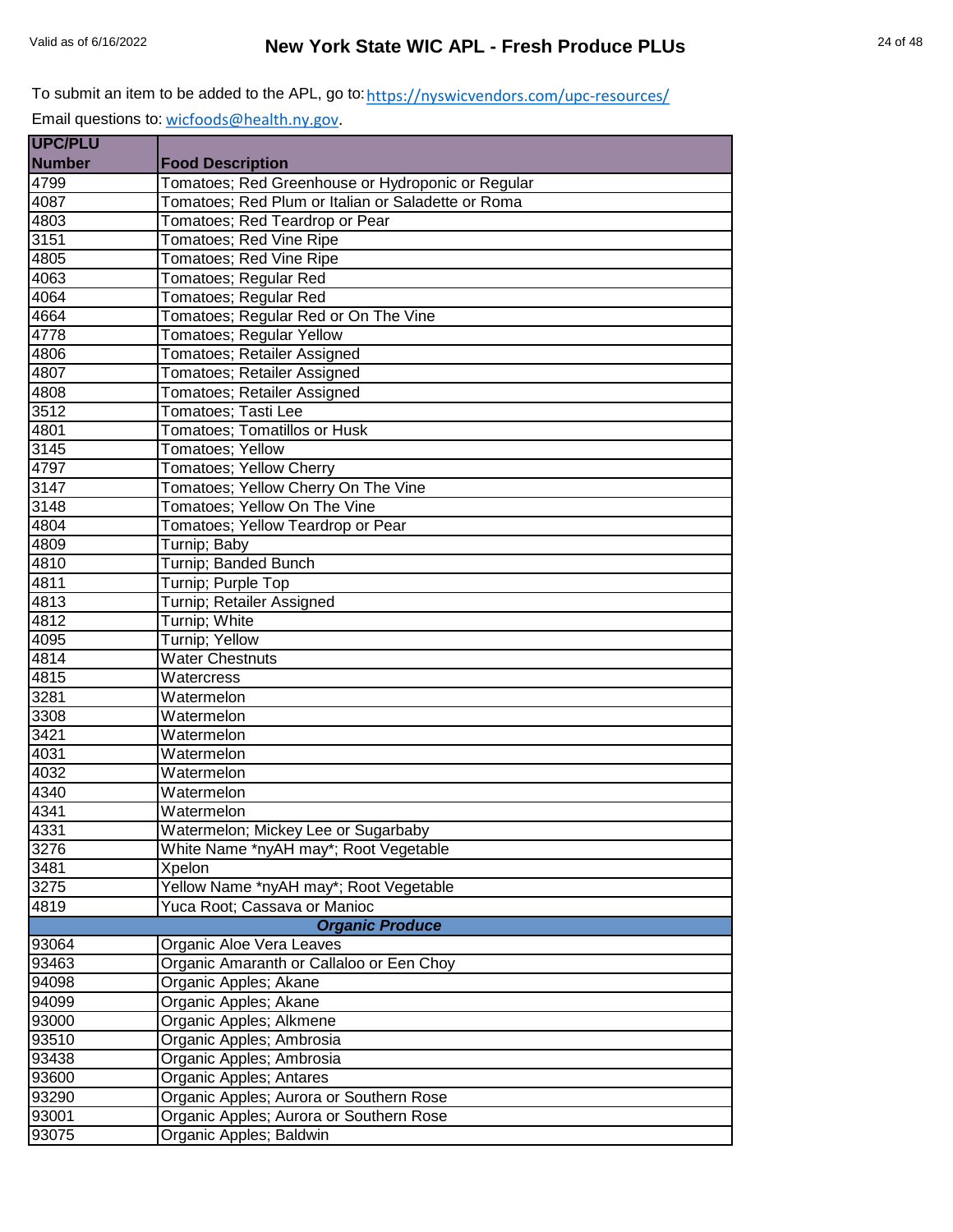| <b>Food Description</b>                     |
|---------------------------------------------|
| Organic Apples; Belchard Chantecler         |
| Organic Apples; Belgica                     |
| Organic Apples; Bertanne or Golden Russet   |
| Organic Apples; Boskoop or Belle de Boskoop |
| Organic Apples; Boskoop or Belle de Boskoop |
| Organic Apples; Braeburn                    |
| Organic Apples; Braeburn                    |
| Organic Apples; Cameo                       |
| Organic Apples; Cameo                       |
| Organic Apples; Cantared                    |
| Organic Apples; Charles Ross                |
| Organic Apples; Civni                       |
| Organic Apples; CN121                       |
| Organic Apples; CN121                       |
| Organic Apples; Cortland                    |
| Organic Apples; Cortland pint               |
| Organic Apples; Cox Orange Pippin           |
| Organic Apples; Crab qt                     |
| Organic Apples; Crimson Delight             |
| Organic Apples; Cripps Pink                 |
| Organic Apples; Cripps Pink                 |
| Organic Apples; Cripps Red                  |
| Organic Apples; Cripps Red                  |
| Organic Apples; Crispin or Mutsu 3 pints    |
| Organic Apples; Crispin or Mutsu 3 pints    |
| Organic Apples; Crispin or Mutsu 3 pints    |
| Organic Apples; Crispin or Mutsu qt         |
| Organic Apples; Criterion                   |
| Organic Apples; Criterion                   |
| Organic Apples; Dalinette                   |
| Organic Apples; Delblush                    |
| Organic Apples; Dessert                     |
| Organic Apples; D'Estivale                  |
| Organic Apples; Discovery                   |
| Organic Apples; Early                       |
| Organic Apples; Early                       |
| Organic Apples; Early                       |
| Organic Apples; Early                       |
| Organic Apples; Elster                      |
| Organic Apples; Elster                      |
| Organic Apples; Emmons                      |
| Organic Apples; Empire                      |
| Organic Apples; Empire                      |
| Organic Apples; Empire                      |
| Organic Apples; Empire                      |
| Organic Apples; Evelina                     |
| Organic Apples; Fengapi                     |
| Organic Apples; Fiesta                      |
| Organic Apples; Fireside                    |
| Organic Apples; Fireside                    |
| Organic Apples; Fuji                        |
|                                             |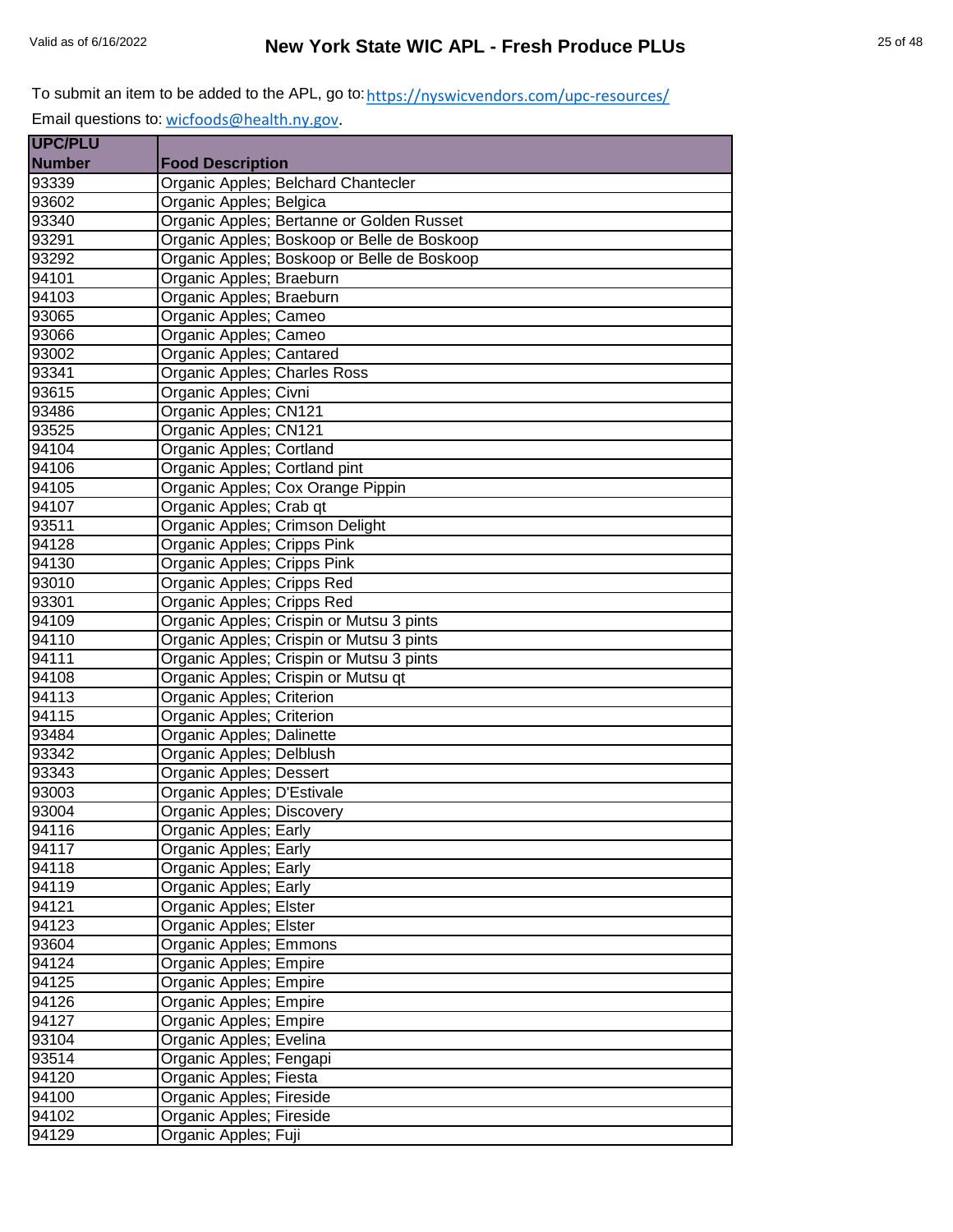| <b>UPC/PLU</b> |                                        |
|----------------|----------------------------------------|
| <b>Number</b>  | <b>Food Description</b>                |
| 94131          | Organic Apples; Fuji                   |
| 93613          | Organic Apples; Fuji Brak              |
| 94132          | Organic Apples; Gala                   |
| 94133          | Organic Apples; Gala                   |
| 94134          | Organic Apples; Gala                   |
| 94135          | Organic Apples; Gala                   |
| 94096          | Organic Apples; Ginger Gold            |
| 94097          | Organic Apples; Ginger Gold            |
| 93344          | Organic Apples; Gloster                |
| 93345          | Organic Apples; Gloster                |
| 93285          | Organic Apples; Golden Delicious       |
| 94020          | Organic Apples; Golden Delicious       |
| 94021          | Organic Apples; Golden Delicious       |
| 94136          | Organic Apples; Golden Delicious       |
| 94137          | Organic Apples; Golden Delicious       |
| 93005          | Organic Apples; Golden Delicious Blush |
| 93071          | Organic Apples; Granny Smith           |
| 94017          | Organic Apples; Granny Smith           |
| 94018          | Organic Apples; Granny Smith           |
| 94138          | Organic Apples; Granny Smith           |
| 94139          | Organic Apples; Granny Smith           |
| 93069          | Organic Apples; Gravenstein            |
| 93070          | Organic Apples; Gravenstein            |
| 94156          | Organic Apples; Gravenstein            |
| 94158          | Organic Apples; Gravenstein            |
| 93444          | Organic Apples; Green Dragon           |
| 93074          | Organic Apples; Greening               |
| 94057          | Organic Apples; Haralson               |
| 94058          | Organic Apples; Haralson               |
| 93346          | Organic Apples; Holstein               |
| 93283          | Organic Apples; Honeycrisp             |
| 93468          | Organic Apples; Honeycrisp             |
| 93526          | Organic Apples; Howell TC2             |
| 93527          | Organic Apples; Howell TC3             |
| 93601          | Organic Apples; Huaguan                |
| 94140          | Organic Apples; Idared                 |
| 94142          | Organic Apples; Idared                 |
| 93006          | Organic Apples; Ingrid Marie           |
| 94144          | Organic Apples; Jonagold               |
| 94145          | Organic Apples; Jonagold               |
| 94146          | Organic Apples; Jonagold               |
| 94147          | Organic Apples; Jonagold               |
| 94141          | Organic Apples; Jonamac                |
| 94143          | Organic Apples; Jonamac                |
| 94148          | Organic Apples; Jonathan               |
| 94149          | Organic Apples; Jonathan               |
| 94150          | Organic Apples; Jonathan               |
| 94151          | Organic Apples; Jonathan               |
| 93467          | Organic Apples; Juici Delite           |
| 93630          | Organic Apples; Juliet                 |
| 93072          | Organic Apples; Lady                   |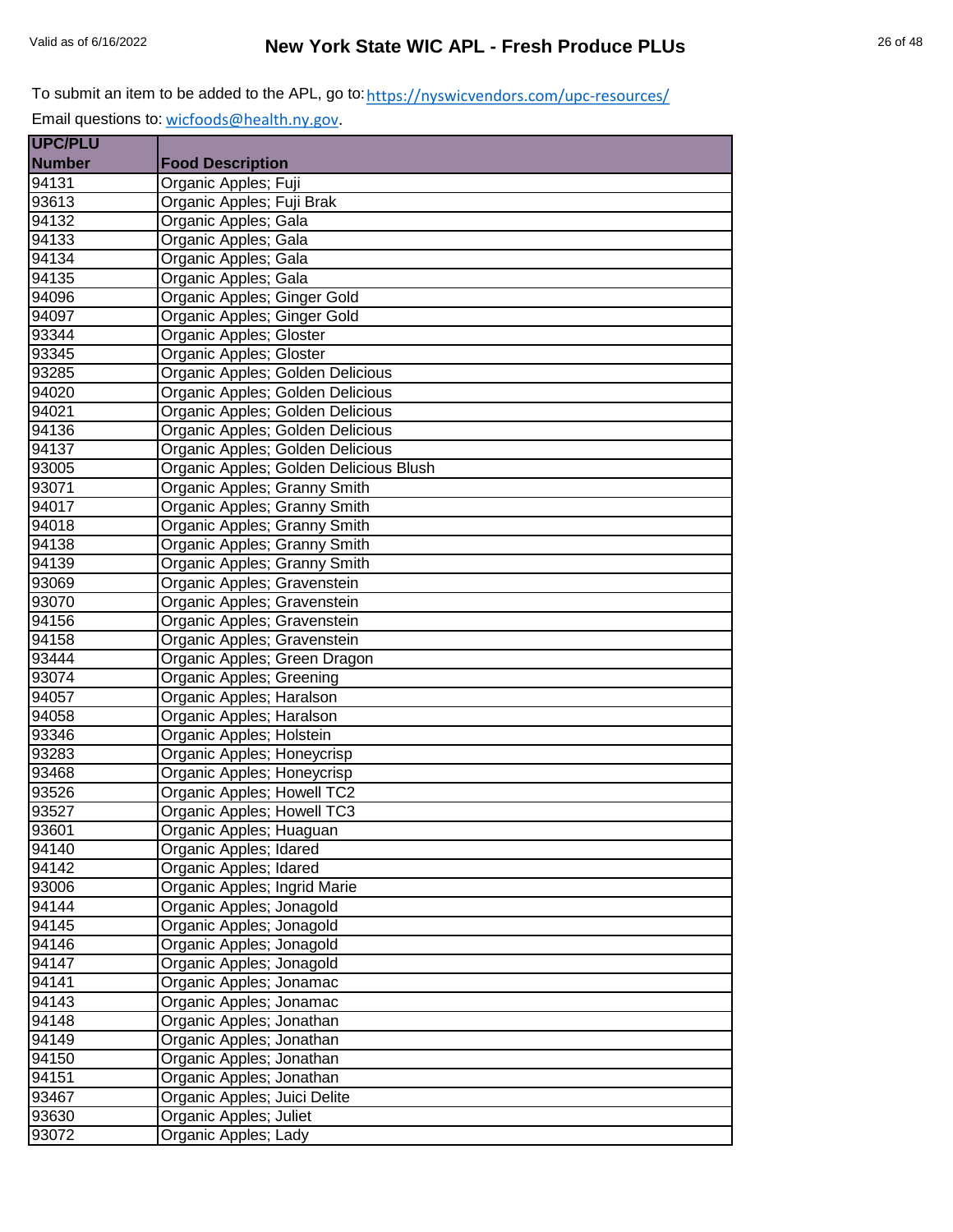| <b>UPC/PLU</b> |                                                    |
|----------------|----------------------------------------------------|
| <b>Number</b>  | <b>Food Description</b>                            |
| 93461          | Organic Apples; Lady Williams                      |
| 93347          | Organic Apples; Laxtons Fortune                    |
| 93078          | Organic Apples; Liberty                            |
| 93007          | Organic Apples; Lochbuie                           |
| 93348          | Organic Apples; Lord Lambourne                     |
| 93073          | Organic Apples; Macoun                             |
| 93490          | Organic Apples; Maia 1                             |
| 93607          | Organic Apples; Mariri Red                         |
| 94019          | Organic Apples; McIntosh                           |
| 94152          | Organic Apples; McIntosh                           |
| 94153          | Organic Apples; McIntosh                           |
| 94154          | Organic Apples; McIntosh                           |
| 93076          | Organic Apples; Melrose                            |
| 93349          | Organic Apples; Michaelmas Red                     |
| 93619          | Organic Apples; Milwa                              |
| 93603          | Organic Apples; Minneiska                          |
| 93625          | Organic Apples; Minnewashta                        |
| 93487          | Organic Apples; MN 55                              |
| 93629          | Organic Apples; Modi                               |
| 93442          | Organic Apples; New York 1                         |
| 93612          | Organic Apples; Nicogreen                          |
| 93605          | Organic Apples; Nicoter                            |
| 93077          | Organic Apples; Northern Spy                       |
| 93618          | Organic Apples; Opal                               |
| 94155          | Organic Apples; Paulared                           |
| 94157          | Organic Apples; Paulared                           |
| 93445          | Organic Apples; Pazzaz                             |
| 93435          | Organic Apples; Pinova                             |
| 94160          | Organic Apples; Pippin                             |
| 94162          | Organic Apples; Pippin                             |
| 93620          | Organic Apples; Plumac                             |
| 93529          | Organic Apples; PremA 129                          |
| 93515          | Organic Apples; PremA 153                          |
| 93516          | Organic Apples; PremA 153                          |
| 93519          | Organic Apples; R10 45                             |
| 93284          | Organic Apples; Red Delicious                      |
| 94015          | Organic Apples; Red Delicious                      |
| 94016          | Organic Apples; Red Delicious                      |
| 94167          | Organic Apples; Red Delicious                      |
| 94168          | Organic Apples; Red Delicious                      |
| 93460          | Organic Apples; Red Jonaprince                     |
| 93298          | Organic Apples; Redfield                           |
| 93528          | Organic Apples; Regal D17 121                      |
| 93521          | Organic Apples; Regal D5 100                       |
| 94112          | Organic Apples; Regent                             |
| 94114          | Organic Apples; Regent                             |
| 93350          | Organic Apples; Reine des Reinettes King of Pippin |
| 93351          | Organic Apples; Reine des Reinettes King of Pippin |
| 93352          | Organic Apples; Reinettes and Heritage             |
| 94193          | Organic Apples; Retailer Assigned                  |
| 94194          | Organic Apples; Retailer Assigned                  |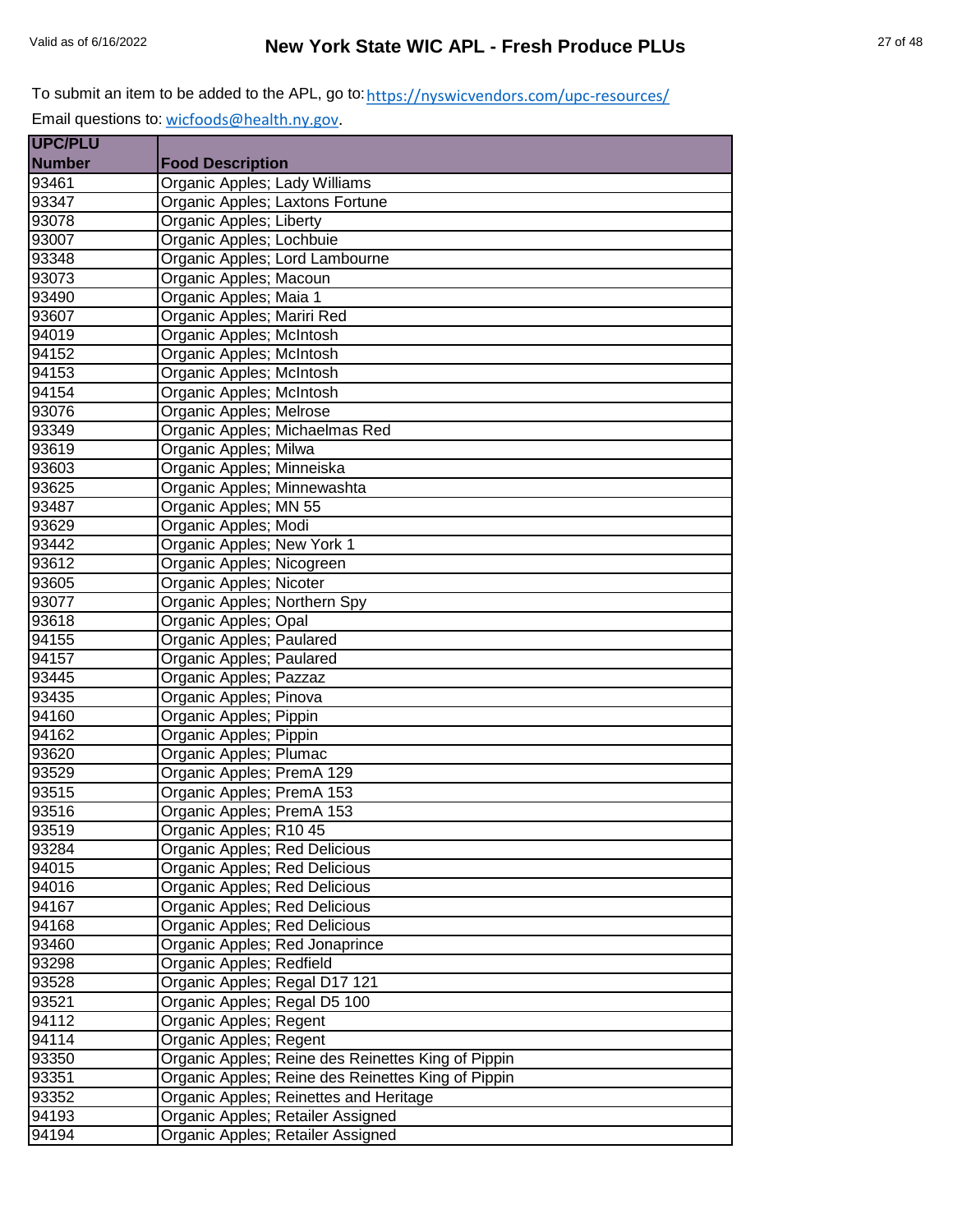| <b>UPC/PLU</b> |                                   |
|----------------|-----------------------------------|
| <b>Number</b>  | <b>Food Description</b>           |
| 94195          | Organic Apples; Retailer Assigned |
| 94196          | Organic Apples; Retailer Assigned |
| 94197          | Organic Apples; Retailer Assigned |
| 94198          | Organic Apples; Retailer Assigned |
| 94199          | Organic Apples; Retailer Assigned |
| 94200          | Organic Apples; Retailer Assigned |
| 94201          | Organic Apples; Retailer Assigned |
| 94202          | Organic Apples; Retailer Assigned |
| 94203          | Organic Apples; Retailer Assigned |
| 94204          | Organic Apples; Retailer Assigned |
| 94205          | Organic Apples; Retailer Assigned |
| 94206          | Organic Apples; Retailer Assigned |
| 94207          | Organic Apples; Retailer Assigned |
| 94208          | Organic Apples; Retailer Assigned |
| 94209          | Organic Apples; Retailer Assigned |
| 94210          | Organic Apples; Retailer Assigned |
| 94211          | Organic Apples; Retailer Assigned |
| 94212          | Organic Apples; Retailer Assigned |
| 94213          | Organic Apples; Retailer Assigned |
| 94214          | Organic Apples; Retailer Assigned |
| 94215          | Organic Apples; Retailer Assigned |
| 94216          | Organic Apples; Retailer Assigned |
| 94217          | Organic Apples; Retailer Assigned |
| 93447          | Organic Apples; Riverbelle        |
| 94169          | Organic Apples; Rome              |
| 94170          | Organic Apples; Rome              |
| 94171          | Organic Apples; Rome              |
| 94172          | Organic Apples; Rome              |
| 94173          | Organic Apples; Royal Gala        |
| 94174          | Organic Apples; Royal Gala        |
| 93008          | Organic Apples; Rubinette         |
| 93443          | Organic Apples; Ruby Frost        |
| 93009          | <b>Organic Apples; Russet</b>     |
| 93295          | Organic Apples; Sciearly          |
| 93296          | <b>Organic Apples; Sciearly</b>   |
| 93293          | Organic Apples; Scifresh          |
| 93294          | Organic Apples; Scifresh          |
| 93315          | Organic Apples; Scilate           |
| 93616          | Organic Apples; Scilate           |
| 93297          | Organic Apples; Scired            |
| 93608          | Organic Apples; Sciros            |
| 94122          | Organic Apples; Sciros            |
| 93513          | Organic Apples; Shinano Gold      |
| 93627          | Organic Apples; Smitten           |
| 93272          | Organic Apples; Sommerfeld        |
| 93299          | Organic Apples; Sonya             |
| 93300          | Organic Apples; Sonya             |
| 94176          | Organic Apples; Southern Snap     |
| 94177          | Organic Apples; Spartan           |
| 94178          | Organic Apples; Spartan           |
| 94179          | Organic Apples; Spartan           |
|                |                                   |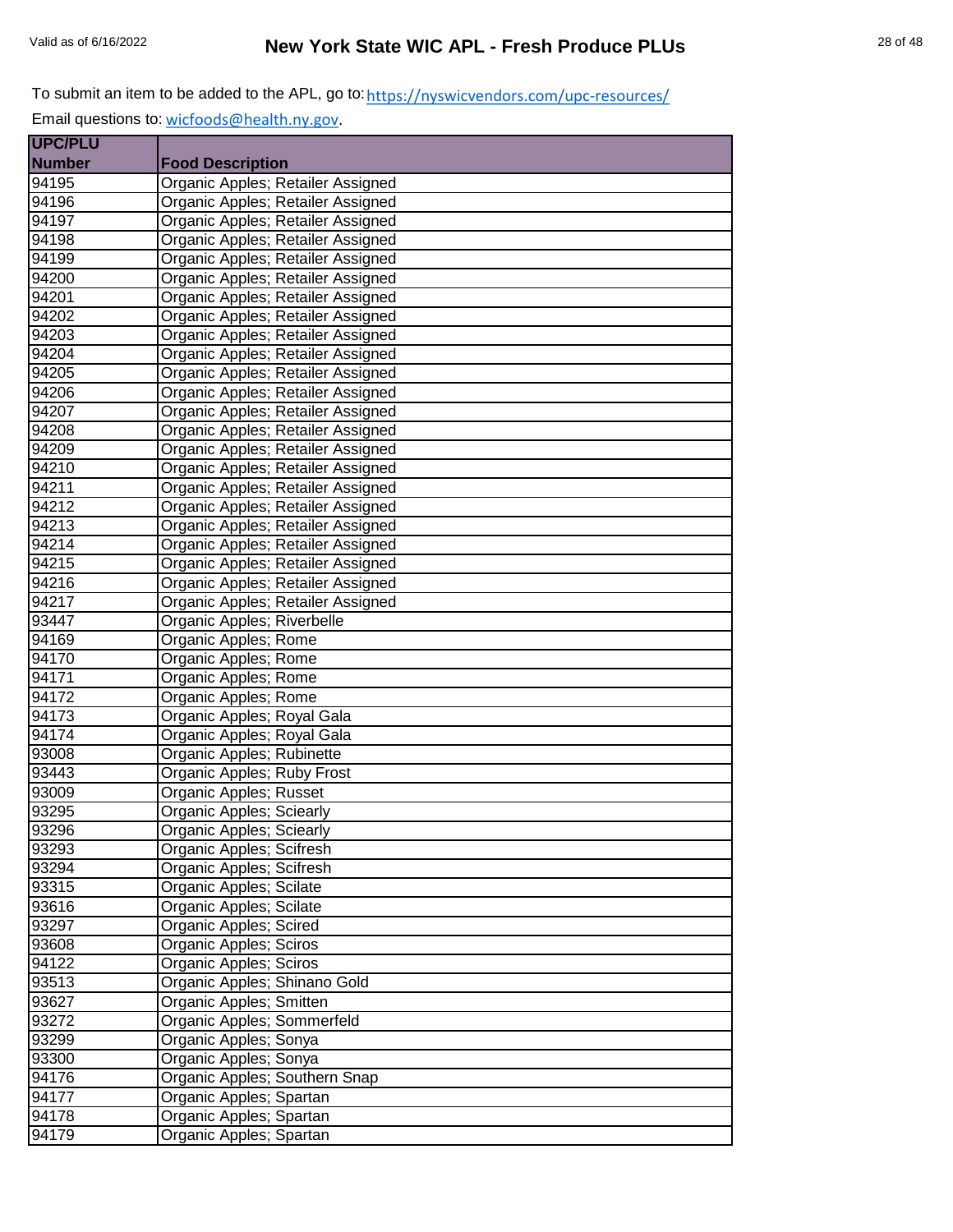| <b>UPC/PLU</b> |                                        |
|----------------|----------------------------------------|
| <b>Number</b>  | <b>Food Description</b>                |
| 94180          | Organic Apples; Spartan                |
| 93523          | Organic Apples; SQ 159                 |
| 93353          | Organic Apples; St Edmunds Pippin      |
| 94181          | Organic Apples; Stayman                |
| 94183          | Organic Apples; Stayman                |
| 94182          | Organic Apples; Sturmer Pippin         |
| 93628          | Organic Apples; Sweetie                |
| 93067          | Organic Apples; Swiss Gourmet          |
| 93068          | Organic Apples; Swiss Gourmet          |
| 93271          | Organic Apples; Virginia Gold          |
| 93507          | Organic Apples; WA 38                  |
| 94189          | Organic Apples; Winesap                |
| 94190          | Organic Apples; Winesap                |
| 94191          | Organic Apples; Winesap                |
| 94192          | Organic Apples; Winesap                |
| 93011          | Organic Apples; Worcester              |
| 94185          | Organic Apples; York                   |
| 94187          | Organic Apples; York                   |
| 93044          | Organic Apricots; Black                |
| 93422          | Organic Apricots; InterSpecific        |
| 93614          | Organic Apricots; Red                  |
| 93302          | Organic Apricots; Regular              |
| 94218          | Organic Apricots; Regular              |
| 94219          | Organic Apricots; Retailer Assigned    |
| 93390          | Organic Arracacha                      |
| 94084          | Organic Artichokes                     |
| 94516          | Organic Artichokes                     |
| 94762          | Organic Artichokes                     |
| 94519          | Organic Artichokes; Baby or Cocktail   |
| 94517          | Organic Artichokes; Purple             |
| 94518          | Organic Artichokes; Purple             |
| 94520          | Organic Artichokes; Retailer Assigned  |
| 93391          | Organic Artichokes; Rouge Salambo      |
| 94884          | Organic Arugula or Rocket              |
| 94080          | Organic Asparagus; Green               |
| 94521          | Organic Asparagus; Green               |
| 93392          | Organic Asparagus; Green Bunch         |
| 93079          | Organic Asparagus; Purple              |
| 93394          | Organic Asparagus; Purple Bunch        |
| 94525          | Organic Asparagus; Retailer Assigned   |
| 94526          | Organic Asparagus; Retailer Assigned   |
| 94524          | Organic Asparagus; Tips                |
| 94522          | Organic Asparagus; White               |
| 94523          | Organic Asparagus; White               |
| 93393          | Organic Asparagus; White Bunch         |
| 94220          | Organic Atemoyas                       |
| 94226          | Organic Avocados; Cocktail or Seedless |
| 93509          | Organic Avocados; Gem                  |
| 94221          | Organic Avocados; Green                |
| 94222          | Organic Avocados; Green                |
| 94223          | Organic Avocados; Green                |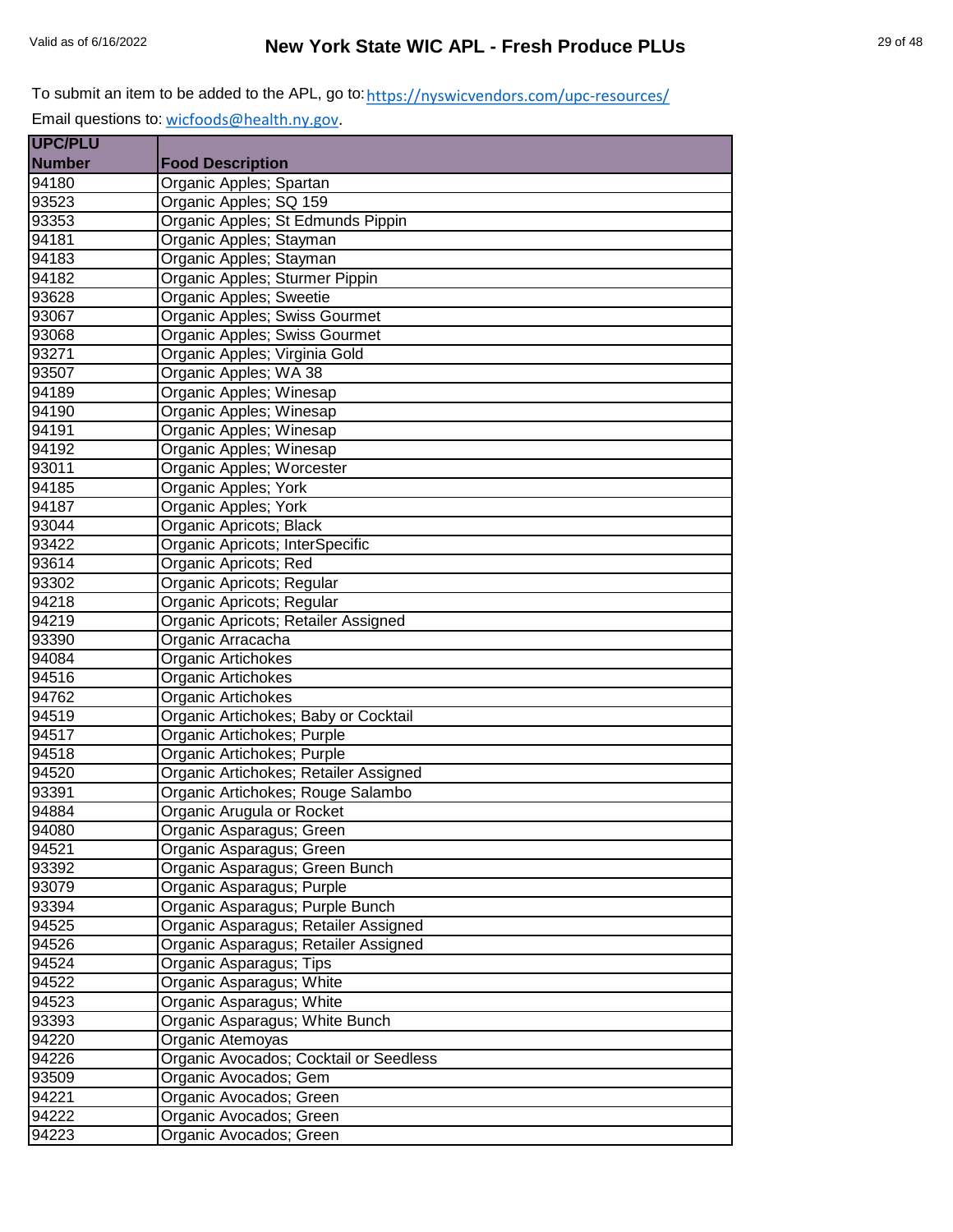| <b>UPC/PLU</b> |                                             |
|----------------|---------------------------------------------|
| <b>Number</b>  | <b>Food Description</b>                     |
| 94224          | Organic Avocados; Green                     |
| 94771          | Organic Avocados; Green                     |
| 94046          | Organic Avocados; Hass                      |
| 94225          | Organic Avocados; Hass                      |
| 94770          | Organic Avocados; Hass                      |
| 93080          | Organic Avocados; Pinkerton                 |
| 94227          | Organic Avocados; Retailer Assigned         |
| 94228          | Organic Avocados; Retailer Assigned         |
| 93354          | Organic Avocados; Ripe or Ready To Eat      |
| 93303          | Organic Babaco                              |
| 94233          | Organic Bananas; Apple or Manzano           |
| 94234          | Organic Bananas; Baby or Nino               |
| 94229          | Organic Bananas; Burro                      |
| 94230          | Organic Bananas; Dominique                  |
| 94231          | Organic Bananas; Green                      |
| 93287          | Organic Bananas; Hawaiian Plantain          |
| 94235          | Organic Bananas; Plantain or Macho          |
| 94236          | Organic Bananas; Red                        |
| 94237          | Organic Bananas; Retailer Assigned          |
| 94238          | Organic Bananas; Retailer Assigned          |
| 94011          | Organic Bananas; Yellow                     |
| 94186          | Organic Bananas; Yellow                     |
| 94527          | Organic Beans; Chinese Long or Snake        |
| 94528          | Organic Beans; Fava or Broad                |
| 93049          | Organic Beans; Fine                         |
| 93048          | Organic Beans; Flat or Helda                |
| 94066          | Organic Beans; French Green                 |
| 94529          | Organic Beans; Lima                         |
| 94530          | Organic Beans; Pole or Runner or Stick      |
| 94531          | Organic Beans; Purple Hull                  |
| 94535          | Organic Beans; Retailer Assigned            |
| 94532          | Organic Beans; Shell                        |
| 94533          | Organic Beans; Wax or Yellow                |
| 94534          | Organic Beans; Winged                       |
| 94537          | Organic Beets; Baby Golden                  |
| 94538          | Organic Beets; Baby Red                     |
| 94539          | Organic Beets; Bunch                        |
| 93273          | Organic Beets; Golden                       |
| 94540          | Organic Beets; Loose                        |
| 94541          | Organic Beets; Retailer Assigned            |
| 94252          | Organic Berries; Retailer Assigned          |
| 94253          | Organic Berries; Retailer Assigned          |
| 93081          | Organic Berries; Saskatoon                  |
| 93357          | Organic Black Cherries; Regular or Red      |
| 93358          | Organic Black Cherries; Regular or Red      |
| 94239          | Organic Blackberries                        |
| 94240          | Organic Blueberries                         |
| 93323          | Organic Bok Choy; Baby Choy Sum             |
| 93161          | Organic Bok Choy; Chinese or Indian Mustard |
| 93322          | Organic Bok Choy; Choy Sum                  |
| 94545          | Organic Bok Choy; Pak Choi                  |
|                |                                             |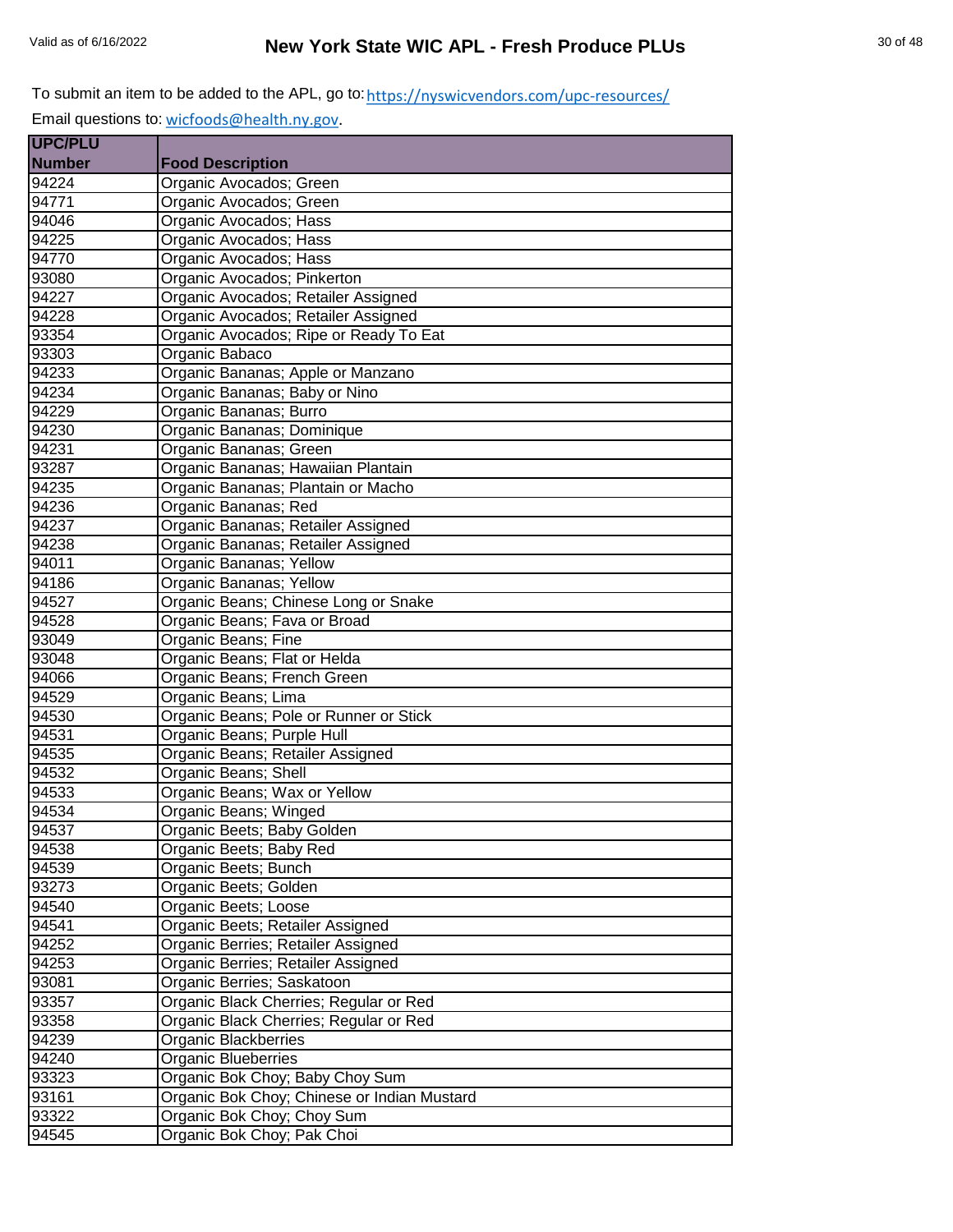| <b>UPC/PLU</b> |                                                    |
|----------------|----------------------------------------------------|
| <b>Number</b>  | <b>Food Description</b>                            |
| 93163          | Organic Bok Choy; Pak Choi Shanghai                |
| 94544          | Organic Bok Choy; Small or Baby or Pak Choi        |
| 93162          | Organic Bok Choy; Water Spinach or Ong Choy        |
| 93164          | Organic Bok Choy; Yu Choy                          |
| 94546          | Organic Boniato                                    |
| 94241          | Organic Boysenberries                              |
| 94254          | Organic Breadfruit                                 |
| 94060          | Organic Broccoli                                   |
| 94547          | Organic Broccoli Rabe; Rapini or Gai Lan           |
| 93277          | Organic Broccoli; Baby                             |
| 93160          | Organic Broccoli; Chinese or Gai Lan               |
| 93082          | Organic Broccoli; Crowns                           |
| 94548          | Organic Broccoli; Florets                          |
| 94549          | Organic Broccoli; Retailer Assigned                |
| 94550          | <b>Organic Brussels Sprouts</b>                    |
| 94551          | Organic Brussels Sprouts; Retailer Assigned        |
| 93083          | Organic Brussels Sprouts; Stalk                    |
| 94552          | Organic Cabbage; Chinese or Napa or Wong Bok       |
| 93050          | Organic Cabbage; Dutch or Winter White             |
| 94069          | Organic Cabbage; Green                             |
| 94555          | Organic Cabbage; Green Savoy                       |
| 94554          | Organic Cabbage; Red                               |
| 93396          | Organic Cabbage; Red Savoy                         |
| 94556          | Organic Cabbage; Retailer Assigned                 |
| 94557          | Organic Cabbage; Retailer Assigned                 |
| 93051          | Organic Cabbage; Spring or Green                   |
| 93397          | Organic Cabbage; Summer or Pointed Type            |
| 93166          | Organic Cabbage; Tuscan                            |
| 93471          | Organic Cactus Leaves; Baby                        |
| 94558          | Organic Cactus Leaves; Nopales or Cactus Pads      |
| 94559          | Organic Cardoon or Cardoni                         |
| 94560          | Organic Carrots; Baby                              |
| 93424          | Organic Carrots; Beta Sweet Purple or Red          |
| 94094          | Organic Carrots; Bunch                             |
| 94561          | Organic Carrots; French                            |
| 94562          | Organic Carrots; Loose                             |
| 94564          | Organic Carrots; Retailer Assigned                 |
| 94565          | Organic Carrots; Retailer Assigned                 |
| 94563          | Organic Carrots; Sticks                            |
| 94079          | <b>Organic Cauliflower</b>                         |
| 94572          | <b>Organic Cauliflower</b>                         |
| 94573          | <b>Organic Cauliflower; Baby</b>                   |
| 94566          | Organic Cauliflower; Florets                       |
| 94567          | Organic Cauliflower; Green                         |
| 93436          | Organic Cauliflower; Orange                        |
| 94568          | Organic Cauliflower; Purple                        |
| 94569          | Organic Cauliflower; Retailer Assigned             |
| 94570          | Organic Cauliflower; Retailer Assigned             |
| 94571          | Organic Cauliflower; Retailer Assigned             |
| 94585          | Organic Celery Root or Celeriac                    |
| 93321          | Organic Celery Root; Celeriac with Leaves Attached |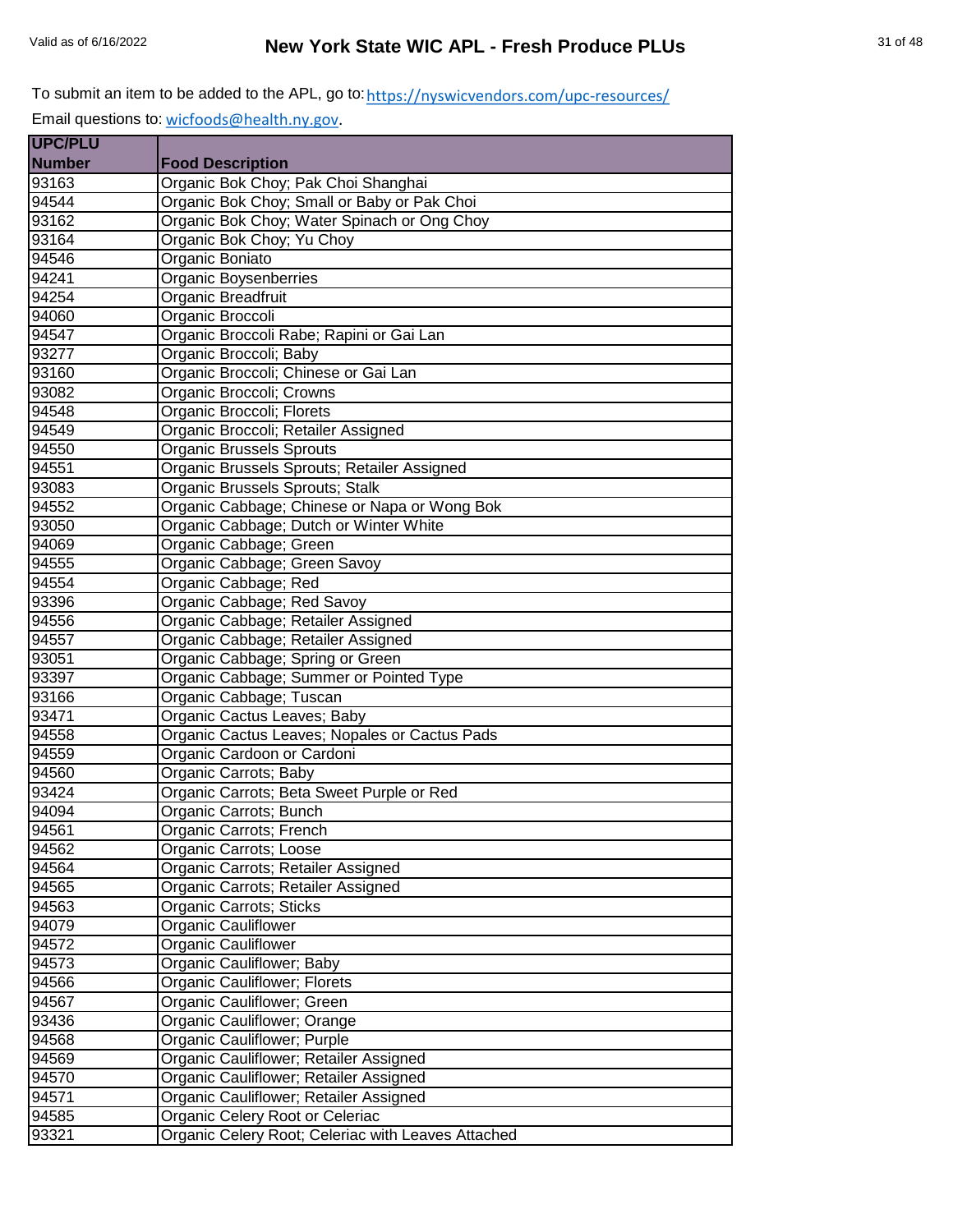| <b>UPC/PLU</b>    |                                                |
|-------------------|------------------------------------------------|
| <b>Number</b>     | <b>Food Description</b>                        |
| 94576             | <b>Organic Celery Sticks</b>                   |
| 94070             | Organic Celery; Bunch                          |
| 94071             | Organic Celery; Bunch                          |
| 94582             | Organic Celery; Bunch                          |
| 94583             | Organic Celery; Bunch                          |
| 94575             | Organic Celery; Hearts                         |
| 94577             | Organic Celery; Retailer Assigned              |
| 94578             | Organic Celery; Retailer Assigned              |
| 94579             | Organic Celery; Retailer Assigned              |
| 94580             | Organic Celery; Retailer Assigned              |
| 94581             | Organic Celery; Retailer Assigned              |
| 94588             | Organic Chard or Silverbeet; Retailer Assigned |
| 94257             | Organic Cherimoya                              |
| 94258             | Organic Cherries; Golden or Rainier or White   |
| $\frac{1}{94045}$ | Organic Cherries; Regular or Red or Black      |
| 94259             | Organic Cherries; Retailer Assigned            |
| 93448             | Organic Cherries; Tip Top                      |
| 93398             | Organic Chickpeas or Garbanzos                 |
| 93479             | <b>Organic Chipilin Leaves</b>                 |
| 93383             | Organic Clementines or Tangerines or Mandarins |
| 93384             | Organic Clementines or Tangerines or Mandarins |
| 93385             | Organic Clementines or Tangerines or Mandarins |
| 93386             | Organic Clementines or Tangerines or Mandarins |
| 93387             | Organic Clementines or Tangerines or Mandarins |
| 94450             | Organic Clementines or Tangerines or Mandarins |
| 94261             | Organic Coconuts; Husked                       |
| 94260             | Organic Coconuts; In Husk or Waternut          |
| 94262             | Organic Coconuts; Retailer Assigned            |
| 94591             | Organic Corn; Retailer Assigned                |
| 94589             | Organic Corn; Sweet Baby                       |
| 94590             | Organic Corn; Sweet Bi Color                   |
| 94077             | Organic Corn; White Sweet                      |
| 94078             | Organic Corn; Yellow Sweet                     |
| 94242             | <b>Organic Cranberries</b>                     |
| 94592             | Organic Cucumber; Armenian                     |
| 94593             | Organic Cucumber; English or Continental       |
| 94062             | Organic Cucumber; Green or Ridge or Short      |
| 94594             | Organic Cucumber; Japanese or White            |
| 94595             | Organic Cucumber; Lemon                        |
| 94596             | Organic Cucumber; Pickling or Gherkin          |
| 94597             | Organic Cucumber; Retailer Assigned            |
| 93305             | Organic Currants; Black                        |
| 93088             | Organic Currants; Red                          |
| 93045             | Organic Dates; Fresh                           |
| 93046             | Organic Dates; Fresh                           |
| 94263             | Organic Dates; Fresh                           |
| 93047             | Organic Dates; Medjool                         |
| 94264             | Organic Dates; Retailer Assigned               |
| 93040             | Organic Dragon Fruit or Red Pitahaya           |
| 93089             | Organic Eggplant or Aubergine; Chinese         |
| 94081             | Organic Eggplant or Aubergine; Regular         |
|                   |                                                |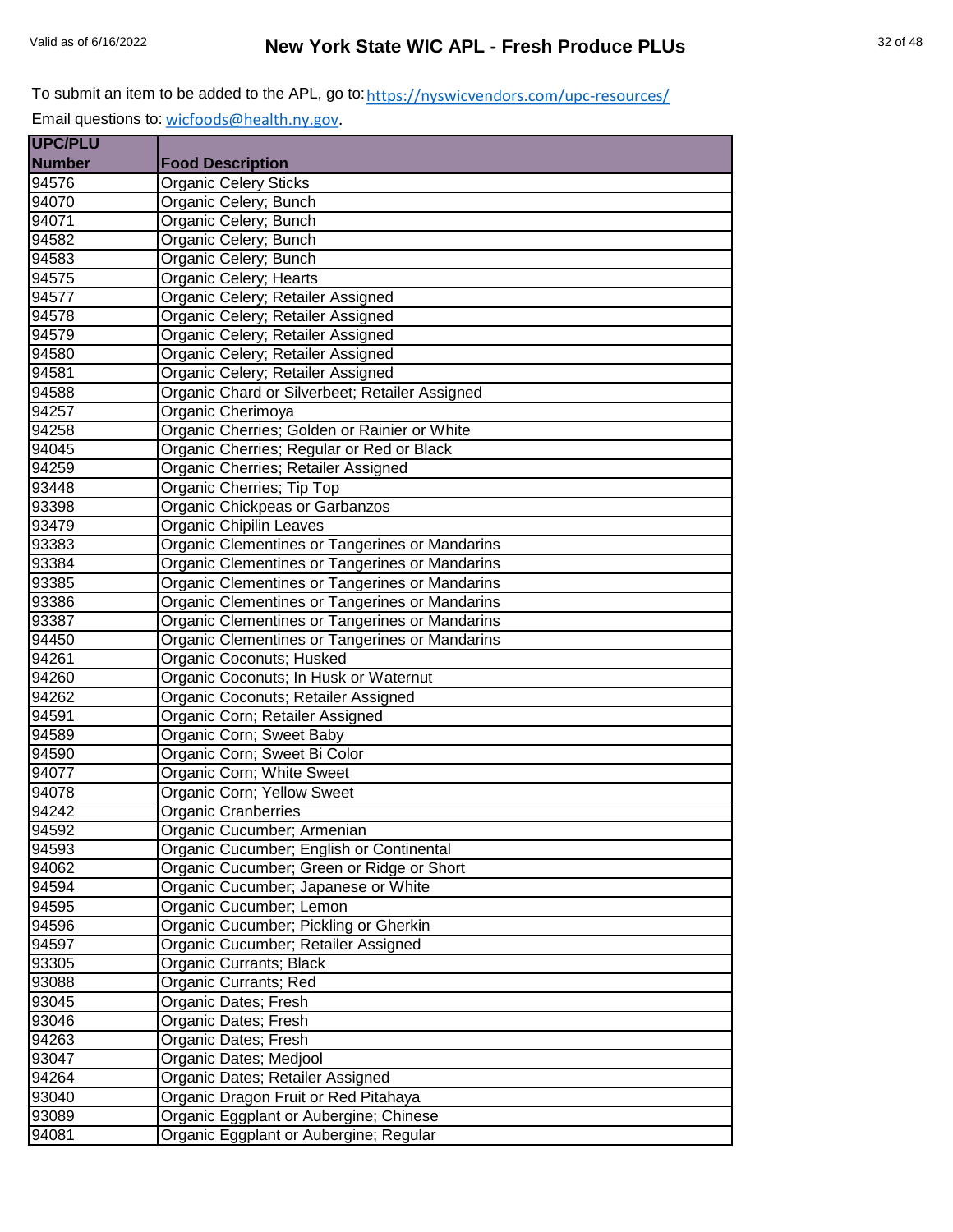| <b>UPC/PLU</b> |                                                  |
|----------------|--------------------------------------------------|
| <b>Number</b>  | <b>Food Description</b>                          |
| 94603          | Organic Eggplant or Aubergine; Retailer Assigned |
| 93090          | Organic Eggplant or Aubergine; Thai              |
| 94599          | Organic Eggplant; Baby Aubergine                 |
| 94601          | Organic Eggplant; Japanese Aubergine             |
| 94602          | Organic Eggplant; White Aubergine                |
| 94600          | Organic Eggplant; White Baby Aubergine           |
| 94543          | Organic Endive; Belgian or Witloof Chicory       |
| 94604          | Organic Endive; Chicory                          |
| 93395          | Organic Endive; Red Belgian                      |
| 94605          | Organic Escarole; Green or Batavian Chicory      |
| 93324          | Organic Escarole; Red or Batavian Chicory        |
| 94265          | Organic Feijoa                                   |
| 94515          | Organic Fennel; Florence or Sweet Fennel         |
| 94606          | Organic Ferns; Fiddlehead                        |
| 94266          | Organic Figs; Black                              |
| 94267          | Organic Figs; Brown                              |
| 94269          | Organic Figs; Retailer Assigned                  |
| 94268          | Organic Figs; White or Green                     |
| 93167          | Organic Frisee                                   |
| 93453          | Organic Galangal Root                            |
| 94609          | Organic Garlic; Elephant                         |
| 93399          | Organic Garlic; Fresh or Semi Dried With Leaves  |
| 93401          | Organic Garlic; One Clove Types                  |
| 94608          | Organic Garlic; Regular                          |
| 94610          | Organic Garlic; Retailer Assigned                |
| 94611          | Organic Garlic; Retailer Assigned                |
| 93052          | Organic Garlic; String                           |
| 94612          | Organic Ginger Root; Regular                     |
| 94613          | Organic Ginger Root; Retailer Assigned           |
| 93091          | Organic Gobo Root or Burdock                     |
| 94243          | <b>Organic Gooseberries</b>                      |
| 93129          | Organic Grapefruit or Pummelo                    |
| 94279          | Organic Grapefruit or Pummelo                    |
| 94284          | Organic Grapefruit; Deep Red                     |
| 94285          | Organic Grapefruit; Deep Red                     |
| 94286          | Organic Grapefruit; Deep Red                     |
| 94287          | Organic Grapefruit; Deep Red                     |
| 94288          | Organic Grapefruit; Deep Red                     |
| 94289          | Organic Grapefruit; Deep Red                     |
| 94494          | Organic Grapefruit; Deep Red                     |
| 94495          | Organic Grapefruit; Deep Red                     |
| 94496          | Organic Grapefruit; Deep Red                     |
| 93152          | Organic Grapefruit; Melogold                     |
| 93092          | Organic Grapefruit; OroBlanco or Sweetie         |
| 94296          | Organic Grapefruit; Retailer Assigned            |
| 94297          | Organic Grapefruit; Retailer Assigned            |
| 94298          | Organic Grapefruit; Retailer Assigned            |
| 94047          | Organic Grapefruit; Ruby or Red or Pink          |
| 94027          | Organic Grapefruit; Ruby Red or Pink             |
| 94280          | Organic Grapefruit; Ruby Red or Pink             |
| 94281          | Organic Grapefruit; Ruby Red or Pink             |
|                |                                                  |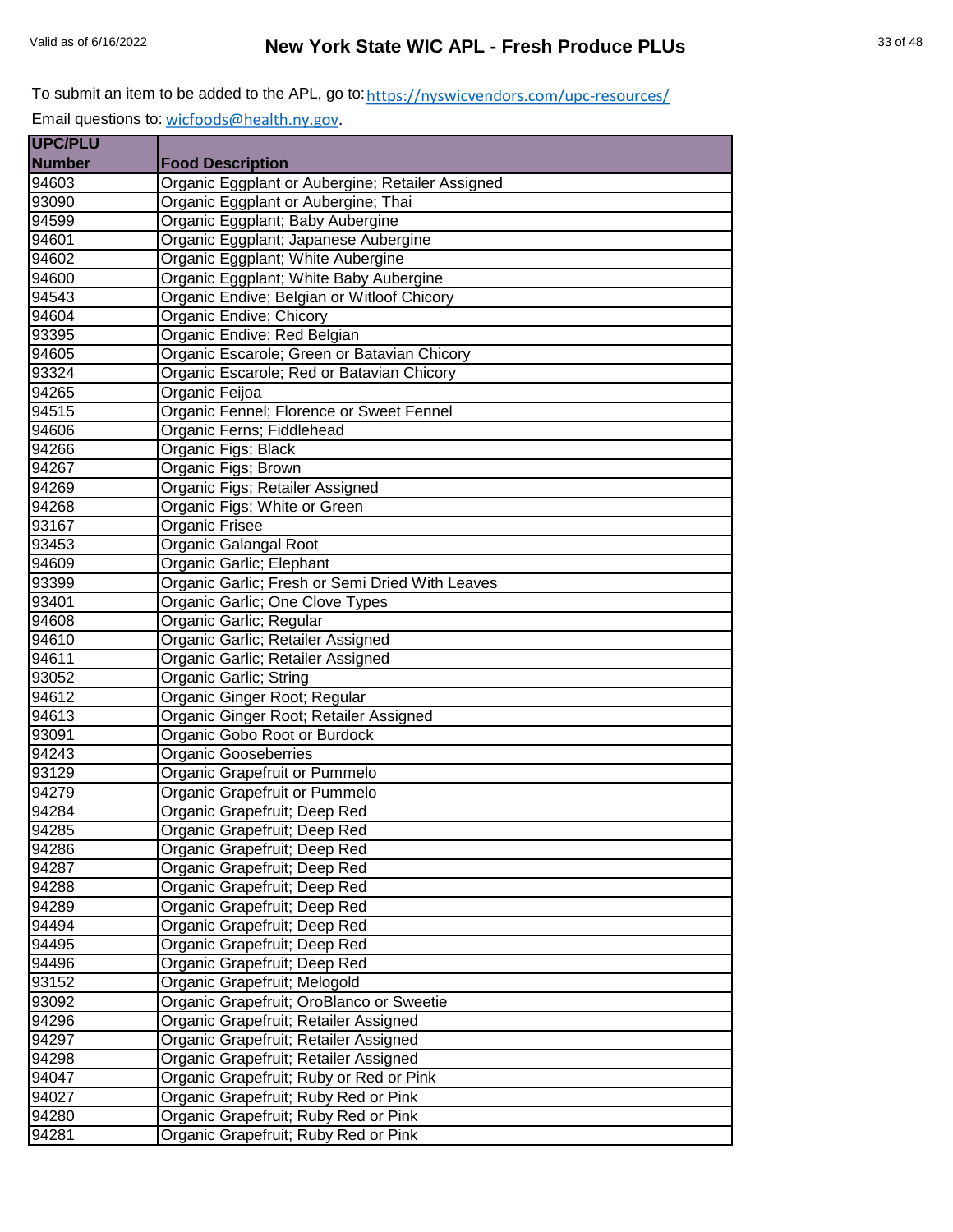| <b>UPC/PLU</b> |                                                    |
|----------------|----------------------------------------------------|
| <b>Number</b>  | <b>Food Description</b>                            |
| 94282          | Organic Grapefruit; Ruby Red or Pink               |
| 94283          | Organic Grapefruit; Ruby Red or Pink               |
| 94491          | Organic Grapefruit; Ruby Red or Pink               |
| 94492          | Organic Grapefruit; Ruby Red or Pink               |
| 94493          | Organic Grapefruit; Ruby Red or Pink               |
| 93157          | Organic Grapefruit; White                          |
| 93158          | Organic Grapefruit; White                          |
| 93159          | Organic Grapefruit; White                          |
| 94290          | Organic Grapefruit; White                          |
| 94291          | Organic Grapefruit; White                          |
| 94292          | Organic Grapefruit; White                          |
| 94293          | Organic Grapefruit; White                          |
| 94294          | Organic Grapefruit; White                          |
| 94295          | Organic Grapefruit; White                          |
| 93361          | Organic Grapefruit; Without Post Harvest Treatment |
| 93491          | Organic Grapes; Arra Fifteen                       |
| 93504          | Organic Grapes; Arra Thirty                        |
| 93505          | Organic Grapes; Arra Thirtytwo                     |
| 93503          | Organic Grapes; Arra Twentyeight                   |
| 93492          | Organic Grapes; Arra Twentynine                    |
| 93502          | Organic Grapes; Arra Twentyseven                   |
| 94270          | Organic Grapes; Blue or Black Seeded               |
| 94957          | Organic Grapes; Blue or Black Seeded               |
| 94056          | Organic Grapes; Blue or Black Seedless             |
| 94271          | Organic Grapes; Champagne                          |
| 93359          | Organic Grapes; Chasselas                          |
| 94272          | Organic Grapes; Concord                            |
| 94499          | Organic Grapes; Crimson or Majestic                |
| 94638          | Organic Grapes; Fantasy or Marroo                  |
| 93497          | Organic Grapes; IFG Core Black Seedless            |
| 93498          | Organic Grapes; IFG Core Green Seedless            |
| 93496          | Organic Grapes; IFG Core Red Seedless              |
| 93500          | Organic Grapes; IFG Novelty Black Seedless         |
| 93501          | Organic Grapes; IFG Novelty Green Seedless         |
| 93499          | Organic Grapes; IFG Novelty Red Seedless           |
| 93043          | Organic Grapes; Italia Seeded                      |
| 93530          | Organic Grapes; Jupiter                            |
| 93360          | Organic Grapes; Muscat de Hambourg                 |
| 94636          | Organic Grapes; Red Globe                          |
| 94273          | Organic Grapes; Red Seeded                         |
| 94637          | Organic Grapes; Red Seeded                         |
| 94023          | Organic Grapes; Red Seedless                       |
| 94635          | Organic Grapes; Red Seedless                       |
| 93093          | Organic Grapes; Retailer Assigned                  |
| 93094          | Organic Grapes; Retailer Assigned                  |
| 94275          | Organic Grapes; Retailer Assigned                  |
| 94276          | Organic Grapes; Retailer Assigned                  |
| 94277          | Organic Grapes; Retailer Assigned                  |
| 94278          | Organic Grapes; Retailer Assigned                  |
| 93531          | Organic Grapes; Sugra Family Black Seedless        |
| 93532          | Organic Grapes; Sugra Family Green Seedless        |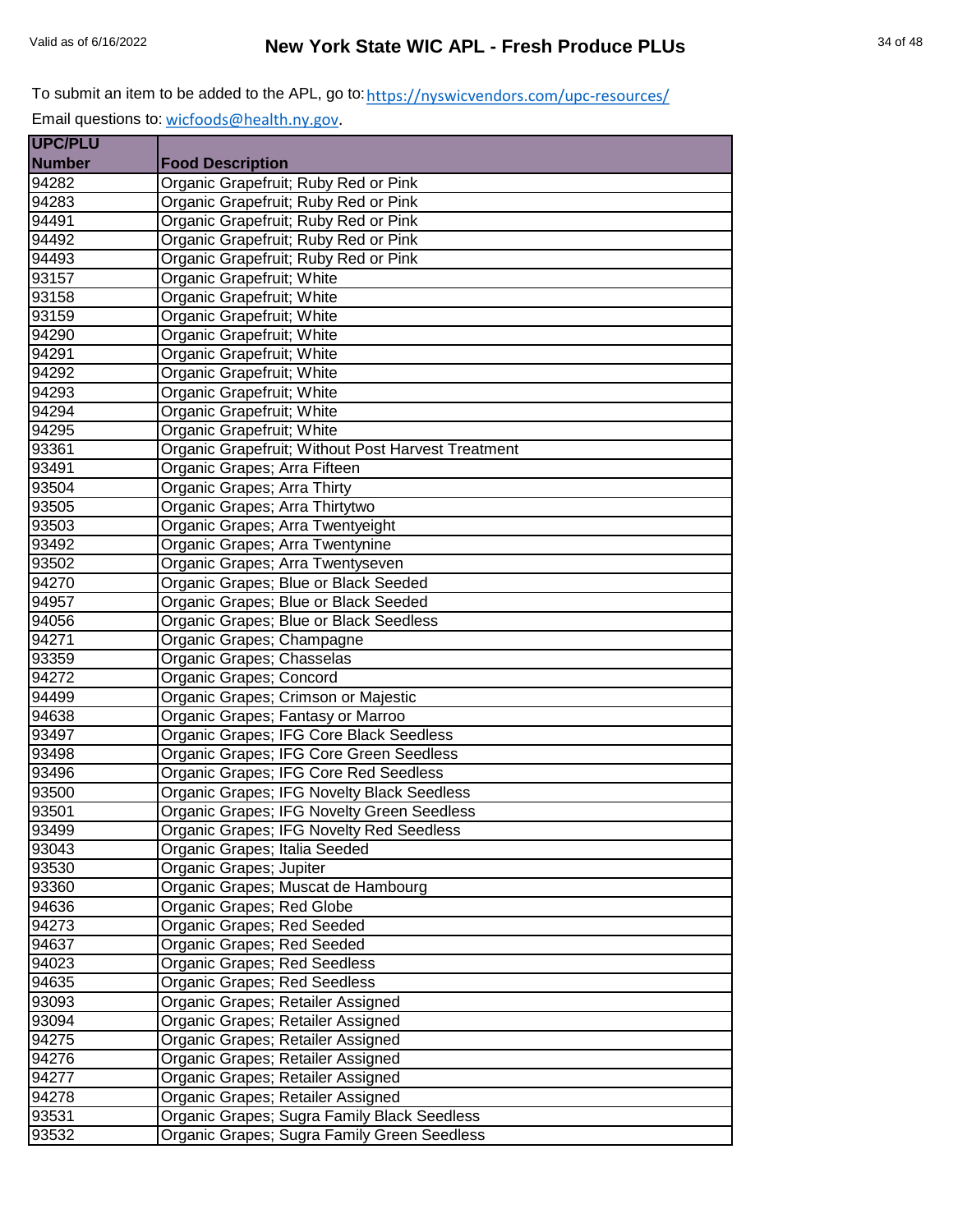| <b>UPC/PLU</b> |                                                    |
|----------------|----------------------------------------------------|
| <b>Number</b>  | <b>Food Description</b>                            |
| 93533          | Organic Grapes; Sugra Family Novelty Seedless      |
| 93534          | Organic Grapes; Sugra Family Red Seedless          |
| 93450          | Organic Grapes; Sugranineteen                      |
| 94497          | Organic Grapes; Sugraone or Autumn Seedless        |
| 93469          | Organic Grapes; Sugrasixteen                       |
| 93449          | Organic Grapes; Sugrathirteen                      |
| 93452          | Organic Grapes; Sugrathirtyfive                    |
| 93451          | Organic Grapes; Sugrathirtyfour                    |
| 93506          | Organic Grapes; Sweet Scarlet                      |
| 93508          | Organic Grapes; Thomcord                           |
| 94274          | Organic Grapes; White or Green Seeded              |
| 94022          | Organic Grapes; White or Green Seedless            |
| 94498          | Organic Grapes; White or Green Seedless            |
| 94542          | Organic Greens; Beet                               |
| 94607          | Organic Greens; Chinese or Indian Mustard Gai Choy |
| 94614          | Organic Greens; Collard                            |
| 94615          | Organic Greens; Dandelion                          |
| 94586          | Organic Greens; Green Swiss Chard or Silverbeet    |
| 94616          | Organic Greens; Mustard or Gai Choy or Gui Choy    |
| 94617          | Organic Greens; Polk                               |
| 94587          | Organic Greens; Red Swiss Chard or Silverbeet      |
| 94620          | Organic Greens; Retailer Assigned                  |
| 94621          | Organic Greens; Retailer Assigned                  |
| 94622          | Organic Greens; Retailer Assigned                  |
| 94623          | Organic Greens; Retailer Assigned                  |
| 94624          | Organic Greens; Retailer Assigned                  |
| 94618          | Organic Greens; Texas Mustard                      |
| 94619          | Organic Greens; Turnip                             |
| 94299          | Organic Guava                                      |
| 94300          | Organic Homli                                      |
| 94625          | Organic Horseradish Root                           |
| 93454          | Organic Jackfruit; Green                           |
| 93455          | Organic Jackfruit; Yellow                          |
| 94626          | Organic Jicama or Yam Bean                         |
| 94627          | Organic Kale                                       |
| 93095          | Organic Kale; Multicolor                           |
| 94305          | Organic Key Limes                                  |
| 93279          | Organic Kiwifruit; Golden                          |
| 93280          | Organic Kiwifruit; Regular                         |
| 94030          | Organic Kiwifruit; Regular                         |
| 94301          | Organic Kiwifruit; Retailer Assigned               |
| 93517          | Organic Kiwifruit; Retailer Assigned               |
| 93096          | Organic Kohlrabi                                   |
| 94628          | Organic Kohlrabi                                   |
| 94303          | Organic Kumquat                                    |
| 94630          | Organic Leeks; Baby                                |
| 93403          | Organic Leeks; Baby Bunch                          |
| 94629          | Organic Leeks; Regular                             |
| 93402          | Organic Leeks; Regular Bunch                       |
| 94033          | Organic Lemons                                     |
| 94053          | Organic Lemons                                     |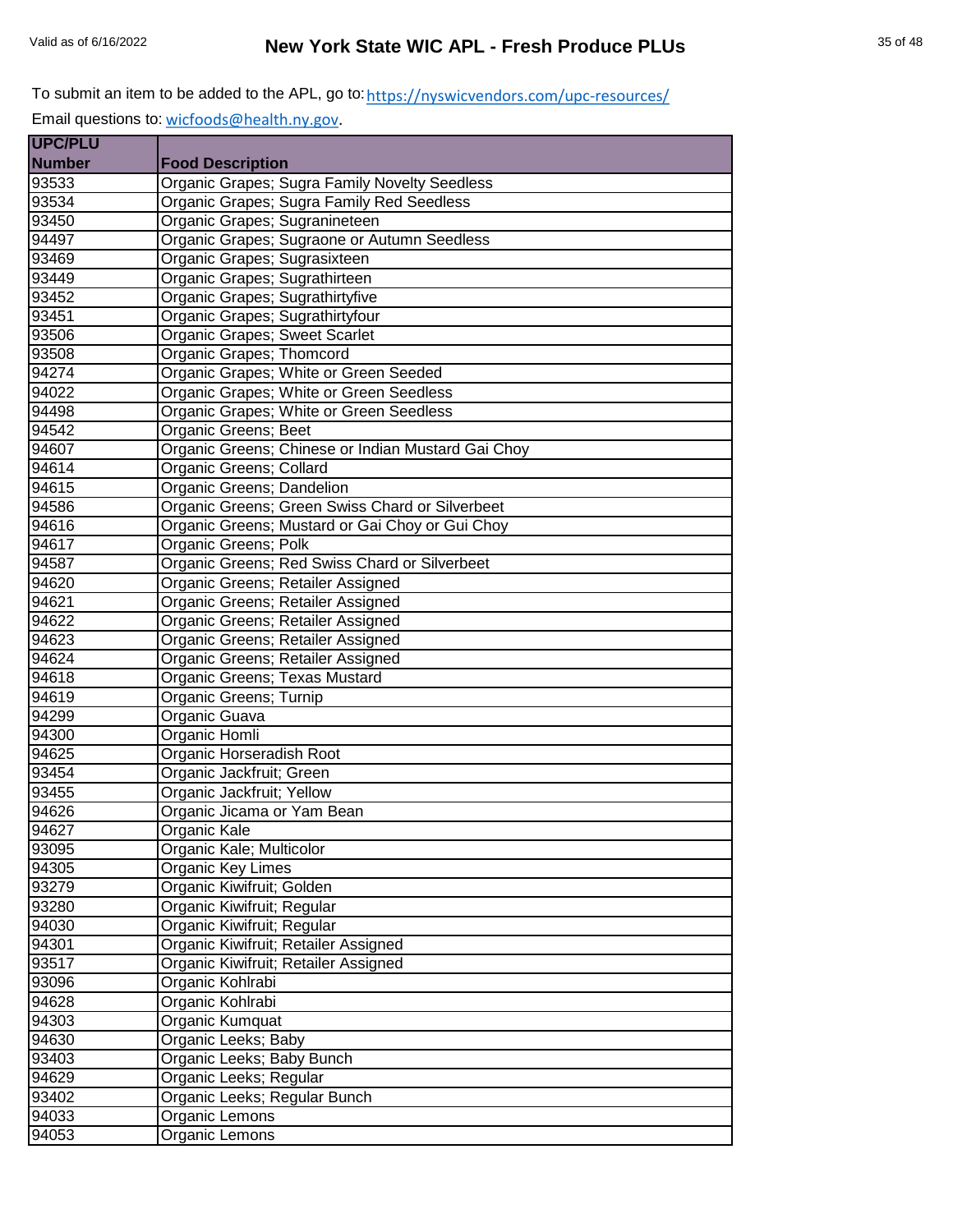Email questions to: [wicfoods@health.ny.gov.](mailto:wicfoods@health.ny.gov)

| <b>UPC/PLU</b> |                                              |
|----------------|----------------------------------------------|
| <b>Number</b>  | <b>Food Description</b>                      |
| 94958          | Organic Lemons                               |
| 93626          | Organic Lemons; Meyer                        |
| 94304          | Organic Lemons; Retailer Assigned            |
| 93617          | Organic Lemons; Seedless                     |
| 93362          | Organic Lemons; Untreated                    |
| 94631          | Organic Lettuce; Bibb or Flat or Round       |
| 94632          | Organic Lettuce; Boston or Butter            |
| 93169          | Organic Lettuce; Catalogna                   |
| 94076          | Organic Lettuce; Green Leaf                  |
| 93325          | Organic Lettuce; Green Lollo Bionda or Coral |
| 93329          | Organic Lettuce; Green Oak Leaf              |
| 94633          | Organic Lettuce; Hydroponic                  |
| 94061          | Organic Lettuce; Iceberg                     |
| 94634          | Organic Lettuce; Iceberg                     |
| 94639          | Organic Lettuce; Mache                       |
| 93327          | Organic Lettuce; Mignonette                  |
| 93328          | Organic Lettuce; Mixed Small Leaf            |
| 93098          | Organic Lettuce; Red Boston                  |
| 94075          | Organic Lettuce; Red Leaf                    |
| 93326          | Organic Lettuce; Red Lollo Rossa or Coral    |
| 93330          | Organic Lettuce; Red Oak Leaf                |
| 93097          | Organic Lettuce; Red Romaine                 |
| 94641          | Organic Lettuce; Retailer Assigned           |
| 94642          | Organic Lettuce; Retailer Assigned           |
| 94643          | Organic Lettuce; Retailer Assigned           |
| 94640          | Organic Lettuce; Romaine or Cos              |
| 94328          | Organic Limequats                            |
| 94048          | Organic Limes; Regular                       |
| 94306          | Organic Limes; Retailer Assigned             |
| 93304          | Organic Loganberries                         |
| 94307          | Organic Longan                               |
| 94308          | Organic Loquats                              |
| 93099          | Organic Lotus Root                           |
| 94309          | Organic Lychees                              |
| 93366          | Organic Madrona                              |
| 94644          | Organic Malanga                              |
| 94310          | Organic Mamey                                |
| 93363          | Organic Mango; Bowen and Kensington Pride    |
| 93464          | Organic Mango; Calypso                       |
| 93621          | Organic Mango; Francis                       |
| 93114          | Organic Mango; Green                         |
| 94311          | Organic Mango; Green                         |
| 94584          | Organic Mango; Green                         |
| 93364          | Organic Mango; R2E2 or ArtwoEetwo            |
| 94051          | Organic Mango; Red                           |
| 94959          | Organic Mango; Red                           |
| 93488          | Organic Mango; Red                           |
| 94313          | Organic Mango; Retailer Assigned             |
| 94314          | Organic Mango; Retailer Assigned             |
| 94315          | Organic Mango; Retailer Assigned             |
| 94316          | Organic Mango; Retailer Assigned             |
|                |                                              |

÷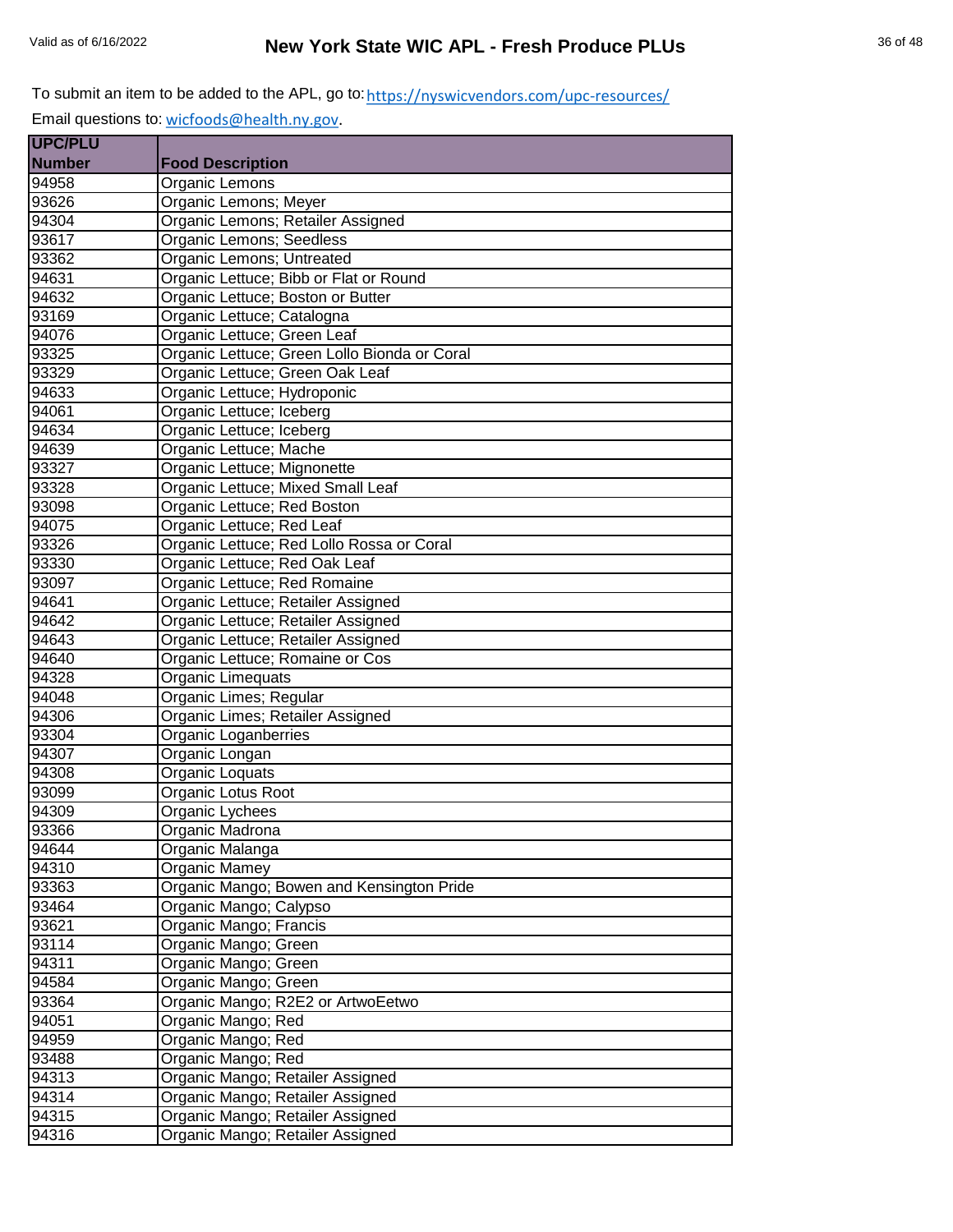Email questions to: [wicfoods@health.ny.gov.](mailto:wicfoods@health.ny.gov)

| <b>UPC/PLU</b>     |                                                   |
|--------------------|---------------------------------------------------|
| <b>Number</b>      | <b>Food Description</b>                           |
| 93365              | Organic Mango; Ripe or Ready to Eat               |
| 94312              | Organic Mango; Yellow                             |
| 94961              | Organic Mango; Yellow                             |
| 93042              | Organic Mangosteen                                |
| 94317              | Organic Melon; Canary or Yellow Honeydew          |
| 94318              | Organic Melon; Cantaloupe or Muskmelon            |
| 94319              | Organic Melon; Cantaloupe or Muskmelon            |
| 94049              | Organic Melon; Cantaloupe or Rockmelon            |
| 94050              | Organic Melon; Cantaloupe or Rockmelon            |
| 94320              | Organic Melon; Casaba                             |
| 93033              | Organic Melon; Charentais                         |
| 93034              | Organic Melon; Charentais                         |
| 93306              | Organic Melon; Charentais                         |
| 93307              | Organic Melon; Charentais                         |
| 94321              | Organic Melon; Cinnabar                           |
| 94322              | Organic Melon; Crenshaw                           |
| 94783              | Organic Melon; Foo Qua Bitter Melon Bitter Gourd  |
| 94324              | Organic Melon; French Afternoon                   |
| 94325              | Organic Melon; French Breakfast                   |
| 94326              | Organic Melon; Galia                              |
| 93367              | Organic Melon; Glasshouse or Netted Varieties     |
| 93100              | Organic Melon; Gold Honeydew                      |
| 93623              | Organic Melon; Hami                               |
| 93622              | Organic Melon; Honey Green                        |
| $9403\overline{4}$ | Organic Melon; Honeydew or White Honeydew         |
| 94329              | Organic Melon; Honeydew or White Honeydew Melon   |
| 94302              | Organic Melon; Kiwano or Horned                   |
| 93624              | Organic Melon; Korean                             |
| 94330              | Organic Melon; Mayan                              |
| 94332              | Organic Melon; Muskmelon                          |
| 93368              | Organic Melon; Ogen                               |
| 94327              | Organic Melon; Orange Flesh or Cantaline          |
| 94333              | Organic Melon; Pepino                             |
| 94334              | Organic Melon; Persian                            |
| 93101              | Organic Melon; Piel de Sapo                       |
| 94335              | Organic Melon; Prince                             |
| 94342              | Organic Melon; Retailer Assigned Whole or Pre Cut |
| 94343              | Organic Melon; Retailer Assigned Whole or Pre Cut |
| 94344              | Organic Melon; Retailer Assigned Whole or Pre Cut |
| 94345              | Organic Melon; Retailer Assigned Whole or Pre Cut |
| 94346              | Organic Melon; Retailer Assigned Whole or Pre Cut |
| 94347              | Organic Melon; Retailer Assigned Whole or Pre Cut |
| 94348              | Organic Melon; Retailer Assigned Whole or Pre Cut |
| 94349              | Organic Melon; Retailer Assigned Whole or Pre Cut |
|                    |                                                   |
| 94350              | Organic Melon; Retailer Assigned Whole or Pre Cut |
| 94351              | Organic Melon; Retailer Assigned Whole or Pre Cut |
| 94352              | Organic Melon; Retailer Assigned Whole or Pre Cut |
| 94353              | Organic Melon; Retailer Assigned Whole or Pre Cut |
| 94354              | Organic Melon; Retailer Assigned Whole or Pre Cut |
| 94355              | Organic Melon; Retailer Assigned Whole or Pre Cut |
| 94356              | Organic Melon; Retailer Assigned Whole or Pre Cut |

÷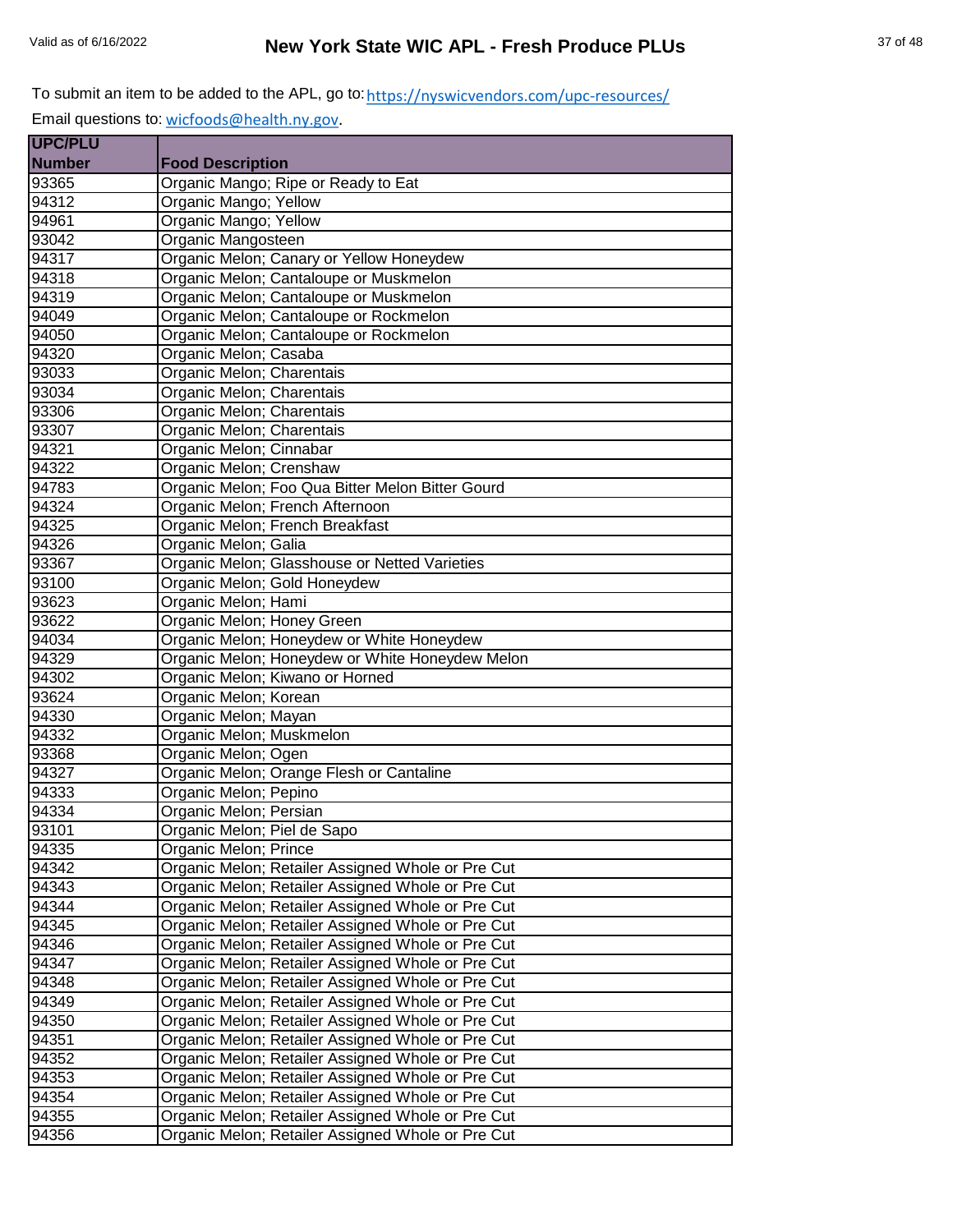| <b>UPC/PLU</b> |                                                    |
|----------------|----------------------------------------------------|
| <b>Number</b>  | <b>Food Description</b>                            |
| 94357          | Organic Melon; Retailer Assigned Whole or Pre Cut  |
| 94358          | Organic Melon; Retailer Assigned Whole or Pre Cut  |
| 94359          | Organic Melon; Retailer Assigned Whole or Pre Cut  |
| 94360          | Organic Melon; Retailer Assigned Whole or Pre Cut  |
| 94361          | Organic Melon; Retailer Assigned Whole or Pre Cut  |
| 94362          | Organic Melon; Retailer Assigned Whole or Pre Cut  |
| 94363          | Organic Melon; Retailer Assigned Whole or Pre Cut  |
| 94364          | Organic Melon; Retailer Assigned Whole or Pre Cut  |
| 94365          | Organic Melon; Retailer Assigned Whole or Pre Cut  |
| 94366          | Organic Melon; Retailer Assigned Whole or Pre Cut  |
| 94367          | Organic Melon; Retailer Assigned Whole or Pre Cut  |
| 94368          | Organic Melon; Retailer Assigned Whole or Pre Cut  |
| 94369          | Organic Melon; Retailer Assigned Whole or Pre Cut  |
| 94370          | Organic Melon; Retailer Assigned Whole or Pre Cut  |
| 94371          | Organic Melon; Retailer Assigned Whole or Pre Cut  |
| 94372          | Organic Melon; Retailer Assigned Whole or Pre Cut  |
| 94373          | Organic Melon; Retailer Assigned Whole or Pre Cut  |
| 94374          | Organic Melon; Retailer Assigned Whole or Pre Cut  |
| 94375          | Organic Melon; Retailer Assigned Whole or Pre Cut  |
| 94376          | Organic Melon; Retailer Assigned Whole or Pre Cut  |
| 94336          | Organic Melon; Santa Claus                         |
| 94337          | Organic Melon; Saticoy                             |
| 94338          | Organic Melon; Sharlin                             |
| 94339          | Organic Melon; Spanish or Tendral                  |
| 93289          | Organic Melon; Sprite                              |
| 93470          | Organic Melon; Watermelon                          |
| 93456          | Organic Melon; Winter                              |
| 93494          | Organic Melon; Yellow Mini Seedless Watermelon     |
| 94646          | Organic Mushrooms; Black Forest                    |
| 93404          | Organic Mushrooms; Cep                             |
| 94647          | Organic Mushrooms; Chanterelle                     |
| 94648          | Organic Mushrooms; Cremini or Brown or Swiss Brown |
| 93103          | Organic Mushrooms; Enoki                           |
| 93405          | Organic Mushrooms; Fairy Ring Champignon           |
| 93407          | Organic Mushrooms; Grisette                        |
| 93408          | Organic Mushrooms; Horn Of Plenty or Black Trumpet |
| 93102          | Organic Mushrooms; Morel                           |
| 94649          | Organic Mushrooms; Oyster                          |
| 93409          | Organic Mushrooms; Pioppino                        |
| 94650          | Organic Mushrooms; Portabella or Cremini or Brown  |
| 94085          | Organic Mushrooms; Regular                         |
| 94645          | Organic Mushrooms; Regular Button                  |
| 94653          | Organic Mushrooms; Retailer Assigned               |
| 94654          | Organic Mushrooms; Retailer Assigned               |
| 93410          | Organic Mushrooms; Saffron Milk or Cap             |
| 93411          | Organic Mushrooms; Sheep Polypore                  |
| 94651          | Organic Mushrooms; Shiitake                        |
| 93406          | Organic Mushrooms; Tricholoma Grey                 |
| 94652          | Organic Mushrooms; Wood Ear                        |
| 94818          | Organic Name; Retailer Assigned                    |
| 93369          | Organic Nectarine or Nectavigne                    |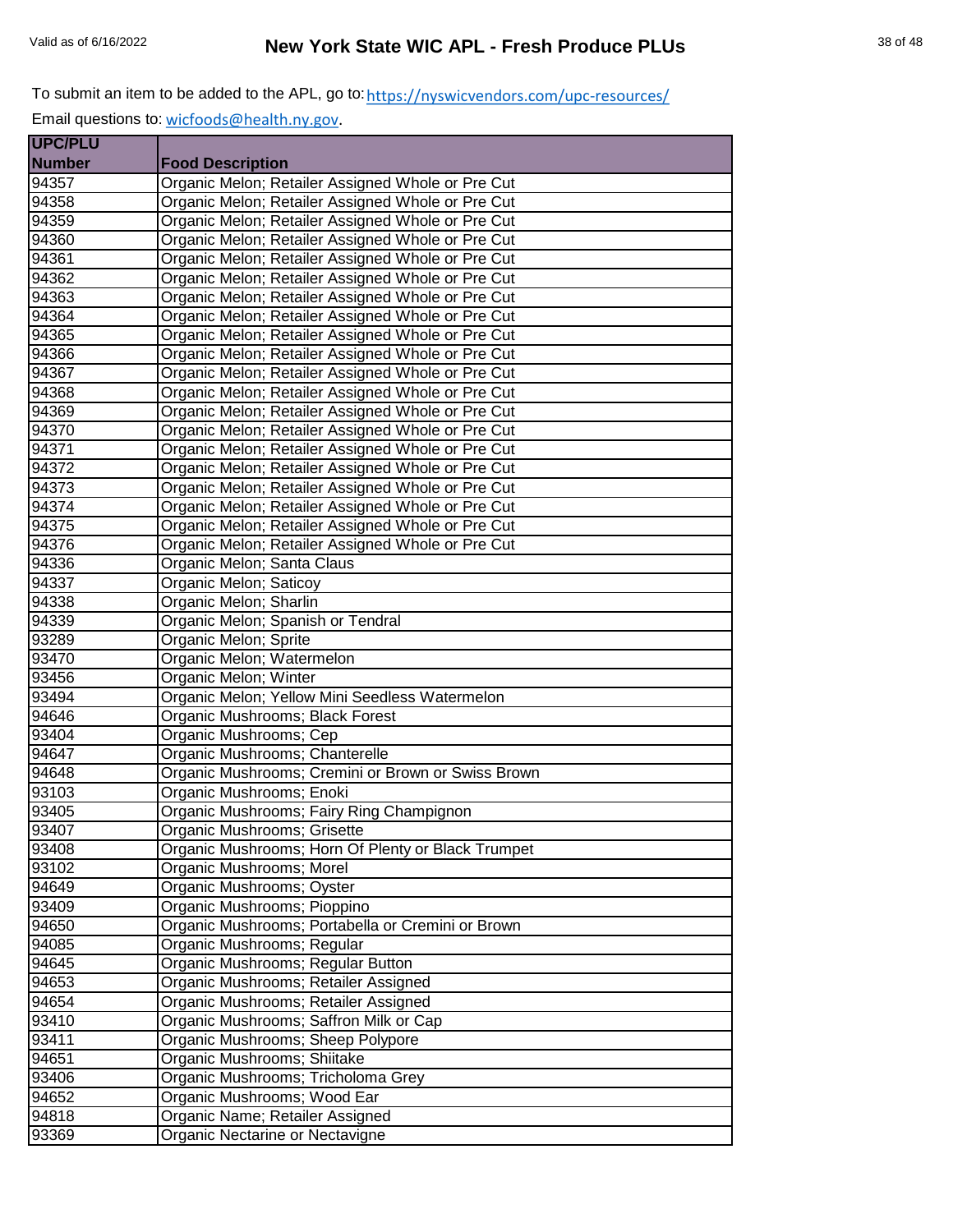| <b>UPC/PLU</b> |                                                   |
|----------------|---------------------------------------------------|
| <b>Number</b>  | <b>Food Description</b>                           |
| 93439          | Organic Nectarine; Flat White Flesh               |
| 93437          | Organic Nectarine; Flat Yellow Flesh              |
| 94379          | Organic Nectarine; Retailer Assigned              |
| 94380          | Organic Nectarine; Retailer Assigned              |
| 93035          | Organic Nectarine; White Flesh or Ready To Eat    |
| 94188          | Organic Nectarine; White Flesh or Ready To Eat    |
| 94035          | Organic Nectarine; Yellow Flesh                   |
| 94036          | Organic Nectarine; Yellow Flesh                   |
| 94377          | Organic Nectarine; Yellow Flesh or Ready To Eat   |
| 94378          | Organic Nectarine; Yellow Flesh or Ready To Eat   |
| 94656          | Organic Okra; Chinese                             |
| 94657          | Organic Okra; Red                                 |
| 94655          | Organic Okra; Regular or Green                    |
| 94658          | Organic Onions; Boiling                           |
| 94659          | Organic Onions; Bulb                              |
| 94165          | Organic Onions; California Sweet                  |
| 93331          | Organic Onions; Fresh Red Bunch                   |
| 93412          | Organic Onions; Fresh Yellow Bunch or Fresh Brown |
| 94068          | Organic Onions; Green Scallions or Spring         |
| 94164          | Organic Onions; Maui                              |
| 94166          | Organic Onions; Other or Sweet                    |
| 94660          | Organic Onions; Pearl                             |
| 94082          | Organic Onions; Red                               |
| 94666          | Organic Onions; Retailer Assigned                 |
| 94667          | Organic Onions; Retailer Assigned                 |
| 94668          | Organic Onions; Retailer Assigned                 |
| 94669          | Organic Onions; Retailer Assigned                 |
| 94670          | Organic Onions; Retailer Assigned                 |
| 94662          | Organic Onions; Shallots                          |
| 93520          | Organic Onions; SK 20                             |
| 93286          | Organic Onions; Sweet Red Italian                 |
| 93493          | Organic Onions; Tearless Sweet                    |
| 94161          | Organic Onions; Texas Sweet                       |
| 94159          | Organic Onions; Vidalia                           |
| 94163          | Organic Onions; Walla Walla                       |
| 94663          | Organic Onions; White                             |
| 94661          | Organic Onions; White Pickling                    |
| 94093          | Organic Onions; Yellow or Brown                   |
| 94665          | Organic Onions; Yellow or Brown                   |
| 94381          | Organic Oranges; Blood Orange Variety             |
| 93028          | Organic Oranges; Delta Seedless                   |
| 93153          | Organic Oranges; Delta Seedless                   |
| 93154          | Organic Oranges; Delta Seedless                   |
| 94382          | Organic Oranges; Juice Variety                    |
| 93309          | Organic Oranges; Lima                             |
| 93370          | Organic Oranges; Maltaise                         |
| 93036          | Organic Oranges; Midknight                        |
| 93155          | Organic Oranges; Midknight                        |
| 93156          | Organic Oranges; Midknight                        |
| 93107          | Organic Oranges; Navel                            |
| 93110          | Organic Oranges; Navel                            |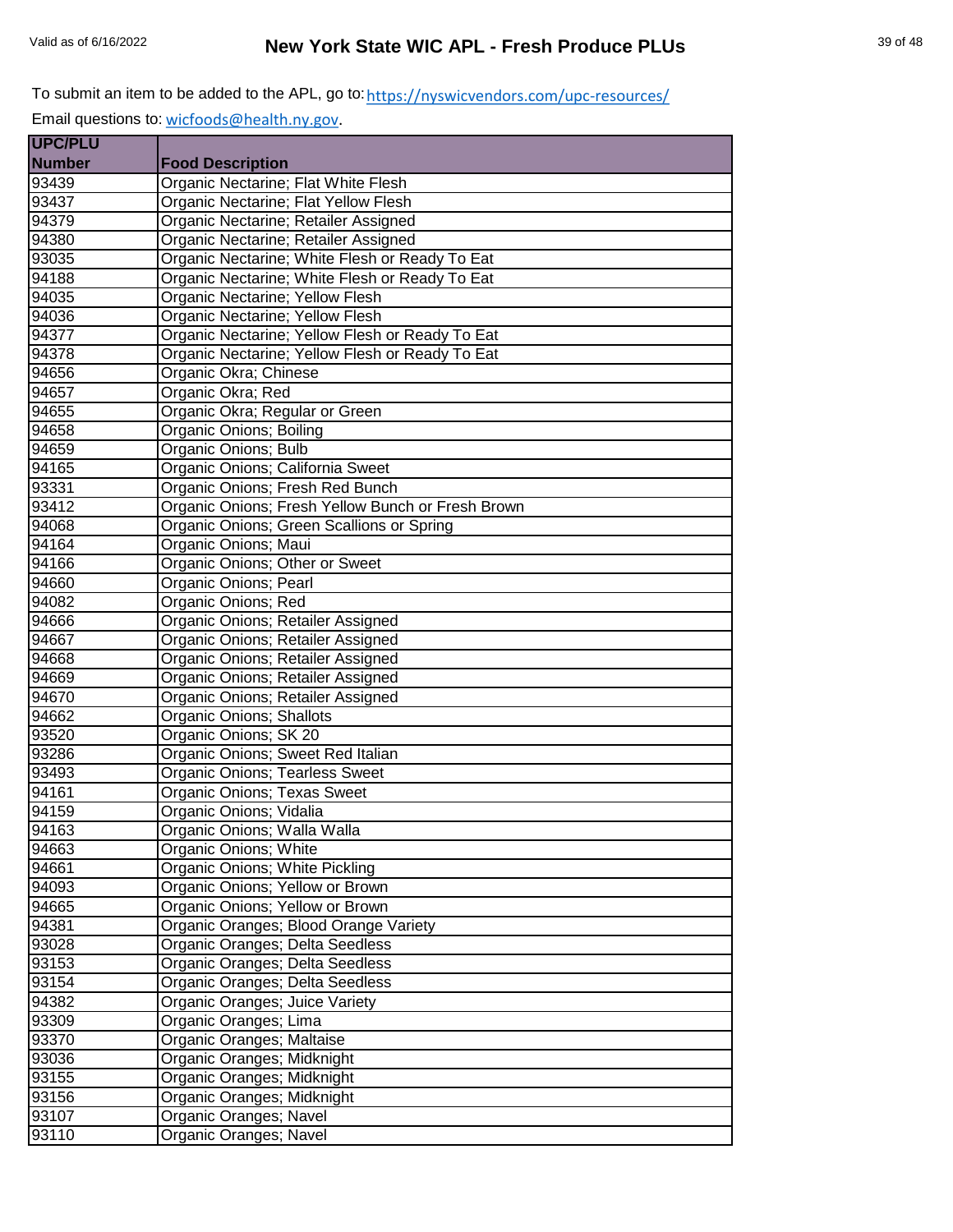| <b>UPC/PLU</b> |                                                    |
|----------------|----------------------------------------------------|
| <b>Number</b>  | <b>Food Description</b>                            |
| 94012          | Organic Oranges; Navel                             |
| 94013          | Organic Oranges; Navel                             |
| 94384          | Organic Oranges; Navel                             |
| 94385          | Organic Oranges; Navel                             |
| 93372          | Organic Oranges; Navelate                          |
| 93373          | Organic Oranges; Navelina                          |
| 93310          | Organic Oranges; Pera                              |
| 94389          | Organic Oranges; Retailer Assigned                 |
| 94390          | Organic Oranges; Retailer Assigned                 |
| 94391          | Organic Oranges; Retailer Assigned                 |
| 94392          | Organic Oranges; Retailer Assigned                 |
| 94393          | Organic Oranges; Retailer Assigned                 |
| 93371          | Organic Oranges; Salustiana                        |
| 93109          | Organic Oranges; Seville                           |
| 93027          | Organic Oranges; Shamouti                          |
| 94386          | Organic Oranges; Temple                            |
| 94387          | Organic Oranges; Temple                            |
| 93374          | Organic Oranges; Untreated                         |
| 93108          | Organic Oranges; Valencia                          |
| 94014          | Organic Oranges; Valencia                          |
| 94388          | Organic Oranges; Valencia                          |
| 94898          | Organic Oyster Plant or Salsify                    |
| 94396          | Organic Papaya or Pawpaw; Retailer Assigned        |
| 94395          | Organic Papaya; Cooking or Mexican Pawpaw          |
| 93112          | Organic Papaya; Meridol Pawpaw                     |
| 93111          | Organic Papaya; Red Fleshed or Solo Sunrise Pawpaw |
| 94052          | Organic Papaya; Regular Pawpaw                     |
| 94394          | Organic Papaya; Regular Pawpaw                     |
| 94671          | Organic Parsley Root or Hamburg Parsley            |
| 94672          | Organic Parsnip                                    |
| 93053          | Organic Parsnips; Baby                             |
| 93311          | Organic Passion Fruit; Curuba or Banana            |
| 93038          | Organic Passion Fruit; Granadilla                  |
| 93312          | Organic Passion Fruit; Granadilla                  |
| 94397          | Organic Passion Fruit; Purple                      |
| 94398          | Organic Passion Fruit; Retailer Assigned           |
| 93375          | Organic Peaches; de Vigne and Sanguine             |
| 93113          | Organic Peaches; Flat White Flesh                  |
| 93115          | Organic Peaches; Flat Yellow Flesh                 |
| 94399          | Organic Peaches; Indian                            |
| 94404          | Organic Peaches; Retailer Assigned                 |
| 94405          | Organic Peaches; Retailer Assigned                 |
| 93313          | Organic Peaches; White Flesh                       |
| 93314          | Organic Peaches; White Flesh                       |
| 94400          | Organic Peaches; White Flesh                       |
| 94401          | Organic Peaches; White Flesh                       |
| 93116          | Organic Peaches; Yellow Flesh                      |
| 93117          | Organic Peaches; Yellow Flesh                      |
| 94037          | Organic Peaches; Yellow Flesh                      |
| 94038          | Organic Peaches; Yellow Flesh                      |
| 94043          | Organic Peaches; Yellow Flesh                      |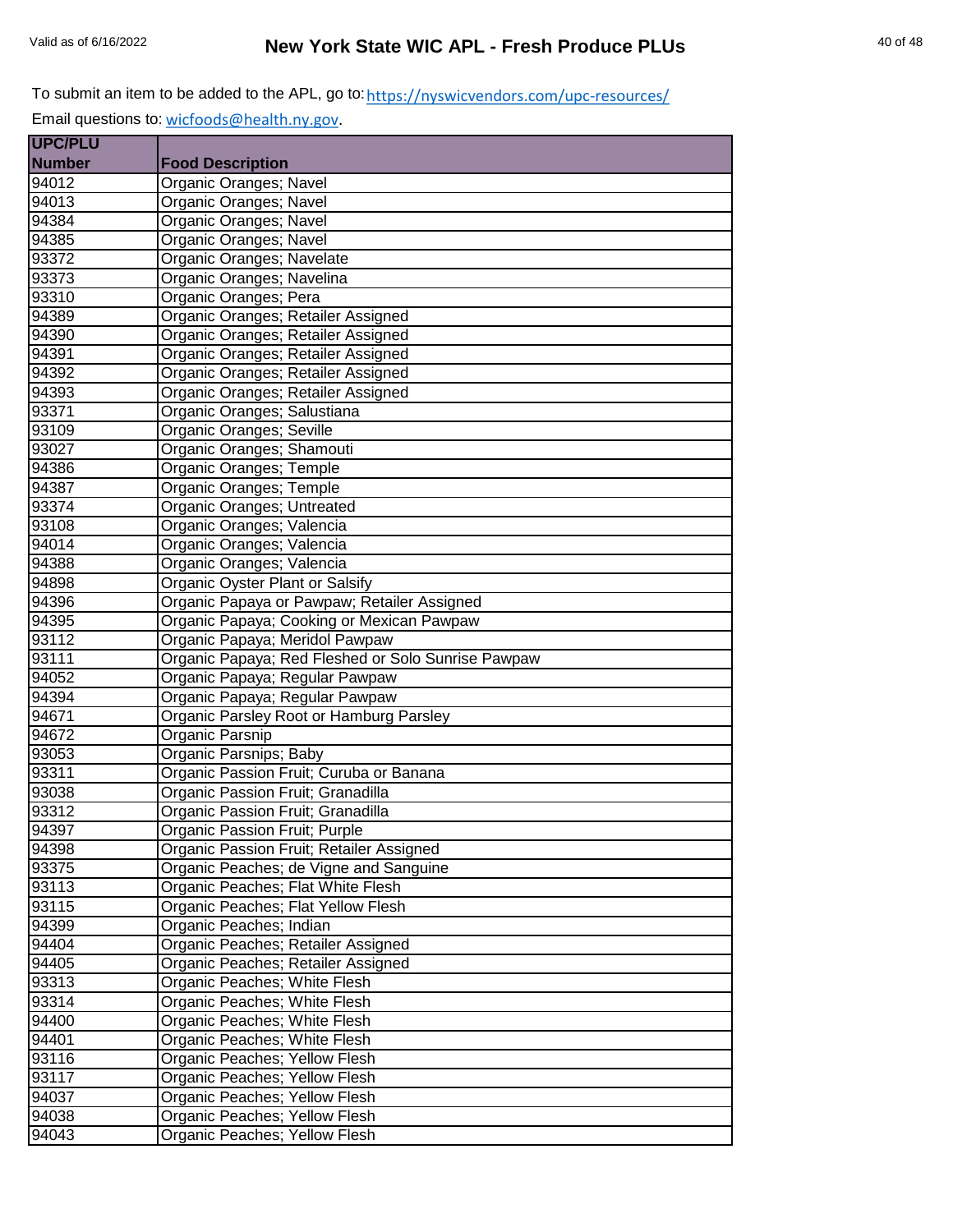| <b>UPC/PLU</b> |                                            |
|----------------|--------------------------------------------|
| <b>Number</b>  | <b>Food Description</b>                    |
| 94044          | Organic Peaches; Yellow Flesh              |
| 94402          | Organic Peaches; Yellow Flesh              |
| 94403          | Organic Peaches; Yellow Flesh              |
| 93012          | Organic Pears; Abate or Fetel              |
| 93376          | Organic Pears; Alexander Lucas             |
| 93317          | Organic Pears; Angelys                     |
| 94025          | Organic Pears; Anjou                       |
| 94416          | Organic Pears; Anjou                       |
| 94417          | Organic Pears; Anjou                       |
| 94406          | Organic Pears; Asian or Nashi              |
| 94407          | Organic Pears; Asian or Nashi              |
| 94408          | Organic Pears; Asian or Nashi              |
| 94410          | Organic Pears; Bartlett                    |
| 94024          | Organic Pears; Bartlett or Williams or WBC |
| 94409          | Organic Pears; Bartlett or Williams or WBC |
| 93420          | Organic Pears; Belle du Jumet              |
| 93013          | Organic Pears; Beurre Hardy                |
| 93014          | Organic Pears; Bon Rouge                   |
| 94026          | Organic Pears; Bosc or Beurre Bosc         |
| 94411          | Organic Pears; Bosc or Beurre Bosc         |
| 94412          | Organic Pears; Bosc or Beurre Bosc         |
| 94413          | Organic Pears; Bosc or Beurre Bosc         |
| 94255          | Organic Pears; Cactus or Prickly Pear      |
| 93466          | Organic Pears; Cape Rose                   |
| 93316          | Organic Pears; Carmen                      |
| 93495          | Organic Pears; Celina                      |
| 93489          | Organic Pears; Cepuna                      |
| 94890          | Organic Pears; Chinese Yali                |
| 93015          | Organic Pears; Clara Friis                 |
| 94414          | Organic Pears; Comice or Doyenne du Comice |
| 93016          | Organic Pears; Concorde                    |
| 93017          | Organic Pears; Conference                  |
| 93018          | Organic Pears; Durondeau                   |
| 93019          | Organic Pears; Flamingo                    |
| 94418          | Organic Pears; Forelle or Corella          |
| 94960          | Organic Pears; Fragrant                    |
| 94419          | Organic Pears; French                      |
| 93020          | Organic Pears; General Leclerc             |
| 93021          | Organic Pears; Guyot                       |
| 93485          | Organic Pears; Harovin Sundown Pear        |
| 93522          | Organic Pears; HW624                       |
| 93022          | Organic Pears; Josephine                   |
| 94420          | Organic Pears; King Royal                  |
| 93377          | Organic Pears; Louise Bonne                |
| 93518          | Organic Pears; Oksana                      |
| 94421          | Organic Pears; Packham or Packhams Triumph |
| 93023          | Organic Pears; Passe Crassane              |
| 93318          | Organic Pears; Passe Crassane              |
| 94415          | Organic Pears; Red                         |
| 94425          | Organic Pears; Retailer Assigned           |
| 94426          | Organic Pears; Retailer Assigned           |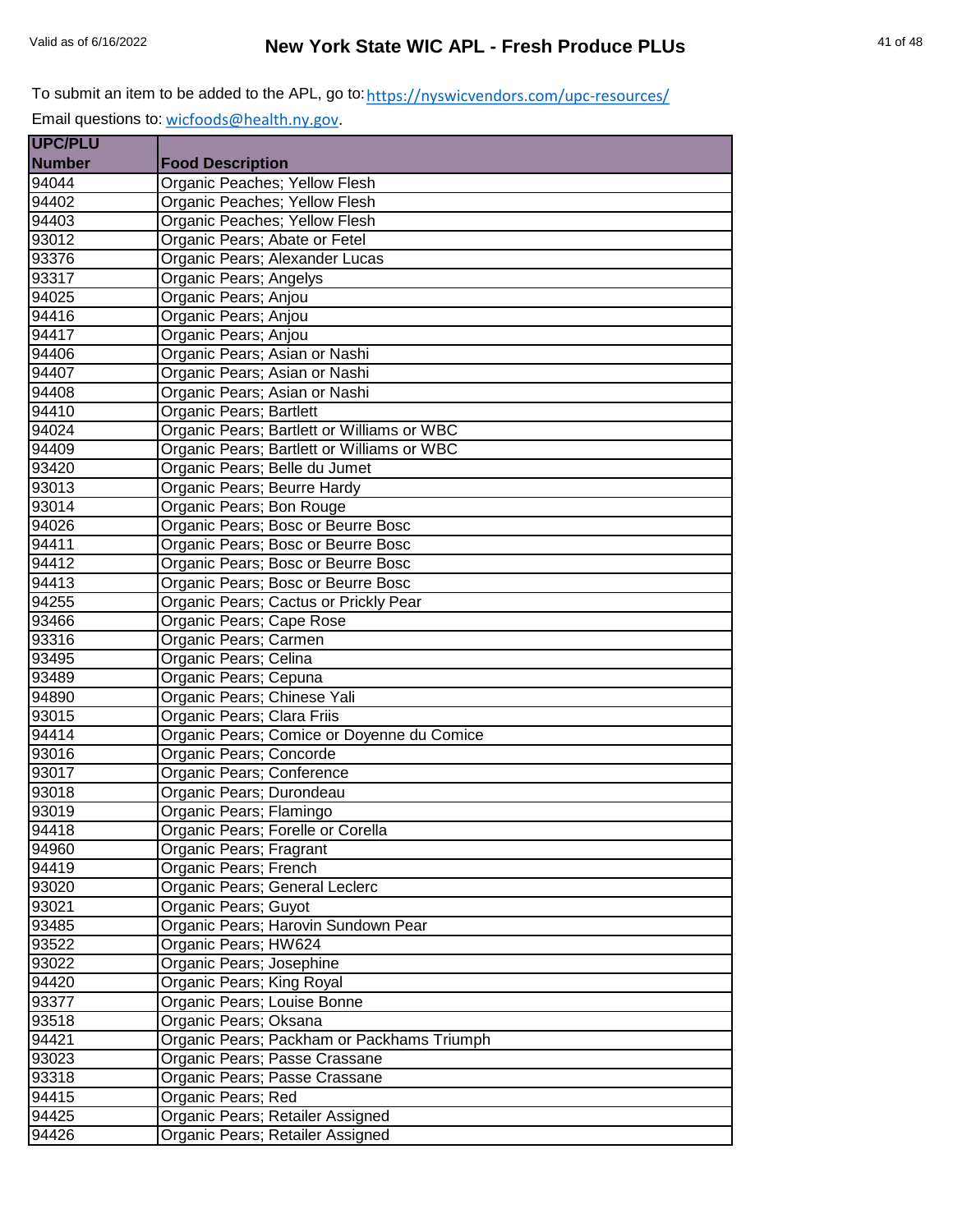| <b>UPC/PLU</b> |                                                  |
|----------------|--------------------------------------------------|
| <b>Number</b>  | <b>Food Description</b>                          |
| 93024          | Organic Pears; Rocha                             |
| 93025          | Organic Pears; Rosemarie                         |
| 93378          | Organic Pears; Santa Maria                       |
| 94422          | Organic Pears; Seckel                            |
| 93118          | Organic Pears; Starkrimson                       |
| 93606          | Organic Pears; Sweet Sensation                   |
| 94553          | Organic Pears; Taylors Gold                      |
| 93434          | Organic Pears; Tosca                             |
| 94423          | Organic Pears; Tree Ripened                      |
| 93026          | Organic Pears; Triumph de Vienne                 |
| 94424          | Organic Pears; Winter Nelis or Honey             |
| 94673          | Organic Peas; Blackeyed                          |
| 94674          | Organic Peas; Green                              |
| 94676          | Organic Peas; Retailer Assigned                  |
| 94092          | Organic Peas; Snow Pea or Pea Pod or Mange Tout  |
| 94675          | Organic Peas; Sugar Snap                         |
| 93465          | Organic Pepper; Stripy Bell                      |
| 94677          | Organic Peppers; Anaheim                         |
| 94678          | Organic Peppers; Banana or Yellow Long           |
| 94679          | Organic Peppers; Brown Bell or Field Grown       |
| 93123          | Organic Peppers; Brown Bell or Greenhouse        |
| 93055          | Organic Peppers; Clovis Green or Lamuyo Green    |
| 93057          | Organic Peppers; Clovis Orange or Lamuyo Orange  |
| 93054          | Organic Peppers; Clovis Red or Lamuyo Red        |
| 93058          | Organic Peppers; Clovis White or Lamuyo White    |
| 93056          | Organic Peppers; Clovis Yellow or Lamuyo Yellow  |
| 94687          | Organic Peppers; Cubanelle                       |
| 94680          | Organic Peppers; Golden or Yellow Bell           |
| 94065          | Organic Peppers; Green Bell or Field Grown       |
| 94681          | Organic Peppers; Green Bell or Field Grown       |
| 93119          | Organic Peppers; Green Bell or Greenhouse        |
| 93120          | Organic Peppers; Green Bell or Greenhouse        |
| 94686          | Organic Peppers; Green Chili                     |
| 94696          | Organic Peppers; Green Long Hot                  |
| 94693          | Organic Peppers; Green or Mexican Green Jalapeno |
| 94701          | Organic Peppers; Green Pasilla                   |
| 93125          | Organic Peppers; Habanero                        |
| 94691          | Organic Peppers; Hot Mixed                       |
| 94690          | Organic Peppers; Hot or Hungarian                |
| 94692          | Organic Peppers; Hungarian Wax                   |
| 94698          | Organic Peppers; Morita Chili                    |
| 94699          | Organic Peppers; Negro                           |
| 94700          | Organic Peppers; New Mexico                      |
| 94682          | Organic Peppers; Orange Bell or Field Grown      |
| 93121          | Organic Peppers; Orange Bell or Greenhouse       |
| 94703          | Organic Peppers; Pasilla Pod                     |
| 94704          | Organic Peppers; Pinole                          |
| 94705          | Organic Peppers; Poblano                         |
| 94683          | Organic Peppers; Purple Bell or Field Grown      |
| 93124          | Organic Peppers; Purple Bell or Greenhouse       |
| 94088          | Organic Peppers; Red Bell or Field Grown         |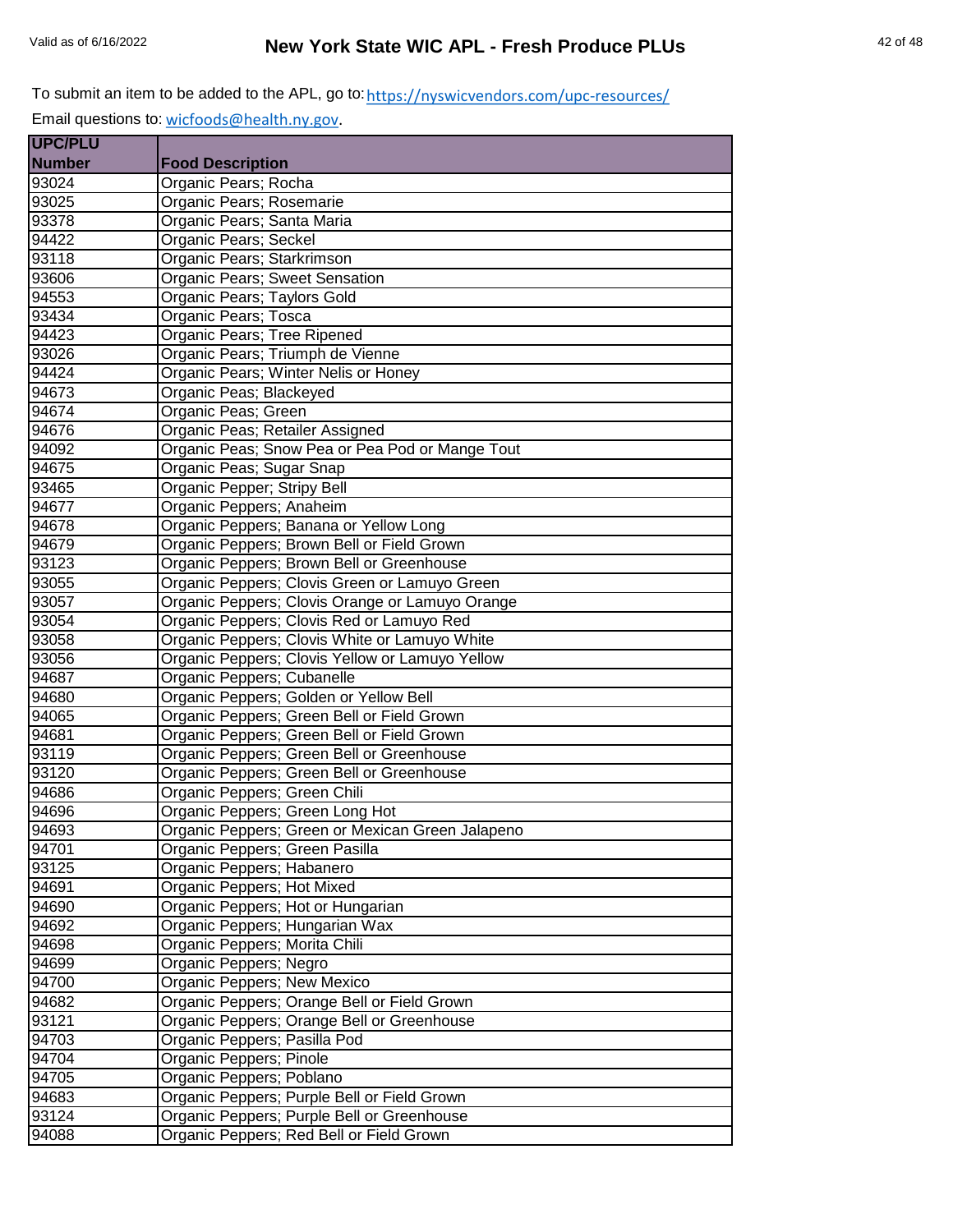| <b>UPC/PLU</b> |                                                    |
|----------------|----------------------------------------------------|
| <b>Number</b>  | <b>Food Description</b>                            |
| 94688          | Organic Peppers; Red Bell or Greenhouse            |
| 94706          | Organic Peppers; Red Cheese                        |
| 94707          | Organic Peppers; Red Finger                        |
| 94695          | Organic Peppers; Red Japanese                      |
| 94697          | Organic Peppers; Red Long Hot                      |
| 94694          | Organic Peppers; Red or Mexican Red Jalapeno       |
| 94702          | Organic Peppers; Red Pasilla                       |
| 94708          | Organic Peppers; Red Pimiento or Red Sweet Long    |
| 94710          | Organic Peppers; Retailer Assigned                 |
| 94711          | Organic Peppers; Retailer Assigned                 |
| 94712          | Organic Peppers; Retailer Assigned                 |
| 94713          | Organic Peppers; Retailer Assigned                 |
| 94714          | Organic Peppers; Retailer Assigned                 |
| 94715          | Organic Peppers; Retailer Assigned                 |
| 94716          | Organic Peppers; Retailer Assigned                 |
| 94717          | Organic Peppers; Retailer Assigned                 |
| 94718          | Organic Peppers; Retailer Assigned                 |
| 94719          | Organic Peppers; Retailer Assigned                 |
| 94720          | Organic Peppers; Retailer Assigned                 |
| 94721          | Organic Peppers; Retailer Assigned                 |
| 94722          | Organic Peppers; Retailer Assigned                 |
| 94709          | Organic Peppers; Serrano                           |
| 93413          | Organic Peppers; Tabasco Variety                   |
| 94684          | Organic Peppers; White Bell or Field Grown         |
| 93122          | Organic Peppers; White Bell or Greenhouse          |
| 94689          | Organic Peppers; Yellow Bell or Greenhouse         |
| 94772          | Organic Peppers; Yellow Chili                      |
| 94428          | Organic Persimmon; Japanese or Sharonfruit         |
| 94427          | Organic Persimmon; Regular or American             |
| 94429          | Organic Persimmon; Retailer Assigned               |
| 93459          | Organic Persimmon; Shiny Red                       |
| 93039          | Organic Physalis; Cape Gooseberry or Ground Cherry |
| 94029          | Organic Pineapple                                  |
| 94430          | Organic Pineapple                                  |
| 94431          | Organic Pineapple; Jet Fresh                       |
| 94432          | Organic Pineapple; Jet Fresh                       |
| 93379          | Organic Pineapple; Mini                            |
| 93380          | Organic Pineapple; Perola                          |
| 93037          | Organic Pineapple; Queen                           |
| 94433          | Organic Pineapple, Retailer Assigned               |
| 93319          | Organic Pitahaya; Yellow                           |
| 93278          | <b>Organic Plumcot</b>                             |
| 93611          | Organic Plumcot; Black                             |
| 93610          | Organic Plumcot; Green                             |
| 93609          | Organic Plumcot; Red                               |
| 93126          | Organic Plumcot; Retailer Assigned                 |
| 94039          | Organic Plums; Black                               |
| 94040          | Organic Plums; Black                               |
| 94434          | Organic Plums; Green                               |
| 94435          | Organic Plums; Green                               |
| 94436          | Organic Plums; Italian Prune or Sugar              |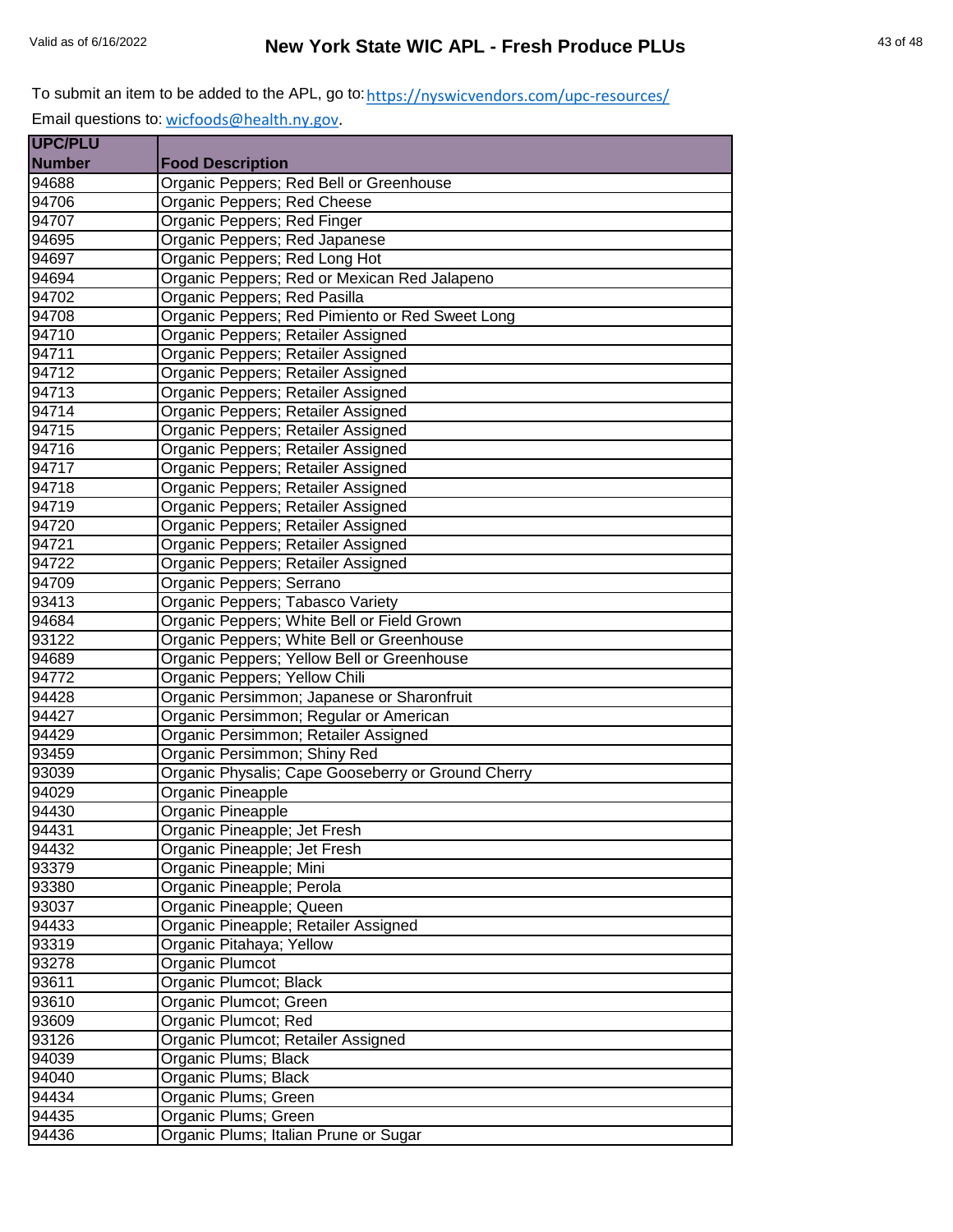| <b>UPC/PLU</b> |                                                  |
|----------------|--------------------------------------------------|
| <b>Number</b>  | <b>Food Description</b>                          |
| 93457          | Organic Plums; President                         |
| 94437          | Organic Plums; Purple                            |
| 94438          | Organic Plums; Purple                            |
| 94041          | Organic Plums; Red                               |
| 94042          | Organic Plums; Red                               |
| 94443          | Organic Plums; Retailer Assigned                 |
| 94444          | Organic Plums; Retailer Assigned                 |
| 94439          | Organic Plums; Tree Ripened                      |
| 94440          | Organic Plums; Tree Ripened                      |
| 94441          | Organic Plums; Yellow                            |
| 94442          | Organic Plums; Yellow                            |
| 93127          | Organic Pomegranate                              |
| 93440          | Organic Pomegranate                              |
| 94445          | Organic Pomegranate                              |
| 94446          | Organic Pomegranate; Retailer Assigned           |
| 94816          | Organic Potato; Golden Sweet or Yam or Kumara    |
| 93128          | Organic Potato; Purple                           |
| 94073          | Organic Potato; Red                              |
| 93415          | Organic Potato; Red and Red Eye Baking Varieties |
| 94723          | Organic Potato; Red Creamer                      |
| 94817          | Organic Potato; Red or Sweet or Yam or Kumara    |
| 94728          | Organic Potato; Retailer Assigned                |
| 94729          | Organic Potato; Retailer Assigned                |
| 94730          | Organic Potato; Retailer Assigned                |
| 94731          | Organic Potato; Retailer Assigned                |
| 94732          | Organic Potato; Retailer Assigned                |
| 94733          | Organic Potato; Retailer Assigned                |
| 94072          | Organic Potato; Russet                           |
| 94725          | Organic Potato; Russet                           |
| 94074          | Organic Potato; Sweet Red or Yam or Kumara       |
| 94083          | Organic Potato; White                            |
| 93414          | Organic Potato; White Baking                     |
| 94724          | Organic Potato; White Creamer                    |
| 94726          | Organic Potato; White Long                       |
| 94091          | Organic Potato; White Sweet or Yam or Kumara     |
| 94727          | Organic Potato; Yellow                           |
| 93274          | Organic Prunes; Fresh                            |
| 93130          | Organic Pumpkin; Jumbo                           |
| 94734          | Organic Pumpkin; Mini                            |
| 93133          | Organic Pumpkin; Mini White                      |
| 93134          | Organic Pumpkin; Pie Variety                     |
| 93631          | Organic Pumpkin; Pink                            |
| 94735          | Organic Pumpkin; Regular                         |
| 94736          | Organic Pumpkin; Retailer Assigned               |
| 94737          | Organic Pumpkin; Retailer Assigned               |
| 93132          | Organic Pumpkin; White                           |
| 93478          | <b>Organic Quelites</b>                          |
| 94447          | Organic Quince                                   |
| 94738          | Organic Radicchio                                |
| 93168          | Organic Radicchio; Castlefranco                  |
| 93165          | Organic Radicchio; Treviso                       |
|                |                                                  |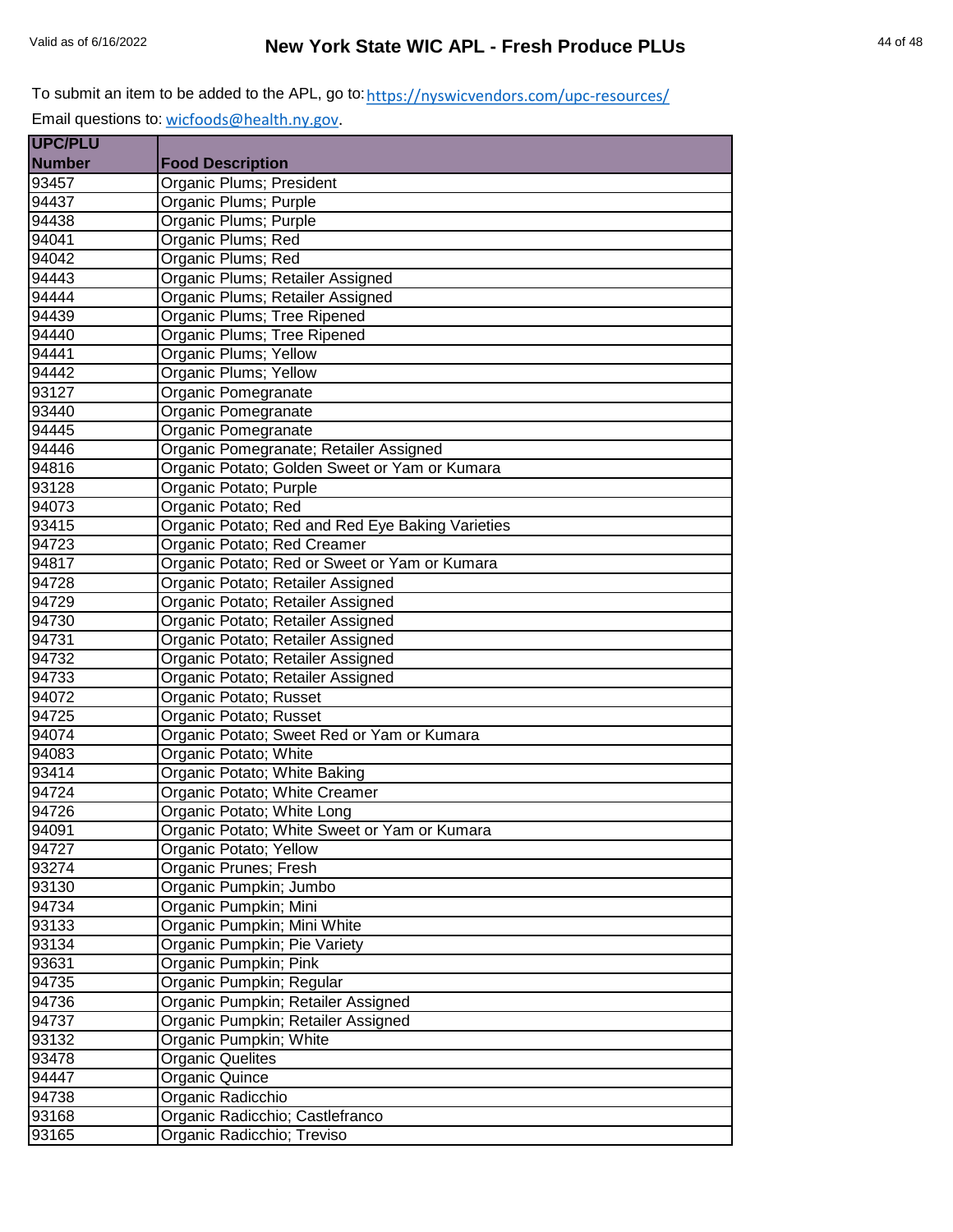| <b>UPC/PLU</b> |                                                  |
|----------------|--------------------------------------------------|
| <b>Number</b>  | <b>Food Description</b>                          |
| 94739          | Organic Radish; Black                            |
| 94598          | Organic Radish; Daikon                           |
| 94741          | Organic Radish; Italian Red                      |
| 94742          | Organic Radish; Red                              |
| 94089          | Organic Radish; Red Bunch                        |
| 94744          | Organic Radish; Retailer Assigned                |
| 94740          | Organic Radish; White Bunch                      |
| 94743          | Organic Radish; White or Icicle                  |
| 93041          | Organic Rambutan                                 |
| 94054          | <b>Organic Raspberries</b>                       |
| 94244          | <b>Organic Raspberries</b>                       |
| 94245          | Organic Raspberries                              |
| 93416          | Organic Rhubarb; Bunch                           |
| 94745          | Organic Rhubarb; Regular                         |
| 94746          | Organic Rhubarb; Retailer Assigned               |
| 93320          | Organic Romanesco or Broccoflower or Caulibroc   |
| 94748          | Organic Rutabagas or Swede; Retailer Assigned    |
| 94747          | Organic Rutabagas; Regular Swede                 |
| 93136          | Organic Sapodillo or Nispero                     |
| 93138          | Organic Sapote; Black                            |
| 93137          | Organic Sapote; White                            |
| 93381          | Organic Soursop                                  |
| 93332          | Organic Spinach; Baby                            |
| 93417          | Organic Spinach; New Zealand                     |
| 94090          | Organic Spinach; Regular Bunch                   |
| 94749          | Organic Spinach; Retailer Assigned               |
| 94514          | Organic Sprouts; Alfalfa                         |
| 93446          | Organic Sprouts; Kale                            |
| 94536          | Organic Sprouts; Mung Bean                       |
| 94750          | Organic Squash; Acorn or Table Queen             |
| 94753          | Organic Squash; Australian Blue                  |
| 93143          | Organic Squash; Baby Acorn                       |
| 94756          | Organic Squash; Baby Green Zucchini or Courgette |
| 94754          | Organic Squash; Baby Scallopini                  |
| 94755          | Organic Squash; Baby Summer or Green             |
| 94757          | Organic Squash; Banana                           |
| 94758          | Organic Squash; Buttercup                        |
| 93441          | Organic Squash; Butterkin                        |
| 94759          | Organic Squash; Butternut                        |
| 94760          | Organic Squash; Calabaza                         |
| 93142          | Organic Squash; Carnival                         |
| 94761          | Organic Squash; Chayote or Choko                 |
| 93059          | Organic Squash; Crown Prince                     |
| 93140          | Organic Squash; Cucuzza                          |
| 94763          | Organic Squash; Delicata or Sweet Potato         |
| 94765          | Organic Squash; Gem                              |
| 94751          | Organic Squash; Golden Acorn                     |
| 94766          | Organic Squash; Golden Delicious                 |
| 94767          | Organic Squash; Golden Nugget                    |
| 94768          | Organic Squash; Hubbard                          |
| 94769          | Organic Squash; Kabocha                          |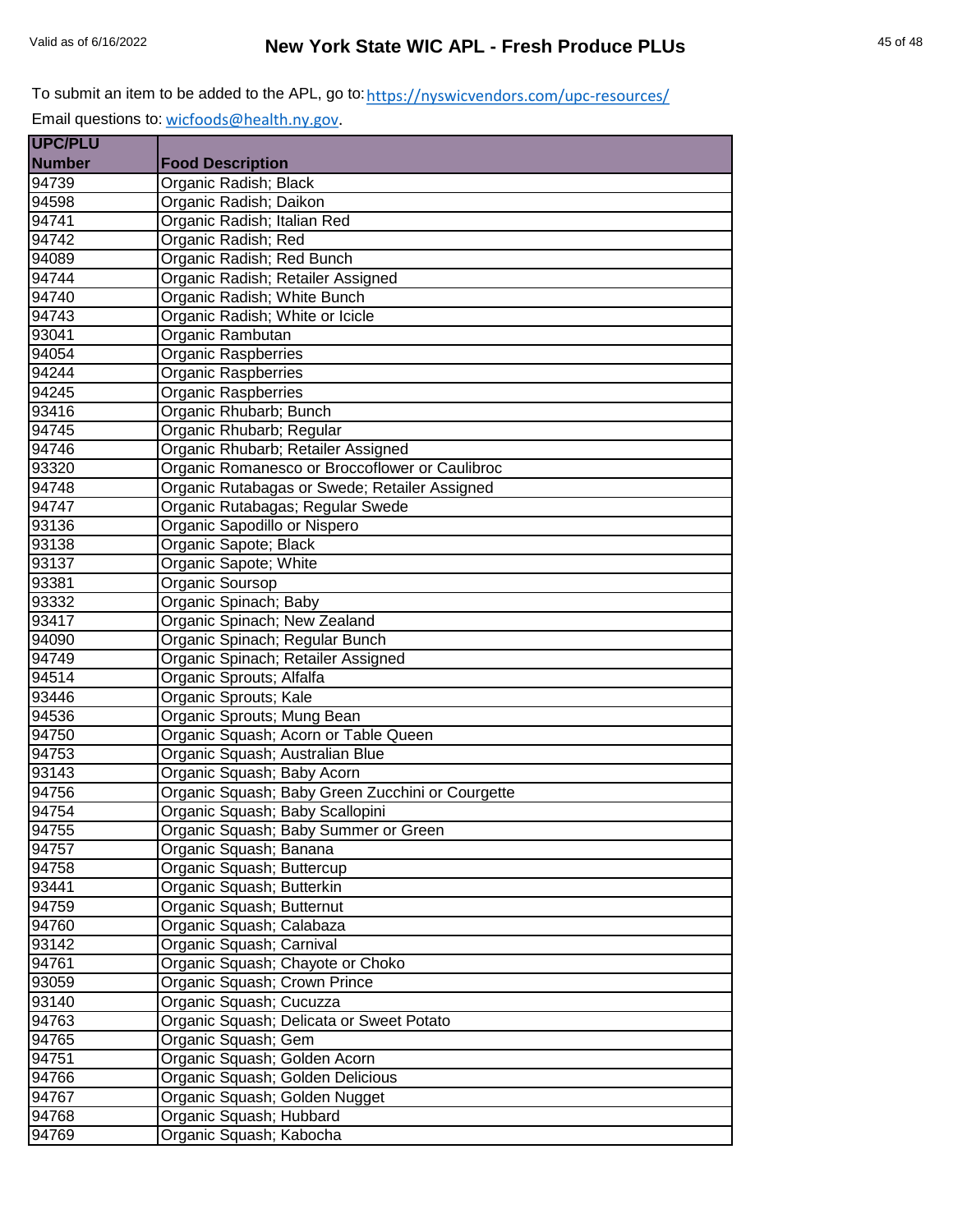| <b>UPC/PLU</b> |                                                    |
|----------------|----------------------------------------------------|
| <b>Number</b>  | <b>Food Description</b>                            |
| 93141          | Organic Squash; Opo                                |
| 94773          | Organic Squash; Patty Pan or Summer                |
| 94774          | Organic Squash; Red Kuri                           |
| 94785          | Organic Squash; Retailer Assigned                  |
| 94786          | Organic Squash; Retailer Assigned                  |
| 94787          | Organic Squash; Retailer Assigned                  |
| 94788          | Organic Squash; Retailer Assigned                  |
| 94789          | Organic Squash; Retailer Assigned                  |
| 94775          | Organic Squash; Scallopini                         |
| 94776          | Organic Squash; Spaghetti                          |
| 94782          | Organic Squash; Straightneck Yellow                |
| 94777          | Organic Squash; Sunburst or Yellow                 |
| 94752          | Organic Squash; Swan White or Table Queen or Acorn |
| 94764          | Organic Squash; Sweet Dumpling                     |
| 94779          | Organic Squash; Sweet Mama                         |
| 94780          | Organic Squash; Turban                             |
| 93060          | Organic Squash; Vegetable Marrow                   |
| 94781          | Organic Squash; White                              |
| 94784          | Organic Squash; Yellow Crookneck                   |
| 94086          | Organic Squash; Yellow Zucchini or Courgette       |
| 93418          | Organic Squash; Zucchini or Courgette              |
| 94067          | Organic Squash; Zucchini or Courgette              |
| 94256          | Organic Starfruit or Carambola                     |
| 93355          | <b>Organic Strawberries</b>                        |
| 93356          | <b>Organic Strawberries</b>                        |
| 94028          | <b>Organic Strawberries</b>                        |
| 94246          | <b>Organic Strawberries</b>                        |
| 94247          | <b>Organic Strawberries</b>                        |
| 94248          | <b>Organic Strawberries</b>                        |
| 94249          | <b>Organic Strawberries</b>                        |
| 94250          | <b>Organic Strawberries</b>                        |
| 94323          | <b>Organic Strawberries</b>                        |
| 94251          | Organic Strawberries; Long Stemmed                 |
| 93382          | Organic Sugar Apple                                |
| 94791          | Organic Sunchokes or Jerusalem Artichokes          |
| 93474          | Organic Sweet Potato; Saffron                      |
| 93288          | Organic Sweet Potato; Yam or Kumara                |
| 93333          | Organic Sweet Potato; Yam or Kumara                |
| 93334          | Organic Sweet Potato; Yam or Kumara                |
| 94792          | Organic Tamarillo; Golden                          |
| 94793          | Organic Tamarillo; Red                             |
| 94448          | Organic Tamarindo                                  |
| 94456          | Organic Tangelo                                    |
| 94383          | Organic Tangelo or Minneola                        |
| 94459          | Organic Tangelo; Jamaican                          |
| 94055          | Organic Tangerines or Mandarins                    |
| 93524          | Organic Tangerines or Mandarins; C37               |
| 94451          | Organic Tangerines or Mandarins; Dancy             |
| 93632          | Organic Tangerines or Mandarins; Dekopon           |
| 93032          | Organic Tangerines or Mandarins; Ellendale         |
| 93425          | Organic Tangerines or Mandarins; Ellendale         |
|                |                                                    |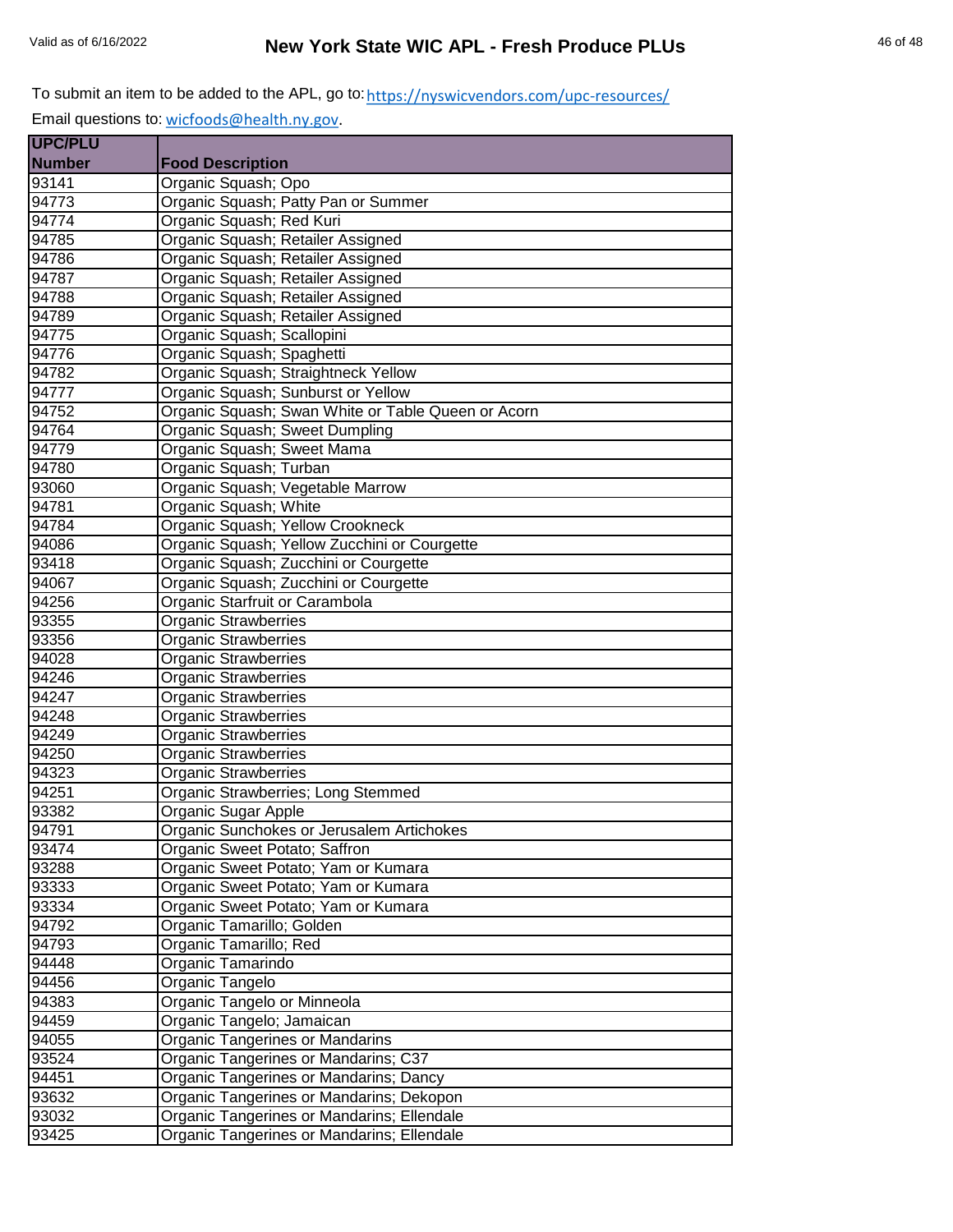| <b>UPC/PLU</b> |                                                    |
|----------------|----------------------------------------------------|
| <b>Number</b>  | <b>Food Description</b>                            |
| 93426          | Organic Tangerines or Mandarins; Ellendale         |
| 93427          | Organic Tangerines or Mandarins; Ellendale         |
| 94452          | Organic Tangerines or Mandarins; Fairchild         |
| 93144          | Organic Tangerines or Mandarins; Fall Glo          |
| 93428          | Organic Tangerines or Mandarins; Honey or Murcott  |
| 93429          | Organic Tangerines or Mandarins; Honey or Murcott  |
| 93430          | Organic Tangerines or Mandarins; Honey or Murcott  |
| 94453          | Organic Tangerines or Mandarins; Honey or Murcott  |
| 93431          | Organic Tangerines or Mandarins; Imperial          |
| 93432          | Organic Tangerines or Mandarins; Imperial          |
| 93433          | Organic Tangerines or Mandarins; Imperial          |
| 93031          | Organic Tangerines or Mandarins; Jamaican Tangor   |
| 94454          | Organic Tangerines or Mandarins; Kinnow            |
| 94455          | Organic Tangerines or Mandarins; Mandarin or Royal |
| 93030          | Organic Tangerines or Mandarins; Nova              |
| 94457          | Organic Tangerines or Mandarins; Retailer Assigned |
| 94458          | Organic Tangerines or Mandarins; Retailer Assigned |
| 93029          | Organic Tangerines or Mandarins; Satsuma           |
| 93388          | Organic Tangerines or Mandarins; Satsuma           |
| 93389          | Organic Tangerines or Mandarins; Satsuma           |
| 94449          | Organic Tangerines or Mandarins; Sunburst          |
| 94794          | Organic Taro Root; Dasheen or Eddo                 |
| 94795          | Organic Taro Root; Dasheen or Eddo                 |
| 93336          | Organic Tomatoes                                   |
| 93061          | Organic Tomatoes; Beef or Beefsteak                |
| 93423          | Organic Tomatoes; Heirloom                         |
| 94800          | Organic Tomatoes; Native or Home Grown             |
| 93458          | Organic Tomatoes; Orange Cherry                    |
| 93149          | Organic Tomatoes; Orange On The Vine               |
| 93282          | Organic Tomatoes; Red                              |
| 93335          | Organic Tomatoes; Red                              |
| 94087          | Organic Tomatoes; Red                              |
| 94798          | <b>Organic Tomatoes; Red</b>                       |
| 94799          | Organic Tomatoes; Red                              |
| 94796          | Organic Tomatoes; Red Cherry                       |
| 93146          | Organic Tomatoes; Red Cherry On The Vine           |
| 93150          | Organic Tomatoes; Red Cocktail or Intermediate     |
| 94803          | Organic Tomatoes; Red Teardrop or Pear             |
| 93151          | Organic Tomatoes; Red Vine Ripe                    |
| 94805          | Organic Tomatoes; Red Vine Ripe                    |
| 94063          | Organic Tomatoes; Regular Red                      |
| 94064          | Organic Tomatoes; Regular Red                      |
| 94664          | Organic Tomatoes; Regular Red or On The Vine       |
| 94778          | Organic Tomatoes; Regular Yellow                   |
| 94806          | Organic Tomatoes; Retailer Assigned                |
| 94807          | Organic Tomatoes; Retailer Assigned                |
| 94808          | Organic Tomatoes; Retailer Assigned                |
| 93512          | Organic Tomatoes; Tasti Lee                        |
| 94801          | Organic Tomatoes; Tomatillos or Husk               |
| 93145          | Organic Tomatoes; Yellow                           |
| 94797          | Organic Tomatoes; Yellow Cherry                    |